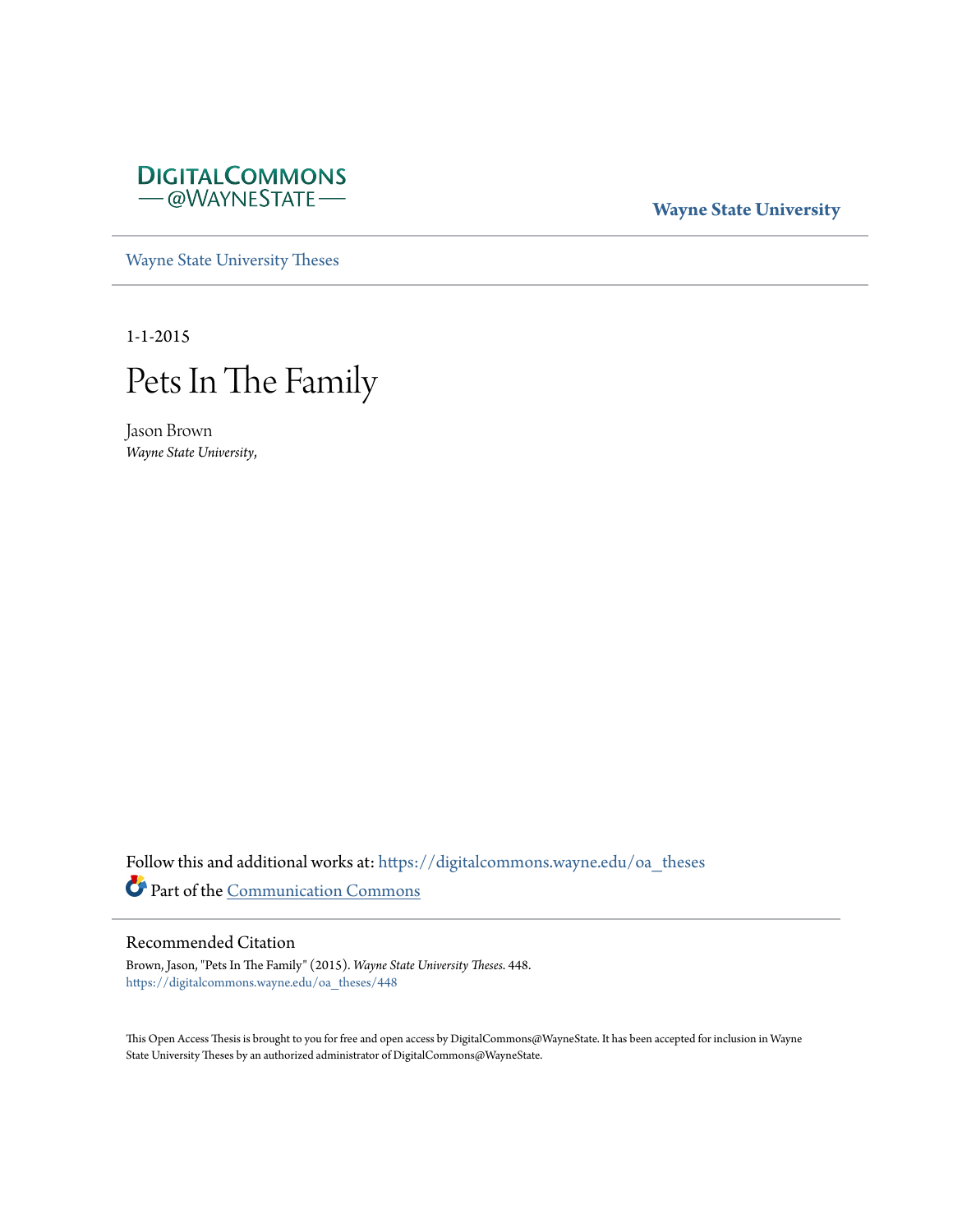# **PETS IN THE FAMILY**

by

# **JASON BROWN**

# **THESIS**

Submitted to the Graduate School

of Wayne State University

Detroit, Michigan

in partial fulfillment of the requirements

for the degree of

# **MASTER OF ARTS**

2015

MAJOR: COMMUNICATION

 $\frac{1}{2}$  ,  $\frac{1}{2}$  ,  $\frac{1}{2}$  ,  $\frac{1}{2}$  ,  $\frac{1}{2}$  ,  $\frac{1}{2}$  ,  $\frac{1}{2}$  ,  $\frac{1}{2}$  ,  $\frac{1}{2}$  ,  $\frac{1}{2}$  ,  $\frac{1}{2}$  ,  $\frac{1}{2}$  ,  $\frac{1}{2}$  ,  $\frac{1}{2}$  ,  $\frac{1}{2}$  ,  $\frac{1}{2}$  ,  $\frac{1}{2}$  ,  $\frac{1}{2}$  ,  $\frac{1$ 

Approved By:

Advisor Date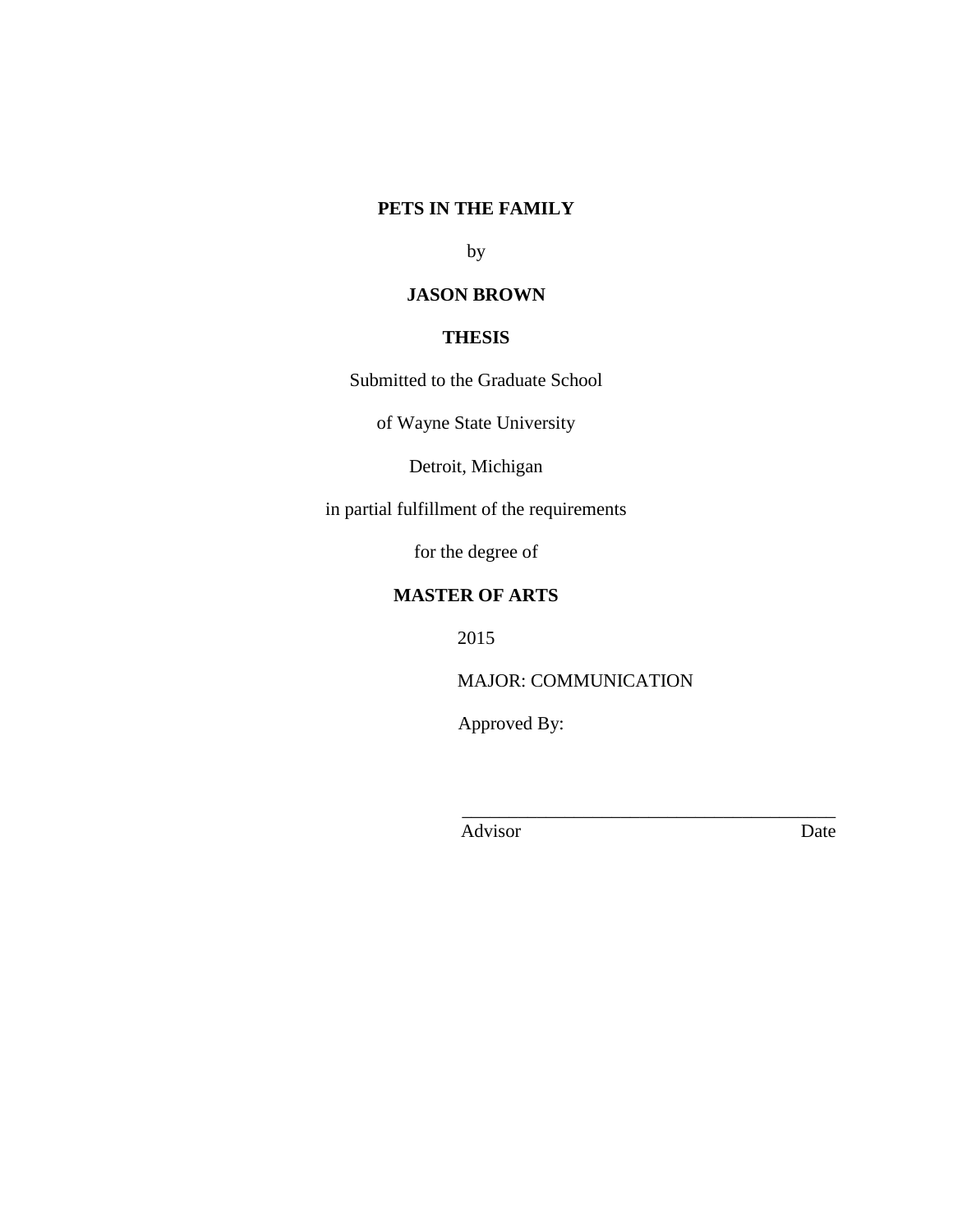# **TABLE OF CONTENTS**

| Chapter 1- Background                                        |
|--------------------------------------------------------------|
|                                                              |
|                                                              |
|                                                              |
|                                                              |
| Chapter 2 - Method                                           |
|                                                              |
|                                                              |
|                                                              |
| Chapter $3 - Results$                                        |
|                                                              |
| Participant Behaviors that Construct Membership of the Dog31 |
| Chapter $4 -$ Discussion                                     |
|                                                              |
|                                                              |
|                                                              |
|                                                              |
|                                                              |
|                                                              |
|                                                              |
|                                                              |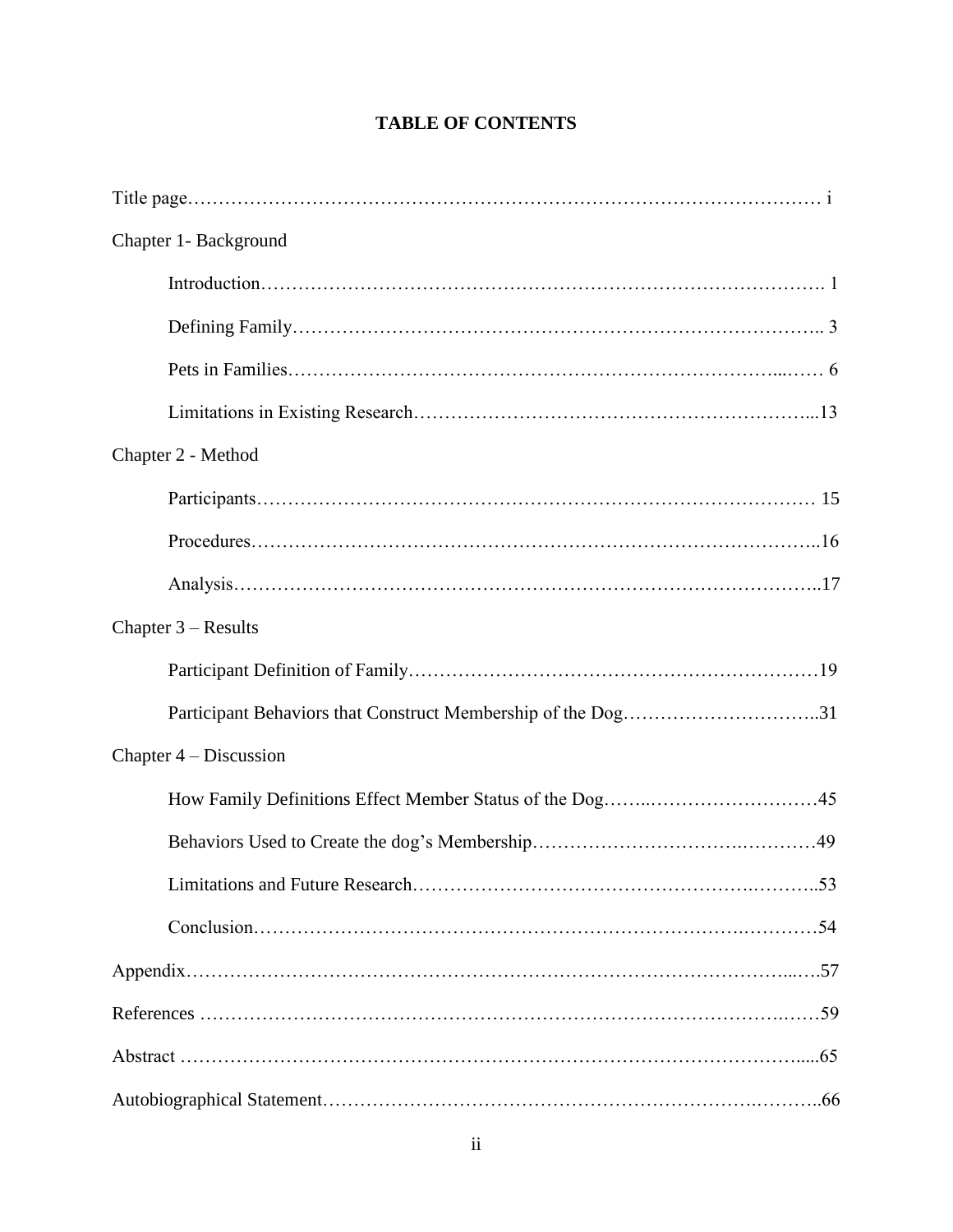#### **Chapter 1 - Background**

# **Introduction**

The very essence of what is considered a family is currently being scrutinized in legal, religious, and social arenas. From the Supreme Court's ruling on the definition of marriage (Obergefell v. Hodges, 2015), to scholarly arguments over conceptual and operational definitions (Galvin, Bylund, & Brommel, 2004), these examinations have brought up the fundamental question: what is a family? Whereas researchers have examined that question time and time again, there is a recent movement in modern family life that research seems to ignore: as many as 93% of families consider their pet to be an important and integral member of their family unit (Shir-Vertesh, 2012). So important, that in addition to regular daily "conversations" with the pet, pets are also playing a role in important family rituals and holidays, for example, giving and receiving gifts at Christmas, and are being honored with their own celebrations, such as having "bark mitzvahs" (Walsh, 2009).

In spite of this societal movement to include pets as part of the family, research has been minimal in this area, especially in the field of family communication. Most current research regarding the role of pets in families has been in the field of clinical psychology, where pets are seen as an emotional tool to improve physical or psychological well-being, or cause of grief upon their loss (Ross & Baron-Sorensen, 2007; Shir-Vertesh, 2012; Walsh, 2009). Walsh (2009) found that families regularly cite their pet as providing educational and social benefits to their children, teaching the children responsibility and empathy. Many studies in psychology and sociology have had similar findings, with pets being assigned human-like characteristics (Broussard,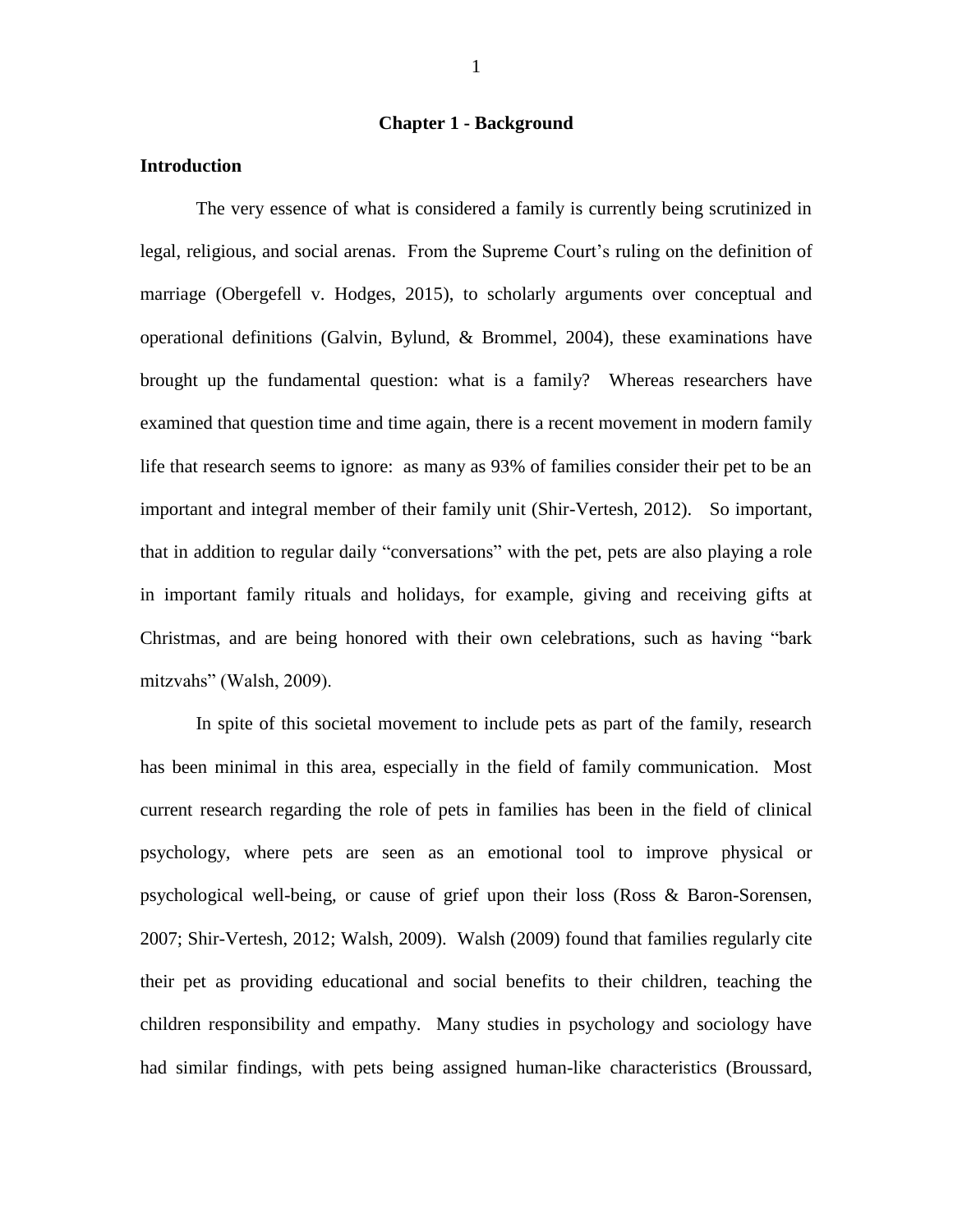Joseph, & Thompson, 2012; Holbrook, 2008; Noonan, 2008). Most communication research around pets has been as a secondary phenomena found during life story studies (Furman, 2005; Kolva, 2004) or as communicative tools used as a means of maintenance in the families (Tannen, 2004; Tovares, 2010). However, if a family considers its pet to be part of the family, or even in some cases equivalent to human member of the family (Ross & Baron-Sorensen, 2007), how can scholars claim to study the family and relegate pets to a secondary role without further examination into the construction of a pet's status? Scholars, especially those in the area of family communication, need to have a working understanding of how the pet fits into the modern family in order to properly study the family.

Examination of families that consider their pets to be a member may provide valuable insight into how families are socially constructed. The way families interact with (and through) pets sheds insight into the role the pet takes in that family. Whereas some families may see them as property, other families may count them as a "human" member, and more may fall somewhere in between. This study aims to identify how families with dogs define family and how these families create the space in the family that the dog inhabits. Results of this study suggest that the dog fills a unique role in the family, shaped by how the family defines the status of the dog in the family and how they then operationalize that definition through the stories they tell about the dog. The first chapter will provide a review of the current literature surrounding pets and families. Next the methods used for this investigation will be reviewed. Third, the results from the study will be presented. Last, will be a discussion of the findings and conclusion.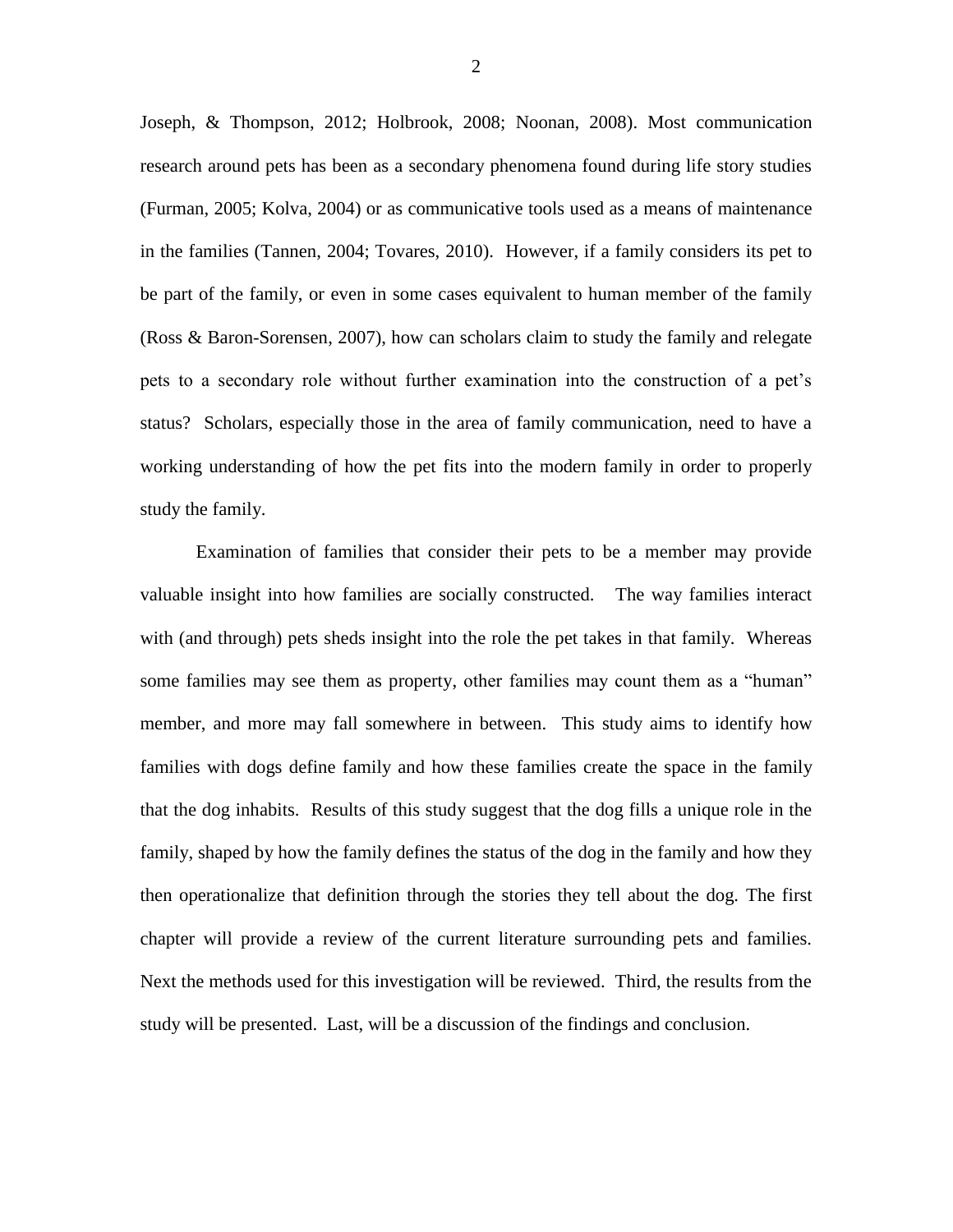## **Defining Family**

Historically, many efforts have examined the definitions of families in a simple and succinct way. Merriam-Webster Dictionary (n.d.) offers a few relevant definitions of families including: "a group of individuals living under one roof and usually under one head" (para. 1) and "the basic unit in society consisting of two parents rearing their children" (para. 5). The United States Census Bureau offers this definition: "A family consists of two or more people (one of whom is the householder) related by birth, marriage, or adoption residing in the same housing unit" (2013 definition section family para. 1). These sources exemplify the long held definitions of family as related by blood or law. Definitions of this nature focus on the structure of the family and are inherently exclusive and limiting, providing a narrow framework for examining family that cannot include pets. This framework is often appealing for its simplistic operationalization of family, allowing for a quick and easy decision of who is and is not family; however, this operationalization begins to face problems when one considers the data found by the Forum on Child and Family Statistics. In a 2013 report by Wallman it was found that only 64% of children lived in homes with two married biological parents, leaving 36% of the population with children not neatly fitting into the biological framework. The legal definitions begin to become questionable when one considers that eight percent of children lived with a single parent that was cohabitating with an unmarried partner (Wallman, 2013). Can one consider the unmarried partner part of that child's family?

In an effort to include blended families, such as in the situation mentioned above, many researchers began to advocate a task definition of families. Caughlin, Koerner, Schrodt, and Fitzpatrick (2011) define these task-based families as "a psychosocial group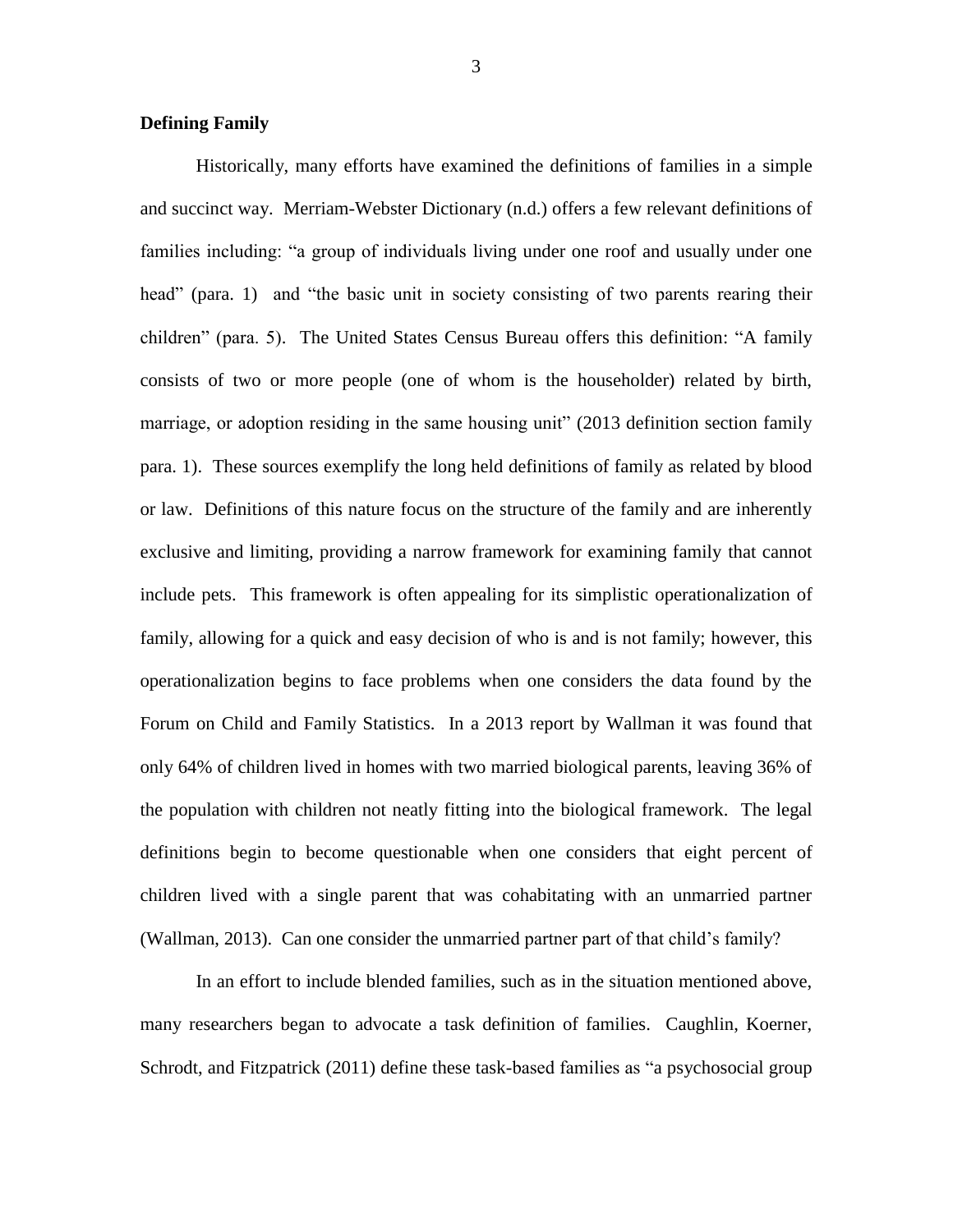consisting of two or more members that work toward tasks such as mutual need fulfillment, nurturance, and development" (p. 681). A task-based approach to defining family is much broader than a legal or biological one, but can face problems with its ability to limit membership. In this definition, family members can range from biological parents, to a kindly neighbor, to a temporary houseguest, so long as they fulfill a role in the family. With this broad definition, pets easily find a place in the family as an attachment figure that provides a dependable source of comfort and are sought out to alleviate distress (Kurdek, 2009). However, for this study, a task definition is too broad and inclusive, and would make differentiating between the pet as a tool for needs fulfillment versus a full-fledged member of the family difficult.

The last group of definitions, which serve as the basis for the one used in this study, are the transactional definitions of family. These definitions look at the sense of family identity that is created through interactions among a group of intimates. One such definition is:

…networks of people who share their lives over long periods of time bound by ties of marriage, blood, or commitment, legal or otherwise, who consider themselves as family and who share significant history and anticipated future of functioning in a family relationship. (Galvin, Bylund, & Brommel, 2004, p. 5)

This definition is a good starting point for a definition of family as it aims to include all groups that consider themselves family, but exclude groups that are close but fleeting. However, this definition explicitly states that it applies to "networks of *people* [emphasis added]" and therefore is not ideal for the purpose of this research examining nonhuman family members. Instead, the definition put forth by Turner and West (2006) in *The*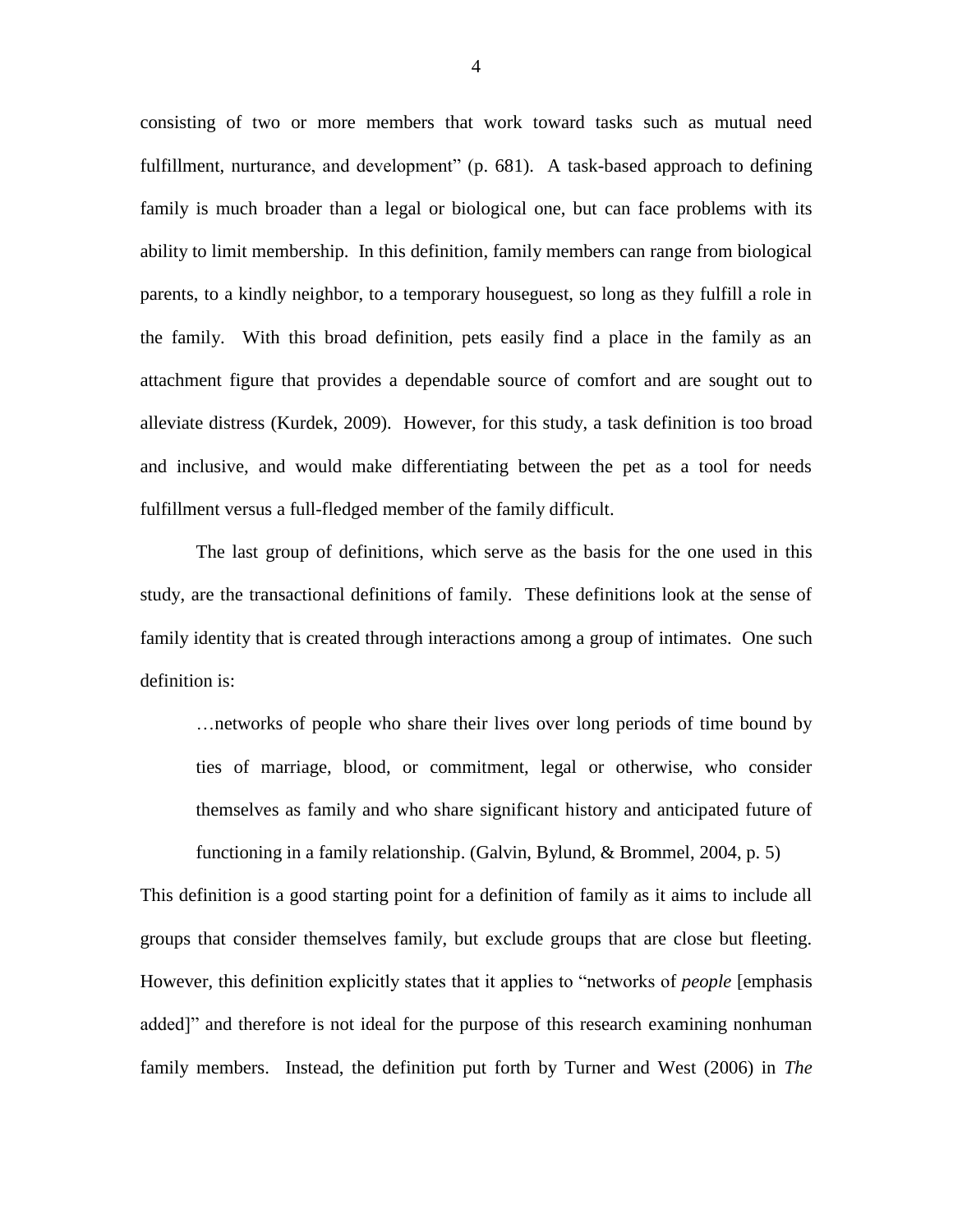*Family Communication Sourcebook* will best serve this study; they state, "a family is a self-defined group of intimates who create and maintain themselves through their own interactions and their interactions with others" (p. 9). This is an ideal definition of family because it is broad enough to include all identified members, including pets, and yet narrow enough to specify characteristics of a family.

Three primary characteristics of this definition that are ideal for this study are: (a) self-definition, (b) intimacy, and (c) focus on interactions. Self-definition is vital regardless of most legal systems not considering pets to be family members (Bogdanoski, 2010; Kindregan, 2013), between 85% (Walsh, 2009), and 93% (Shir-Vertesh, 2012) of families consider their pet, in one form or another, a member of the family. Although the pet itself cannot self-define as a family member, the human family members choose to define the pet as family on the pet's behalf. Therefore, the "group" has self-defined themselves as a family unit as the group includes the dog in their collective definition of family. The next key component is intimacy, which establishes the family as having the ability to influence each other. This influence includes members' thoughts, feelings, and behaviors (Maguire, 2012). In examining intimacy toward the family pet, Taylor, Funk, and Craighill (2006) found that 94% of respondents would describe their relationship with their dog as close, as opposed to distant. Intimacy is important because it establishes a long term relationship, and is a limiting factor that allows for boundaries to be drawn between members and non-members of the family. Lastly, an interactional focus provides a lens for examining how the family is created.

One predominate method of interaction used in family creation and maintenance is story telling (Koenig Kellas, 2005; Peterson & Langellier, 2006). Koenig Kellas (2005)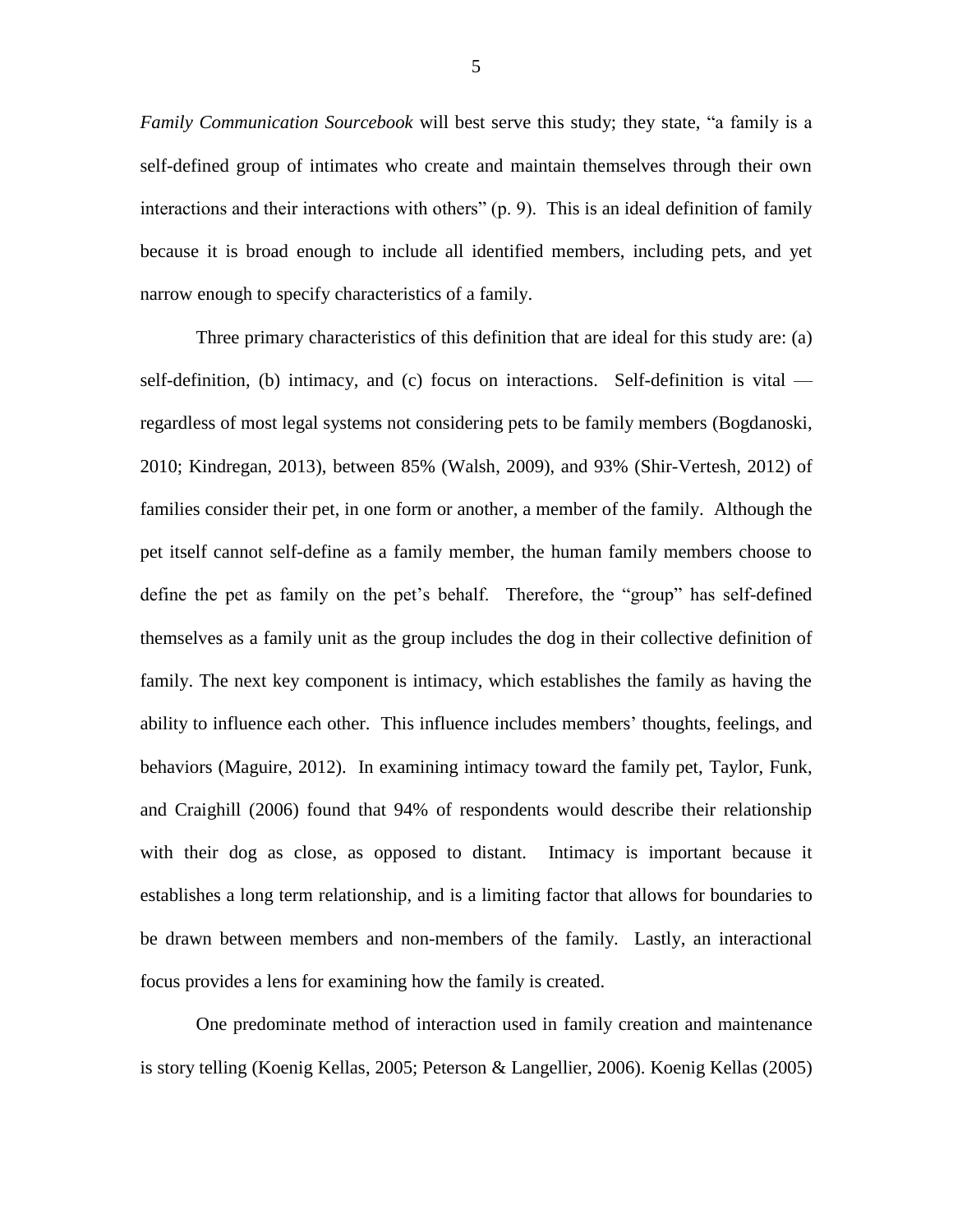argues that family identities are socially constructed through the joint telling and retelling of stories that shape the identity of their members and the unit as a whole. This study will focus on the stories the family tells about and through their pets, and how these stories create the pet's identity in the family. Using this interactional view of family, the role pets play in a family, and perhaps more importantly, how they obtained that role, can be examined.

#### **Pets in Families**

Humans have been keeping domesticated animals for thousands of years, but it was not until the mid 1800s in Victorian England that animals began to see a major shift from beasts of burden to household companions, or pets (Entin, 2001). In 2012 the American Veterinary Medical Association found that 62.4% of U.S. households have a pet, and specifically 36.5% of U.S. households have a dog. With this shift in attitude, pets began to grow in importance up to today where pets are a \$52 billion industry that has continued to grow, even during an economic recession (Thompson, 2013). With the prominence of pets in American family life, there is a growing body of research about families and their pets. This research has been mainly focused in four lines of inquiry: (a) pets as property, (b) pets as a burden,  $(c)$  pets as a tool, and  $(d)$  pets as family.

**Pets as property.** The oldest approach to examining pets is viewing them as property. This view is the most common view in the legal system, especially in the United States (Bogdanoski, 2010; Kindregan, 2013). Historically pets have been seen as chattel, just as livestock would be, and are therefore governed by the state's equal distribution laws during a divorce settlement. There have been minor changes in this system as cited by Kindregan (2013) when an Ohio court ruled that pets are assigned as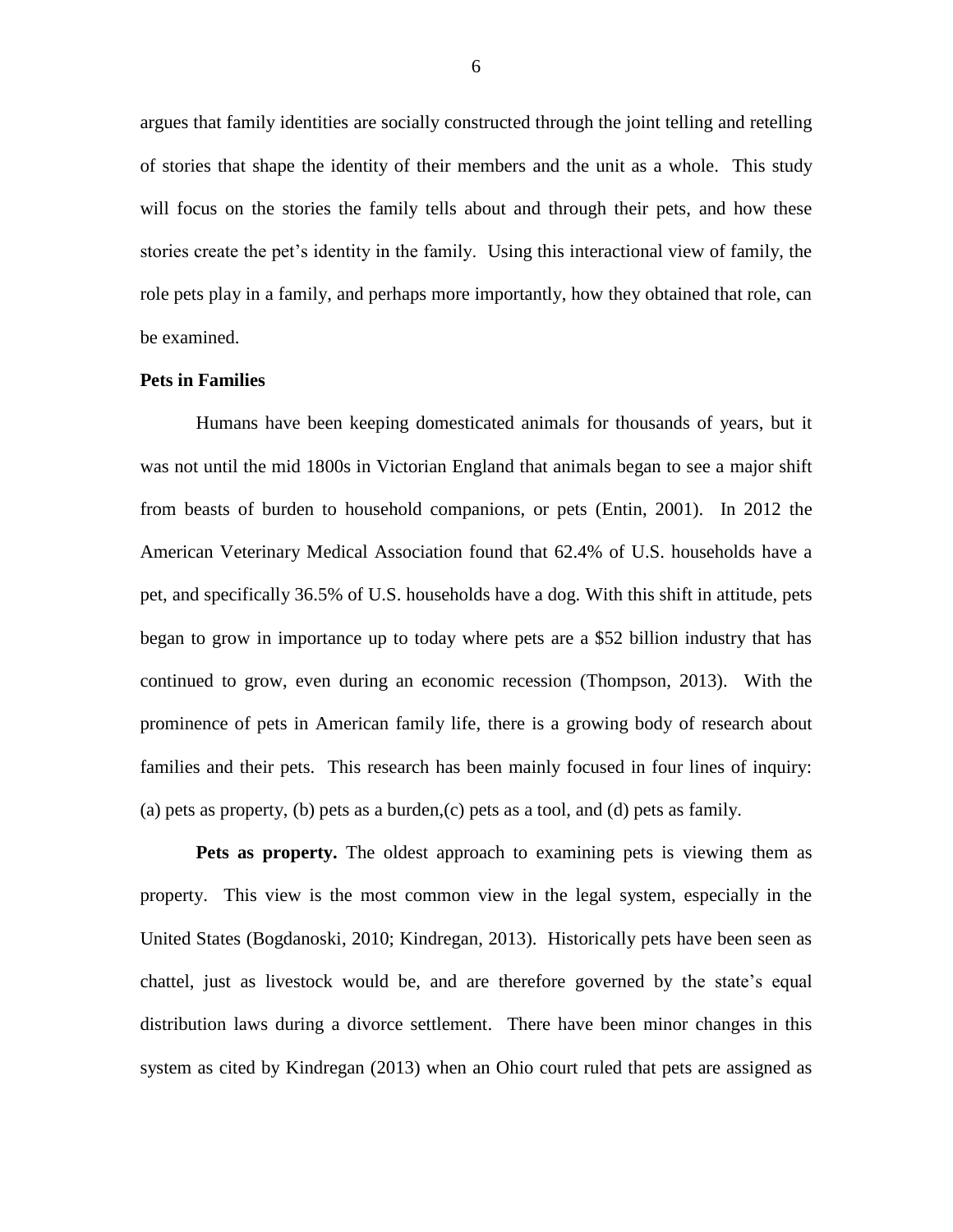property whose best interest must be considered in the decision. This shift, though minor, is significant in that it establishes precedent of pets as a form of "living property" in the legal setting.

Another field where pets are examined as property is in historical anthropology. Since animals have been considered personal property, they also are signs of wealth. Mullin (2002) examined the roles that animals have played in anthropologic research throughout the years. She found that with the domestication of animals, agrarian societies created a new form of wealth and inequality. This attitude of animals as wealth prevailed in anthropology until recently, "with many [anthropologists] re-examining basic assumptions about animals and human-animal relationships" (Mullin, 2002, p. 388).

**Pets as a burden.** The next group of research on pets shifts the view on animals from a beast of burden to a cause of burden. In this context, a burden is not to be taken as a negative, as many of these scholars see pets as positive or neutral. Instead, pets are seen as a burden in that they cause an additional hardship that the pet owner would not have faced had they not owned the pet. The research that falls into this category can be further broken down into pets as an obstacle to escaping domestic violence, pets as a cause of grief, and pets as a source of financial drain.

*Obstacle to escaping domestic violence.* Domestic violence, or intimate partner violence, is "an all-out attempt to annihilate their [partner's] self-esteem, to enslave them psychologically" (Dutton & Gaolant, 1997, p.13). When researchers are examining domestic violence, one common area of inquiry is indications and predictors of violence. Multiple studies have found support for abusing pets as an indicator and predictor of family violence (DeGue & DiLillo, 2009; Hardesty, Khaw, Ridgway, Weber & Miles,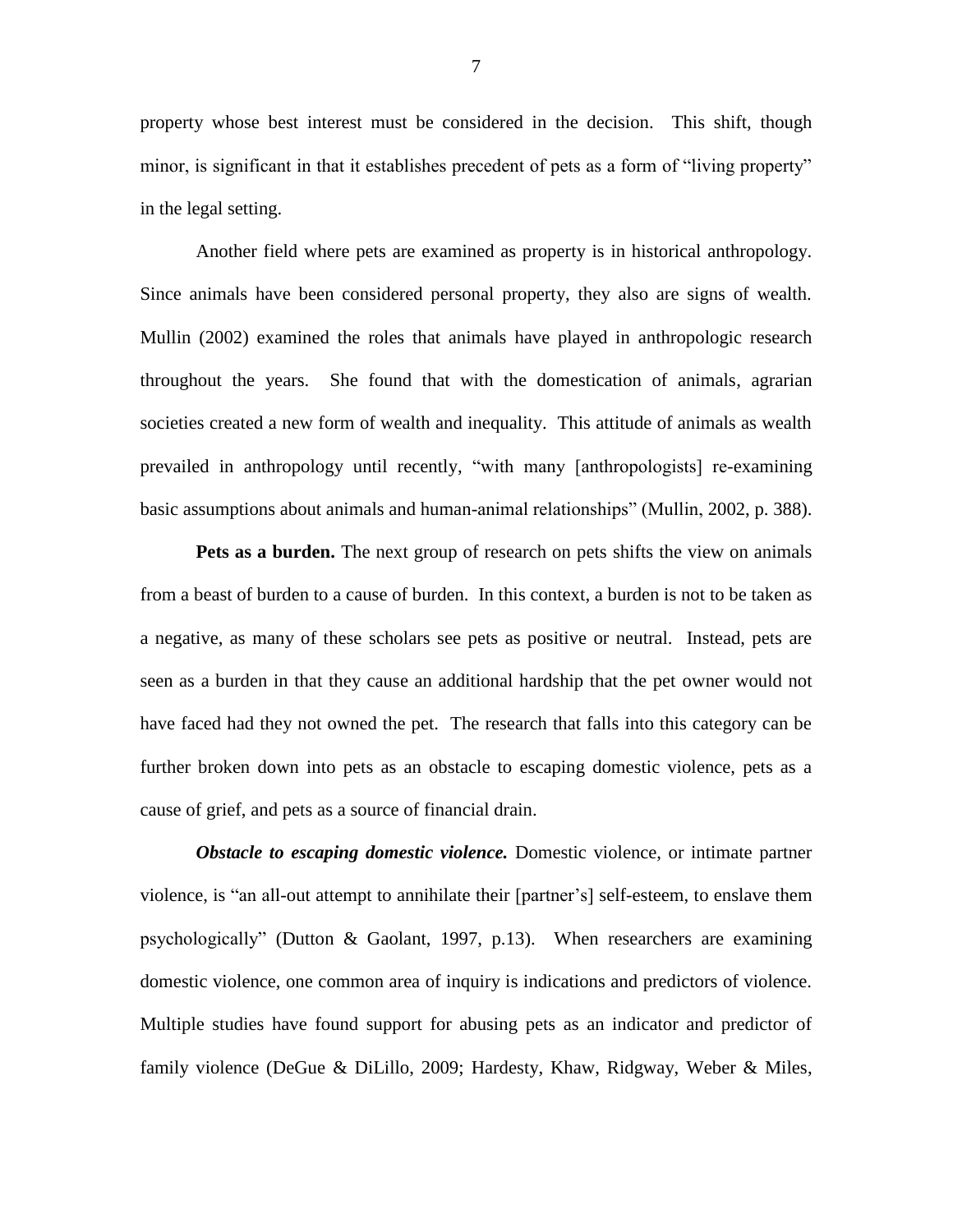2013; Strand & Faver, 2005; Volant, Johnson, Gullone & Coleman, 2008). Many of these scholars see abuse of the pet as a form of coercive control over the victim. Strand and Faver (2005) found that battered women see their pets as a form of emotional support and therefore worry for their pet's safety. This worry for the pets is present during the decision making process about seeking help, especially when no children are present (DeGue & DiLillo, 2009; Strand & Faver, 2005). Worry for pets has been found to increase decision making time, and in approximately half of the cases, the pet ends up needing to be left behind with the batterer (Hardesty et al., 2013). In cases where the pet needs to be left behind, the abandoned pet is a source of grief and stress for victims in shelters (Strand  $\&$  Faver, 2005). Fortunately, some hope for pets in these situations is present, as 25 states now include pets in orders of protection in cases of domestic violence (Wisch, 2014).

*A cause of grief.* With the increased role that pets play in modern families, many studies, especially in the field of clinical psychology, discuss the grief which people face after the loss of a pet (Furman, 2005; Gage & Kolcomb, 1991; Ross & Baron-Sorensen, 2007; Sharkin & Knox, 2003; Walsh, 2009). Gage and Kolcomb (1991) found that pet owners' grief over the loss of their pets was less than when they lost an immediate family member or close friend, but deeper than over the loss of a more distant relative. The study advocates for counselors and therapists to inform themselves about pet loss and be prepared to deal with grief over the loss of a pet more frequently in the coming years. Their recommendation was again echoed when Sharkin and Knox (2003) and Ross and Baron-Sorensen (2007) reiterated how real the grief of pet loss is for some pet owners and advised practitioners to be prepared to help clients through grief over a pet loss.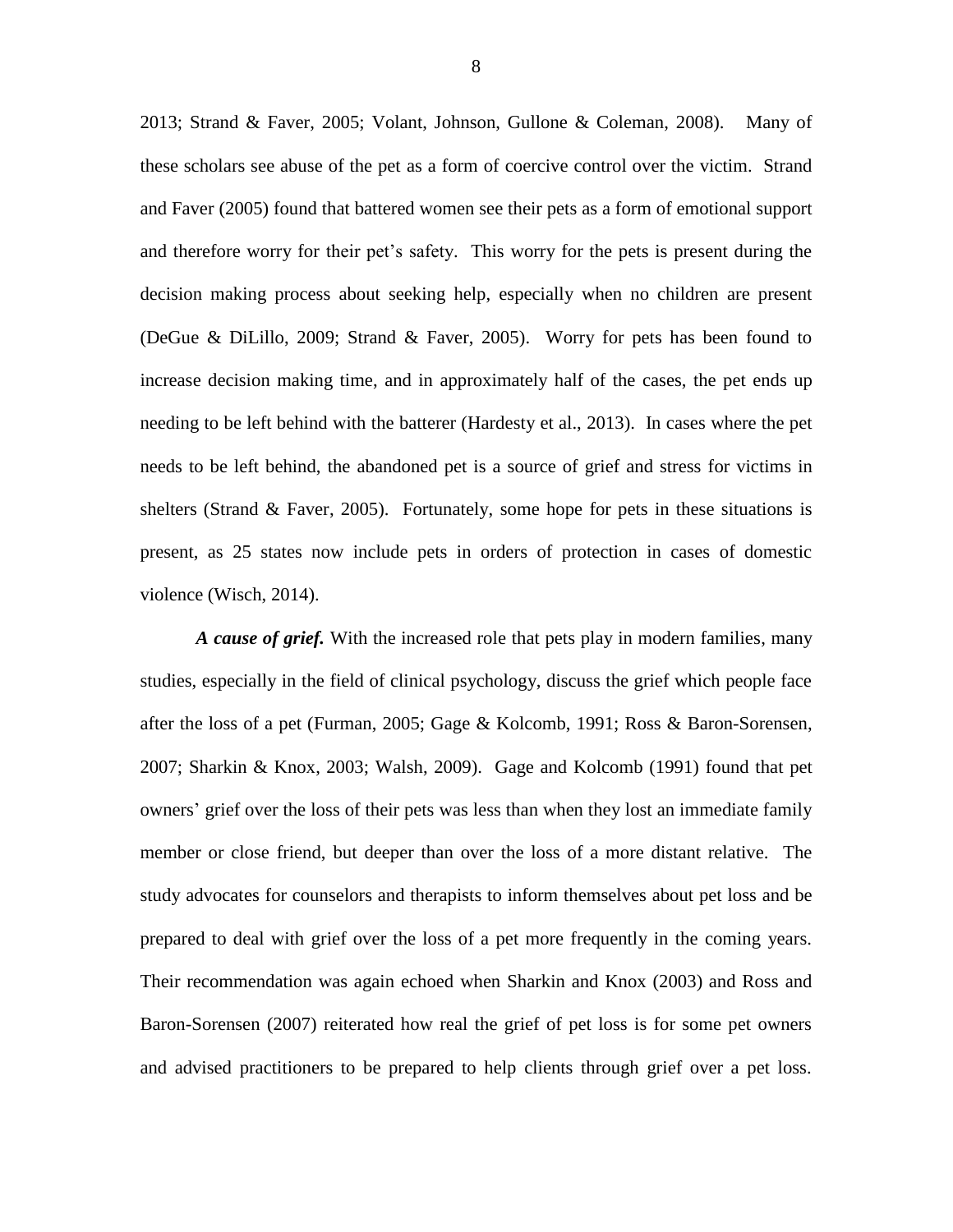These studies have given credence to the grief that families experience when they lose a pet, a previously underplayed and relatively ignored phenomenon.

*Financial drain.* Research is also being conducted regarding the increased financial burden that pet owners face. In a study by Holbrook (2008) it was found that pet owners value their pet enough that they will make otherwise economically poor decisions to ensure the wellbeing of the pet (e.g. extremely costly veterinary treatments for terminal illness). In an examination of a major pet supplies retailer, Gill (2012) found that there was a double digit profit growth in recent years, in spite of difficult economic times, suggesting that even though people may be struggling economically, they were still willing to spend money on their pet for more than just necessities, such as food. Perhaps the most revealing data on the financial cost of pets was outlined by Thompson (2013) in a piece examining the details of the 2013 National Pet Owners Survey conducted by the American Pet Products Association. It was reported that Americans spent \$52 billion on pets, with the average dog or cat owning family spending approximately \$1,300 annually on their pet, making them a significant expense for households.

**Pets as a tool.** One of the most common portrayals of pets in research is as a tool used by the family. This line of research often borders on the line of including the pet as a family member, but regularly stops just short and classifies the pet as a tool used by the family to obtain a goal. These goals can range from improving emotional wellbeing, to improving physical wellbeing, to using them as communicative tools in the family.

*Physical wellbeing.* The first major line of research into pets as a tool used by the family is from a medical perspective, seeing the pet as a way to improve someone's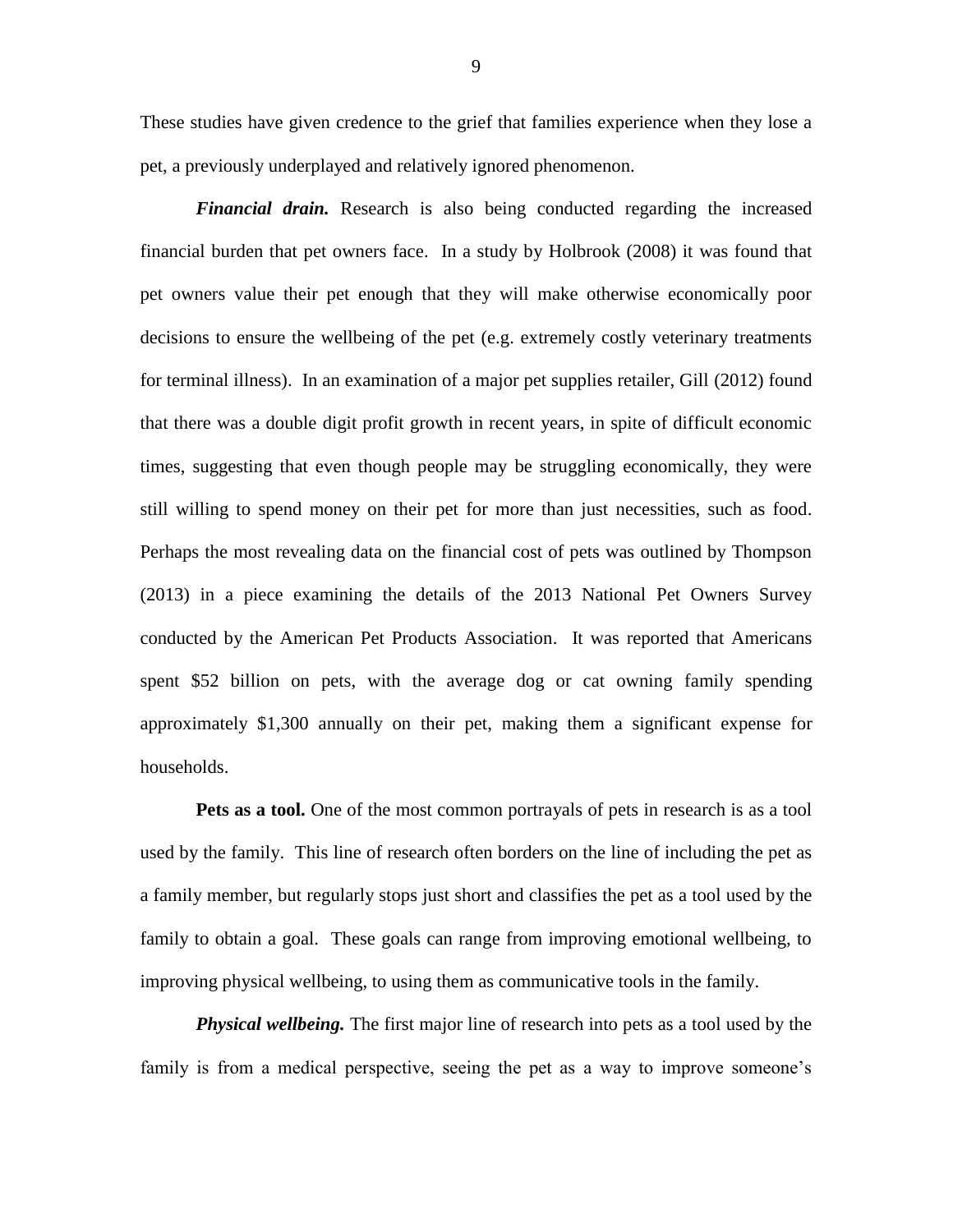physical health, especially seniors. For example, pets have been found to increase the survival rate among people who have suffered a heart attack (Friedmann  $\&$  Thomas, 1995). Additionally, research has found that simply petting an animal has the benefit of lowering blood pressure (Friedmann, Katcher, Thomas, Lynch, & Messent, 1983; Levitt, 1988). Allen (2003) further researched this phenomenon and found that the effect on blood pressure is greater when there is a high attachment to the animal, and when the subject lives alone. Allen additionally asserted that pet ownership can be substituted for drug therapy in minor cases of high blood pressure.

Perhaps one of the most interesting lines of research into pets as a tool for physical wellbeing is in the field of Alzheimer's disease. Introducing a therapy dog into an Alzheimer's special care unit found an increase in socialization among the patients (Batson, McCabe, Baun, & Wilson, 1998) and a decrease in levels of agitation (Churchill, Safaoui, McCabe, & Baun, 1999). Edwards and Beck (2002) found that introducing an aquarium to the dining room increased the amount of food the residents ate, showing a positive effect on their overall health. With the benefits to physical wellbeing, it stands to reason that pets will also have a positive effect in other areas of wellbeing.

*Emotional wellbeing.* Pets have been found to be used as a tool for the emotional wellbeing of individuals as well as families. On the individual level, pets have been found to be an attachment figure that provides a dependable source of comfort and a refuge from distress (Kurdek, 2009). Dogs have been found to be a stronger source of attachment than other pets (Al-Fayez, Awadalla, Templer, & Arikawa, 2003; Sable, 2013). When functioning as this attachment figure, pets help individuals to cope with stress and strong emotion (Sable, 2013). This is especially strong in seniors who have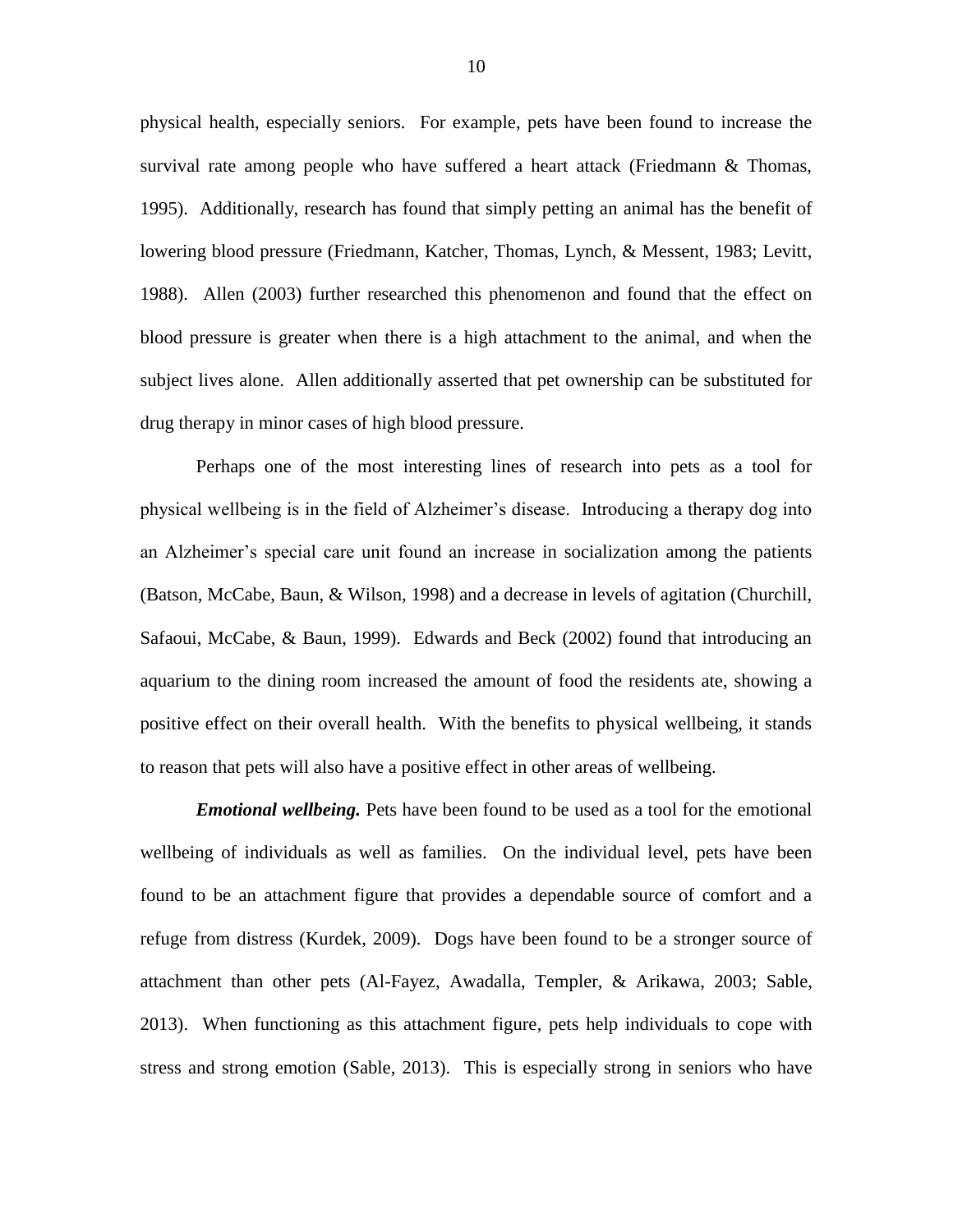lost their partner (Kolva, 2004; Turner, 2005). This attachment is also displayed in children, more strongly in girls (Al-Fayez, et al. 2003).

Pets are also used as a tool for the family's emotional wellbeing. Couples without children, or those that have adult children, have been found to substitute their pet into the role of a child and thus use their pet as an outlet for nurturing and caretaking (Shir-Vertesh, 2012; Turner, 2005). A study on impoverished single mothers found that the pet plays an important role as a constant in the family that helps to relieve stress and anxiety (Broussard, Joseph, & Thompson, 2012). Entin (2001) describes pets as adding an additional relationship to a dyad, creating a more stable triangle. However, Entin warns that if the pet plays too great of a role in this triangle, the pet may become a crutch or barrier in the relationship and the dyad only exists through the pet, and upon loss of the pet the dyad may dissolve.

*Communicative.* It has become a common part of Western culture for people to talk to or for their pets (Al-Fayez, et al., 2003; Shir-Vertesh, 2012), but a much less studied phenomenon is families talking through or about pets. Tannen (2004) and Tovares (2010) set out to examine these phenomena with a data set consisting of one week of taped interactions from two middle-class White couples, who had at least one child, and a dog. Tannen found that dogs served as a tool for people to shift the frame of a conversation to a humorous tone, buffer criticism and praise, resolve conflict, and teach values to a child. Many of these actions occurred through "ventriloquizing" the pet, or making their point by speaking as the pet instead of oneself. Tovares looked at the "small stories" that families tell about their pets and found that the regular repetition of stories about their pets was a component of creating a shared family identity.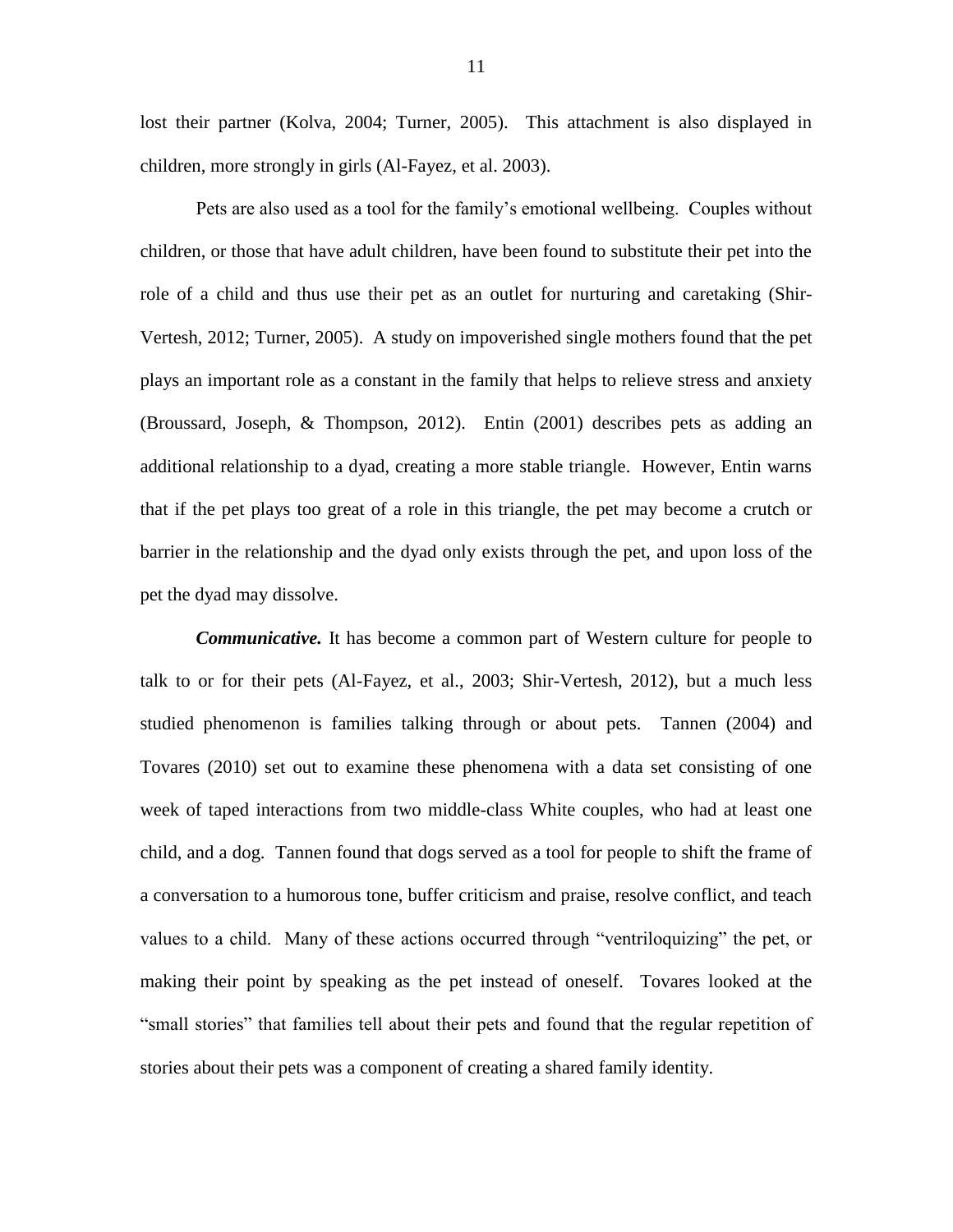**Pets as family.** The newest, and smallest, category of research is examining the pet as a member of the family. In these studies the pet takes on a greater role than property, burden, or tool, and is instead seen as an active participant in the family. Kurdek (2009) re-examined the attachment figure role played by pets, previously thought to be limited to the secure base (dependable source of comfort) and safe haven (sought to alleviate distress) features of attachment figures. However, Kurdek found that pets additionally maintain proximity maintenance (accessible and enjoyable company) and separation distress (missed when absent), meaning that they fulfill the same four roles as human attachment figures. Kurdek also found that most people with positive feelings toward their pet will turn to their pet as their primary attachment figure, second only to a romantic partner. This trend was more strongly displayed in adult men, giving credence to dogs as "man's best friend."

Cohen (2002) and Topolski, Weaver, Martin, & McCoy (2013) acknowledged the role of pets as psychological kin, or family of choice, and sought to examine the degree to which people classified pets as family. Cohen provided a sample of 16 pet owners with forced choice questions such as "which family member would you rescue first if you were in a boat that tipped over?" (2002, p. 632). Of the 16 respondents, seven of them would first rescue their pet citing that they would want to save the most helpless member of the family first. A later question asked who should receive preferential treatment with a medically necessary, but scarce drug. Half of the respondents chose their family pet over strangers, but human members over their pet. This implies that pets are seen by many as members of the family, but that they are lower in the family hierarchy then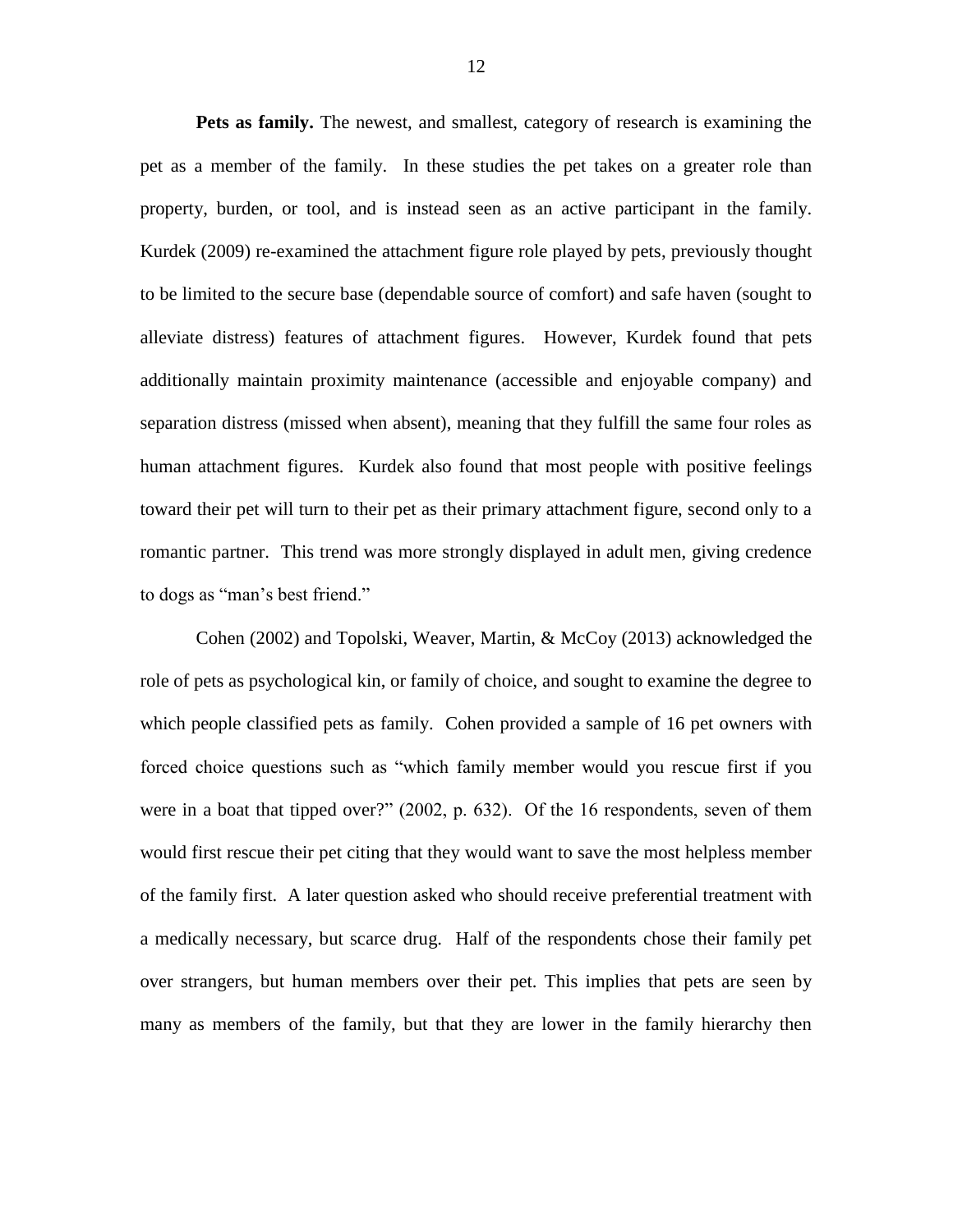human members, placing them in a overlapping but still different space from human members.

Topolski, et al. (2013) set out to build on Cohen's research and further define the place that pets hold in the family hierarchy. The study provided participants with various scenarios in which people had to choose to save the life of a pet (either theirs or a stranger's) or the life of a human (distant stranger to sibling). An overwhelming amount of people favored their own pet over a stranger's pet. Forty percent of respondents would save their own pet over an unknown human, 27% over a distant cousin, but less than 4% over a sibling. This research again places pets in an overlapping but different realm of family. This raises questions about what distancing behaviors families use to differentiate their pet as a overlapping but different member of the family.

#### **Limitations in Existing Research**

Current research surrounding pets as members of the family has been very limited. Research has almost entirely moved from seeing pets as property, though in many cases the legal system is still behind. Many researchers still view pets through the lens of a burden or a tool for families. Though some research is beginning to mirror the cultural shift to include pets as a part of the family, this change has been slow and poorly explored. Research has supported that families define their pet as a family member (Cohen , 2002; Kurdek, 2009; Shir-Vertesh, 2012; Topolski, et al., 2013), but this has been primarily through asking the research participants if they would define their pet as a part of their family. The current research has not examined how the pet fits into the participants overall definition of family, nor how the pet came to fill that role as a family member.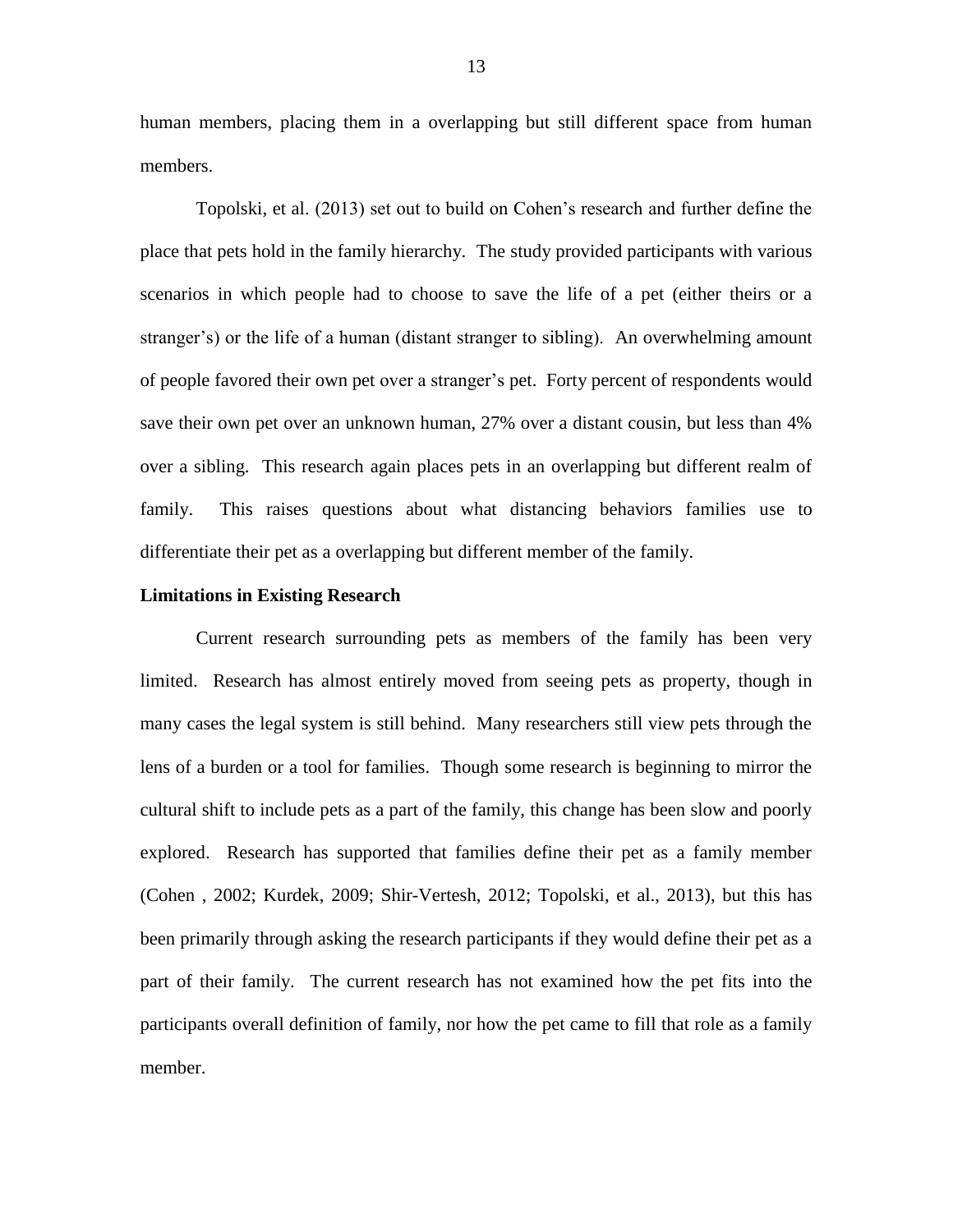This study aims to begin to fill in some of those gaps through interviews with several dog owning families. This study was limited to dog owning families so that intimacy could be more easily explored. Current research has identified that dogs are stronger attachment figures for families than other pets (Al-Fayez, Awadalla, Templer,  $\&$ Arikawa, 2003; Sable, 2013) and 94% of dog owners describe their relationship to their dog as close as opposed to 84% of cat owners (Taylor, Funk and Craighill 2006). Given the difference in the reports between families with dogs and families with other pets, the limits were put into place to reduce the potential factors that may influence responses. The following research questions guided this study:

Research Question 1: How does an individual's definition of family effect how they view the member status of the family dog?

Research Question 2: What behaviors do families engage in to create, define, and possibly limit the membership status of the family dog?

Using the above questions this study adds to the existing literature about pets in the family and provides new and additional insight into the way pets are communicatively made family members.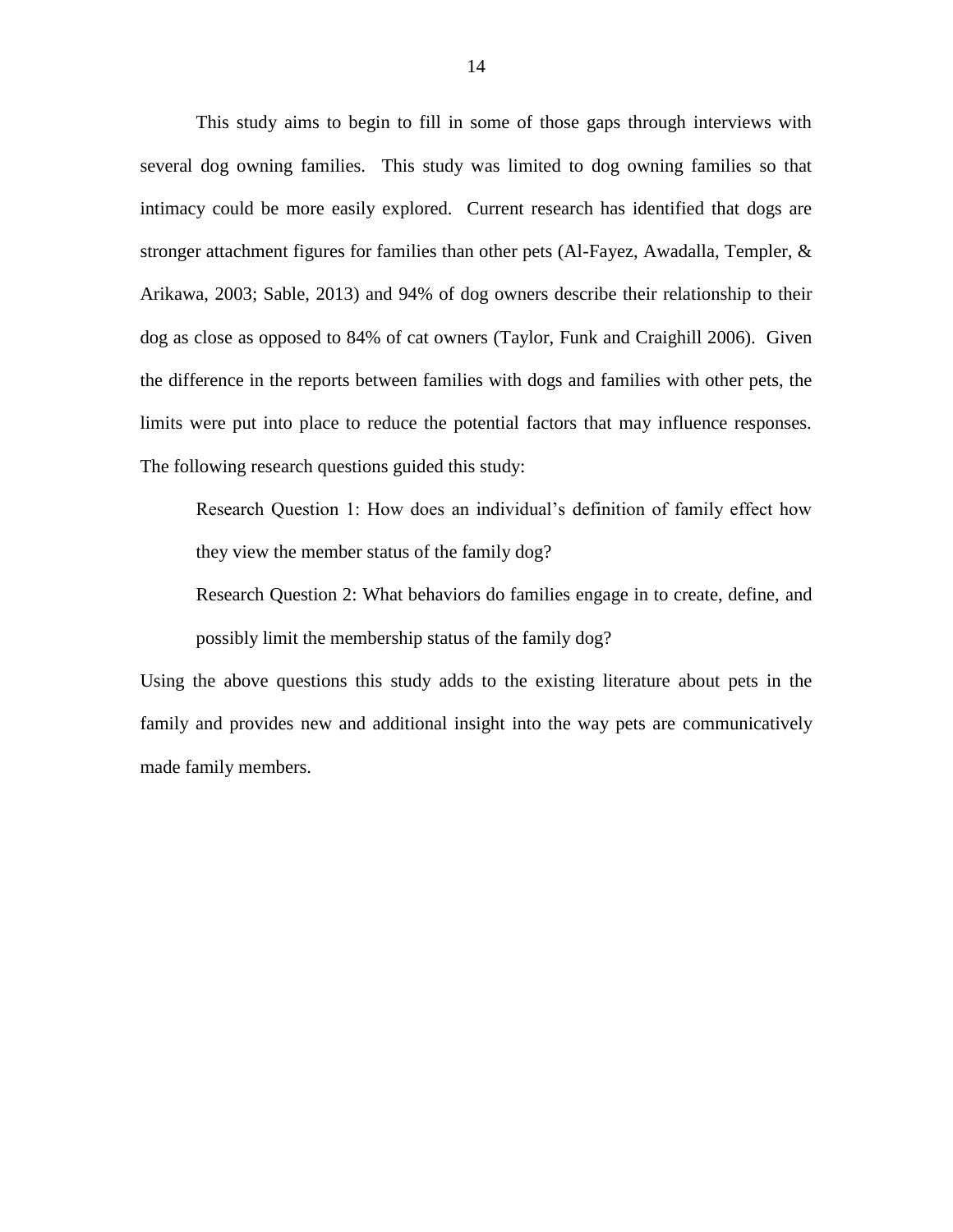#### **Chapter 2 - Method**

This study is designed to examine the role that pets play in the family and how that role is defined and constrained by their own conceptualizations of family. Multiple in-depth interviews and in-home observations of a snowball sample of 15 dog owning families were used to gather data. The transcripts from these interviews were analyzed using narrative performance theory and discourse analysis. This section describes in greater detail the sampling used, the interview method employed, and the means of data analysis.

#### **Participants**

Fifteen families that have owned at least one dog for more than one year were interviewed for this study. The participants were found through snowball sampling and with flyers at dog parks and pet supply retailers. Participants were recruited with the requirement that the researcher have no foreknowledge of the family. All participants were recruited out of the Phoenix-metro area in Arizona. This sample included fifteen men and fifteen women. The following demographic information was gained from selfdisclosure of the participants. The ages of participants were between 30 and 66 with an average age of 47.8 years ( $sd = 9.73$ ). The ethnicity of the sample included 29 Caucasian people, and one Chinese person. The couples that participated in the study had been together between five and 40 years with an average of 21.8 years ( $sd = 10.5$ ). Four of the couples did not have children, seven had at least one child still living in the home, and four had all adult children that had moved out.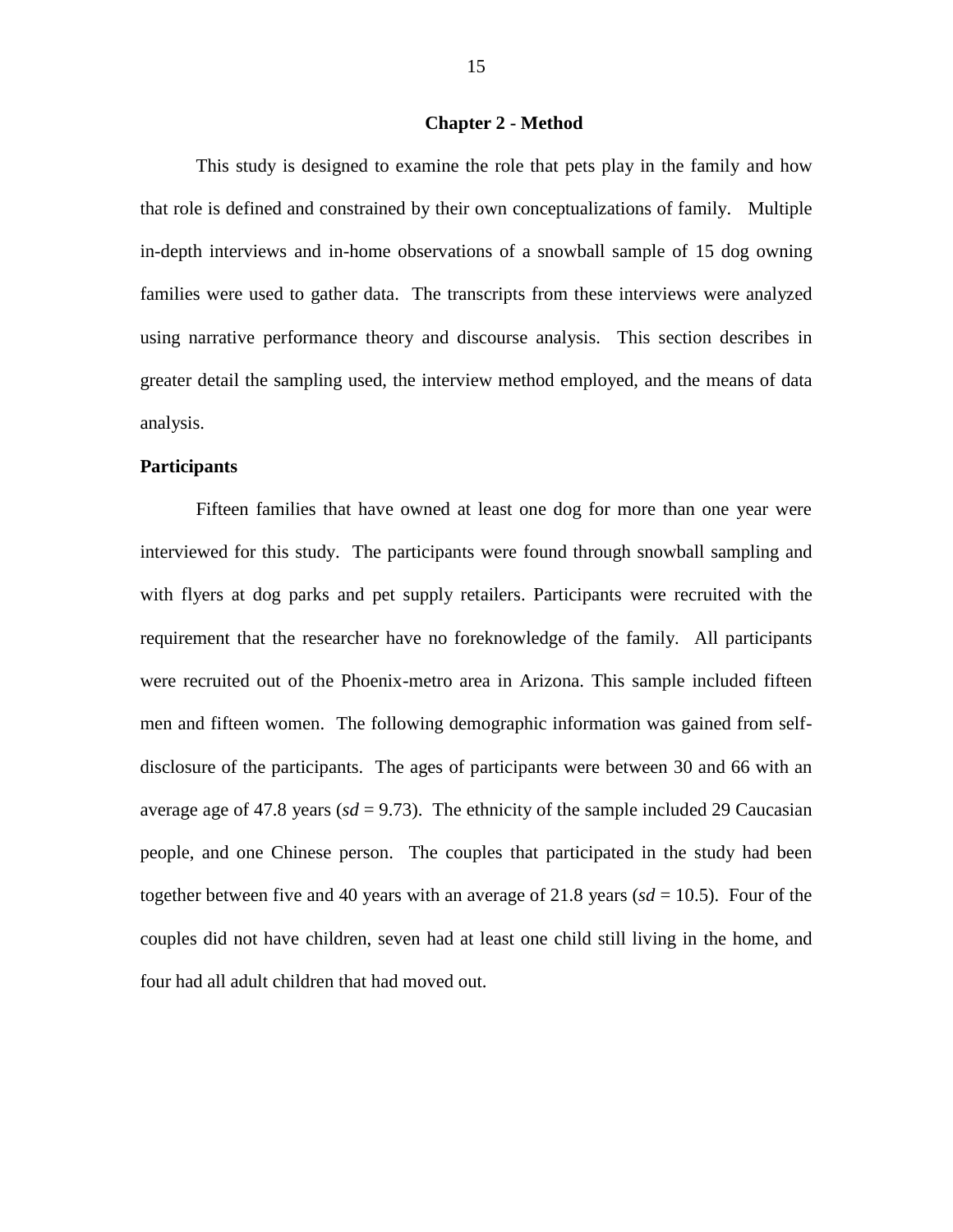## **Procedures**

This study utilized semi-structured interviews with the participants. This format allowed for the participants to provide open responses to fully express themselves, but allowed for a degree of consistency in the topics of the answers. The interviews lasted approximately 37 minutes (range 19-67 minutes,  $sd = 13.9$ ) and were videotaped, with the participants' consent. To thank participants for their time they were offered a \$25 gift card to PetSmart. The interviews took place in the participants' home so that the pet could be present during the interview. This setting allowed for examination of how the participants behaved toward their pet in a more natural setting than an office. In addition, this setting allowed for research notes to be taken about the presence of the pet in family photographs around the home, as well as the visibility of pet related items (e.g., bed, toys, bowls) in the home. This study was reviewed and approved by the Wayne State University Institutional Review Board (IRB# 045414B3E).

The prepared questions for the interview were posed to each couple and each participant was able to answer with their own opinion. The questions for the interview focused on three main topics: (a) participant's definition of family, (b) participant's experience with pets, and (c) demographic information. The first section asked the participants how they would define family and how their pet fit into their family. The second section was aimed at eliciting stories about the pet. It focused around the questions such as asking for the pet's story about how they joined the family, what a typical day for the pet looks like, and how (if) bringing the pet into the family changed the way the family operated. The questions then shifted to examining if the pet plays any specific roles in the family, how successful the pet is at that role, and what significance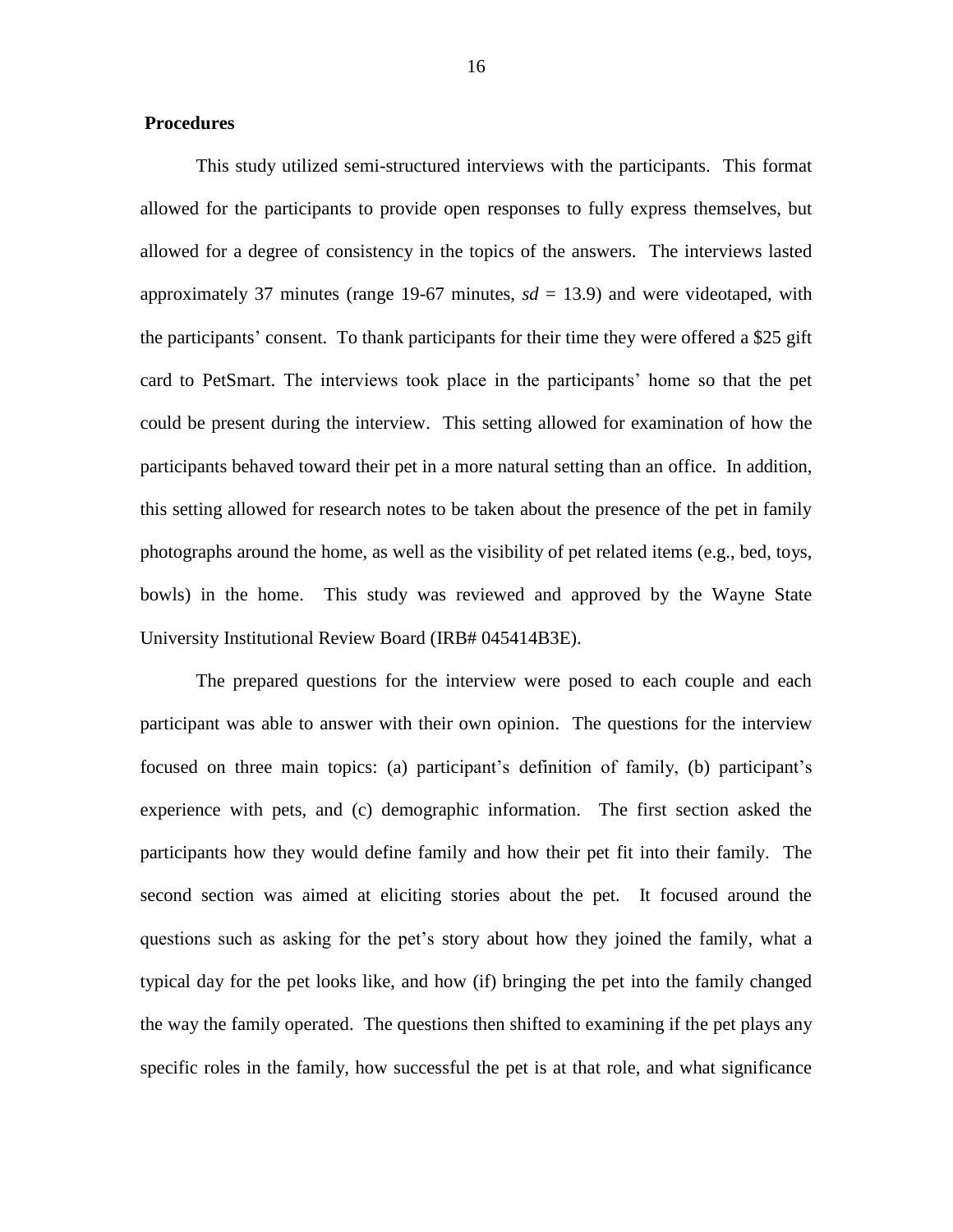that has to the family. Lastly, the participants were asked about any pets they had growing up. The final section of the interview collected demographic data such as age and ethnicity.

## **Analysis**

Data analysis for this study began with the framework of narrative performance theory, as described by Peterson and Langellier (2006). This theory asserts that one way of doing family is through the telling and retelling of stories. They argue

families 'make' narratives by remembering, telling, interpreting, and innovating stories through generations; and, we argue that storytelling constitutes one way of 'doing' family by ordering content, tasks, and identities in the formation of a small-group culture. Performing narrative is both a way to produce family culture and a way to 'culture' families in the midst of changing social and material conditions. (p 175)

Using this foundation, the stories the participants told were examined to see how the family produced culture and how they conveyed that culture. Protocol questions (see appendix) were designed to elicit responses from the participants in the form of a story, and typically each question resulted in one story, often told jointly by the couple. However, when both participants would offer different stories, as possibly indicated by a separate location, actors, and/or timeframe, these would be treated as separate stories in the analysis.

The analysis of the data began with transcribing the interviews. There were 117 double spaced pages of transcripts. These transcriptions are a combination of the spoken words, nonverbal cues, and interviewer notes. During the transcription, personal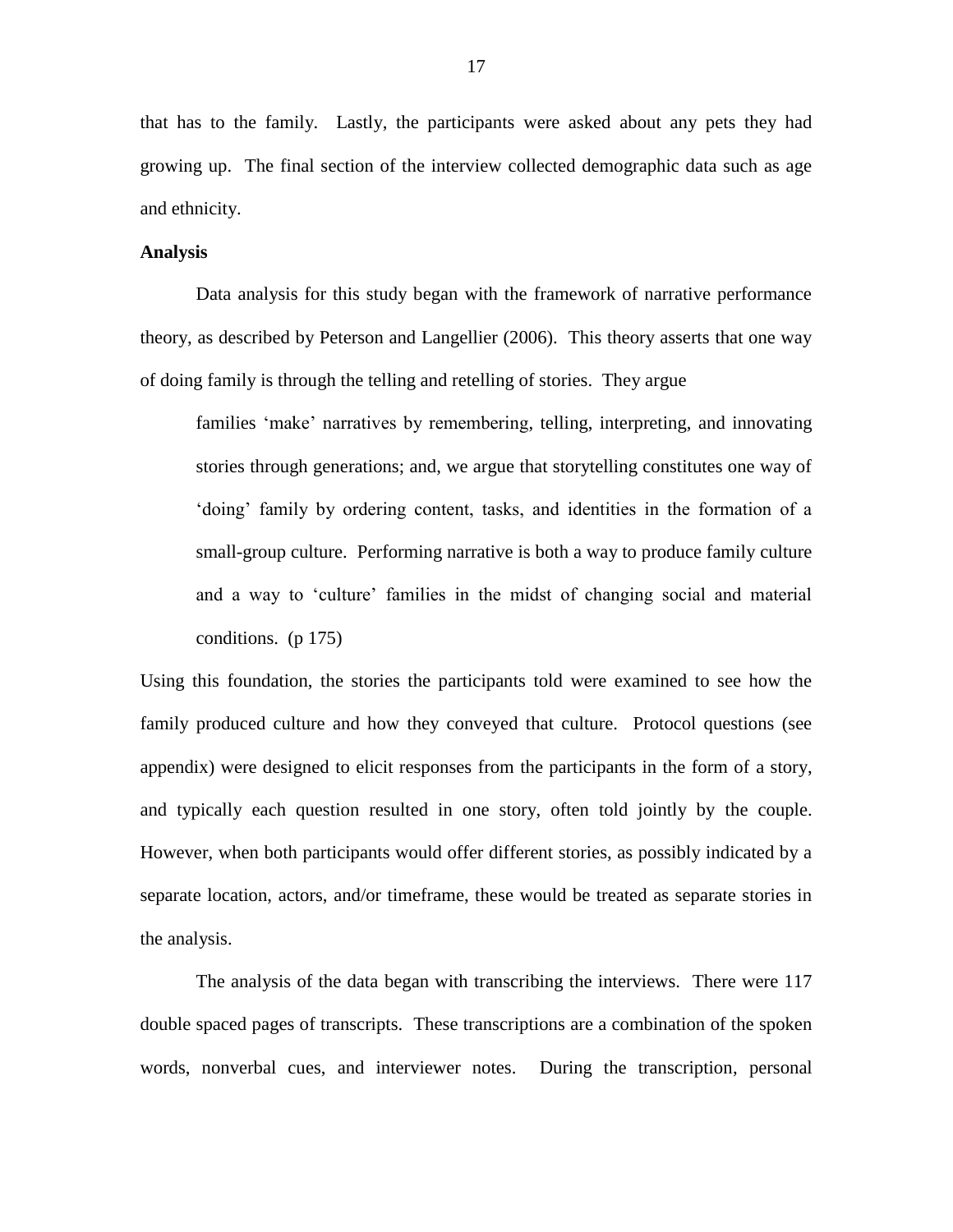identifiers were removed from the data. Coding was done beginning with a deductive scheme and the data was analyzed beginning with a line-by-line microanalysis as set forth by Strauss and Crobin (1998) to see how pre-established definitions of family would apply to the response given by each participant. Continuing this deductive approach, the data was further analyzed for trends that relegated the pet to the categories that previous research tended to follow (i.e. pet as burden, pet as tool, and pet as family). Even though pre-determined categories were present during this coding, as new themes began to emerge, new codes were added and sub-categories developed. For example, under the "pet as family" category, there emerged trends of using intimacy building language and distancing language (e.g., "he is starting to get old and slow down quite a bit"). Coding was done by the researcher. Participants have been given pseudonyms to protect their confidentiality. Using these themes and patterns a cautious and limited interpretation of the data was offered, providing insight into these participant's families and their dogs.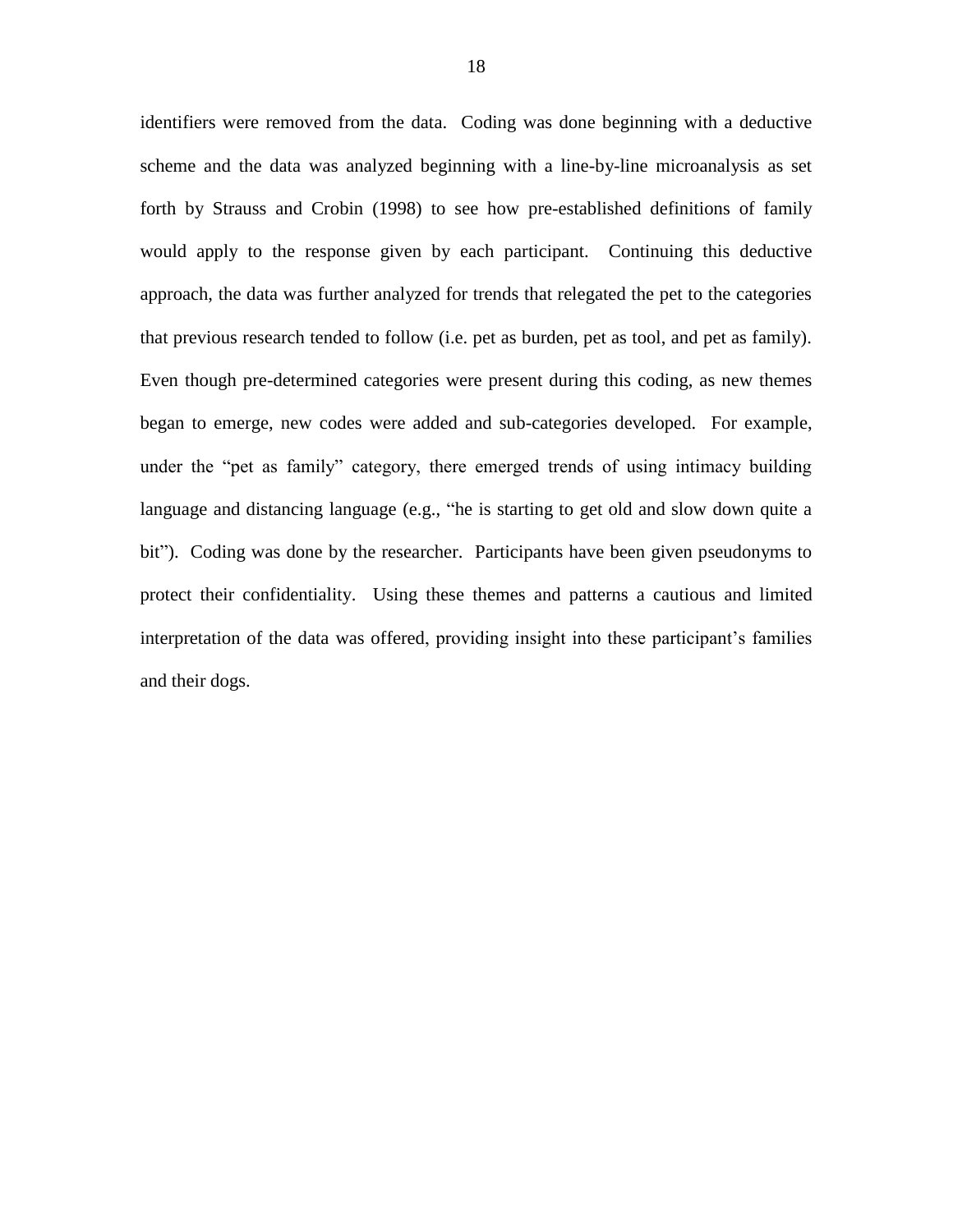#### **Chapter 3 – Results**

The results for this study are separated into two sections corresponding to the research questions. This study set out to examine how definitions of family affect the status of the dog, and what behaviors families use to shape the dog's membership. First, the definition of families used among participants will be explored, then the various behaviors that the family used to create the identity of the pet will be examined.

# **Participant Definition of Family**

Participants gave several answers that explored how they defined family. Two of the interview questions explicitly addressed definitions of family and how the dog fits within that definition. Three other questions explored how participant's childhood experience with pets shaped their current definition, how they would define the pet's current role in the family, and how their family changed when the dog was added. The stories and answers that the participants gave surrounding the definition of family will be explored below.

**Stated definitions of family.** The first question of the interviews focused on how the participants defined family. When asked, "how do you define family?" participants gave a range of answers. The most common definition was one of a transactional nature, where the participant focused on the interactions among a group of intimates. Overall, 14 of the 30 individual participants primarily focused on a transactional definition. One participant defined family as "a sense of inclusion with others that operate together as a bonded community. I think it is a unit where everybody feels as a part, a safety zone where everybody can trust each other" (Couple 2, lines 8-9). That definition was echoed in other responses such as, "being able to be yourself and being loved and cherished for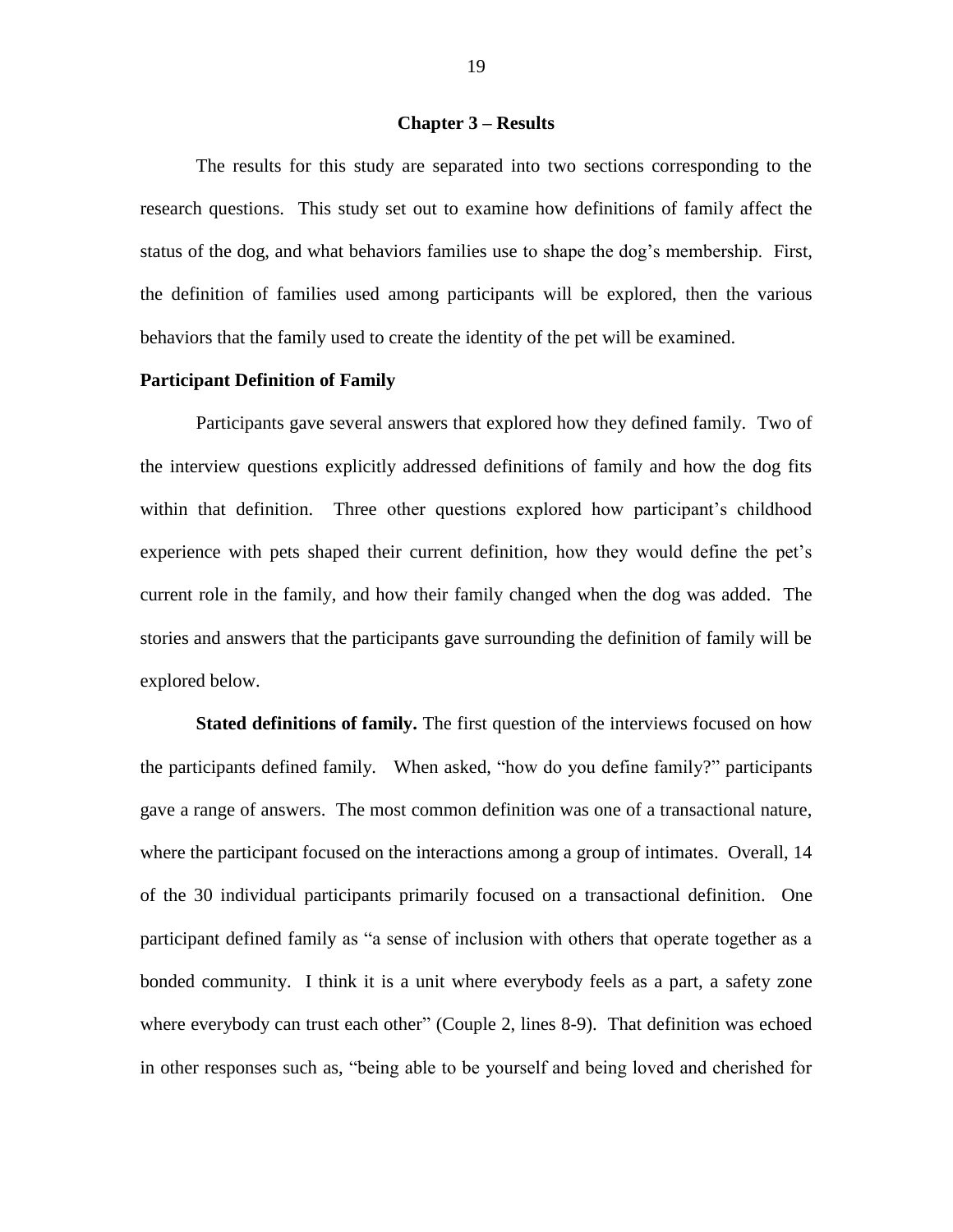who you are" (Couple 1, line 18) and "Family is not just by blood, I think it's by choice" (Couple 6, line 6). Instead of stating it outright, occasionally participants would allude to a transactional definition, and through their interactions together they would create a transactional definition they both agreed upon. A prime example of this was seen in the following excerpt:

Interviewer: How do you define family?

Juliet: The ones close to you.

Shawn: People that are in your close proximity that you keep the most contact with. They don't have to be blood relatives, just important.

Juliet: People and animals that you spend the most time with.

Shawn: I guess they don't have to be people.

Juliet: Clearly, I consider them my family. They are your support system. They nurture you, they help you, they support you.

Shawn: Family means a lot. They are the people you most identify with. It is definitely important. The people and beings that are closest to you. The way you feel reflects on them. (Couple 12, lines 5-18)

This was a particularly strong representation of the transactional definition of family, as several participants focused on the intimacy required of a transactional definition with phrases like, "close proximity" and emphasis on importance. This response also highlighted the way couples would work together to negotiate and articulate that would work for both of them, as seen in Shawn's concession, "I guess they don't have to be people" (Couple 12, line 10).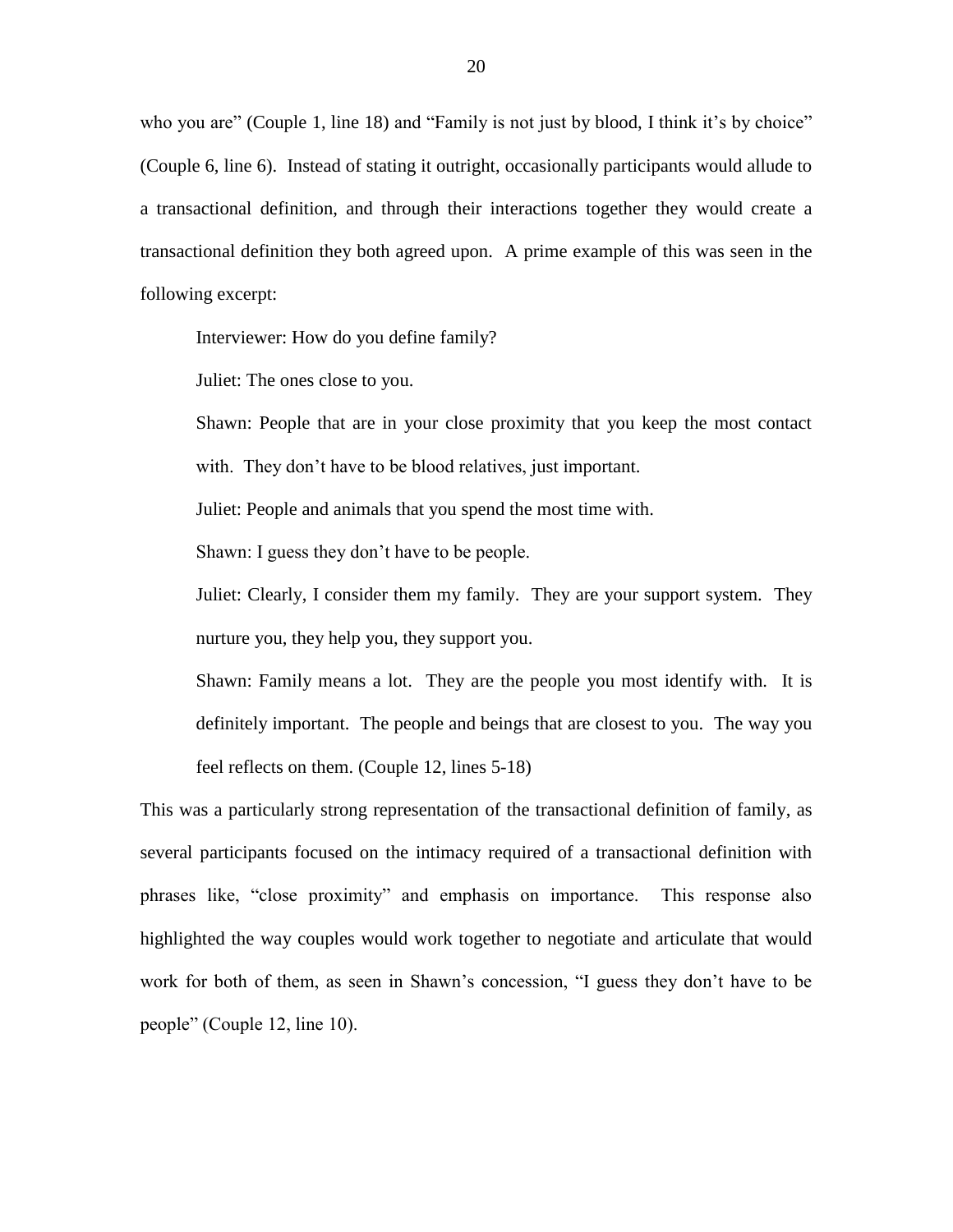The second most common definition was a legal definition. In total, 10 participants gave a definition that focused on legal or biological ties; however, of those, six explicitly included pets on their list of family members, one included their dog but excluded other's pets, and three did not consider pets to be family. A common theme in these definitions was listing members of the household, and explicitly stating the pet's name in the list. One participant gave the definition of "People that are related to me" (Couple 3, line 8). He later elaborated and said, "When I talk about family in general I don't typically think of pets, but when I think of [Penny], she is part of the family" (Couple 3, lines 18-19). Of the three participants that did not define their dog as family, two of them were married to each other, and one of them was in disagreement with their spouse on the dog's membership in the family:

Danny: You can have friends, but friends come and go but family, that's blood, they are always there no matter what, you can't get rid of your family.

Carol: And pets are family too, why would we stay up all night with a pet who is sick if they aren't family. They are what they are.

Danny: You get the good with the bad, you just have to deal with it. They sell this thing called an annoyatron . . . that is pretty much all [the dog] is. The dog doesn't really like me. (Couple 14, lines 6-15)

Danny continued to describe the dog in terms that viewed her as a pet, whereas Carol would describe her as a family member, albeit a second class member behind the human family members.

A definition focusing on the task aspects was the least common, with six participants articulating definitions that fit this category. Participants that gave a task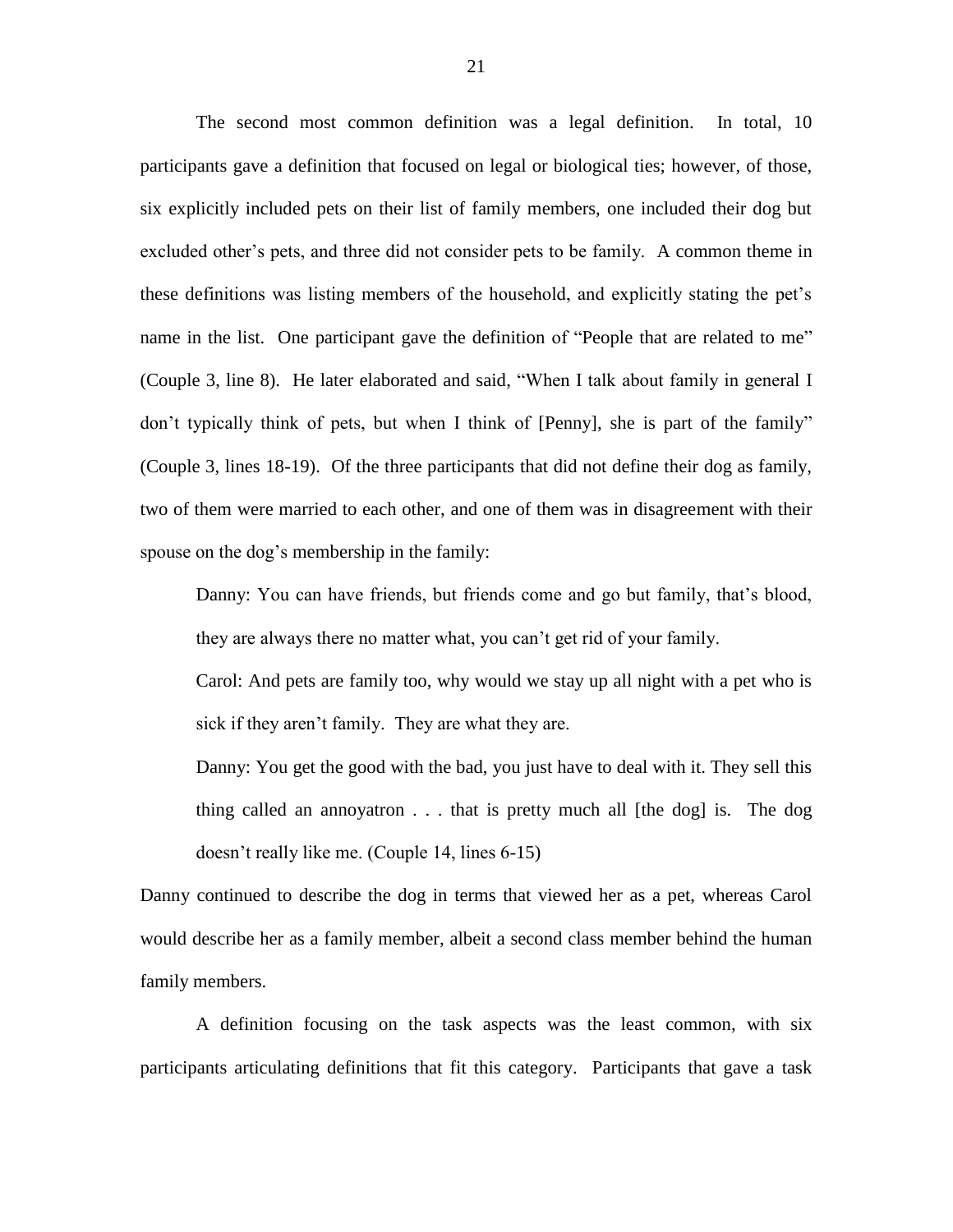based answer focused on what a family does, giving answers such as, "people that care about each other and looking out for the best interest of those involved" (Couple 1, lines 8-9) and "a small group of people that I would go out of my way for, to do whatever is necessary" (Couple 7, line 8). Participants that gave a task definition tended to allude to a legal or transactional definition as well, but maintained the primary focus on the actions that a family performs.

The single most important factor that the participant's definition of family had on their future answers appeared to be, whether or not the family self-defined the pet as a family member. The three participants that used a definition that intentionally excluded their pet would generally continue to maintain that separation throughout the interview. Whereas, the participants that defined their pet in some way as a part of the family would generally take a more inclusive approach, regardless of the type of definition they favored.

**Dog's place in the family.** The second aspect of family definition examined was specifically focusing on the pet. The participants were asked "how does [pet's name] fit into your family?" Overwhelmingly the participants self-defined their dog(s) as family members, with 27 of the 30 participants supporting this. Within this group of selfdefinition, there was still stratification seen regarding the degree to which the dog was considered family. Two of the couples stated that the dog runs their family, claiming the dog is the "top rung" and that "she is the head of the household. What more can you say. This is her house, her bed. She rules the roost" (Couple 11, lines 136-137).

Three different couples gave the dog a status of personhood and viewed the dog as an equal and integral part of the family. As one participant explained, "we kind of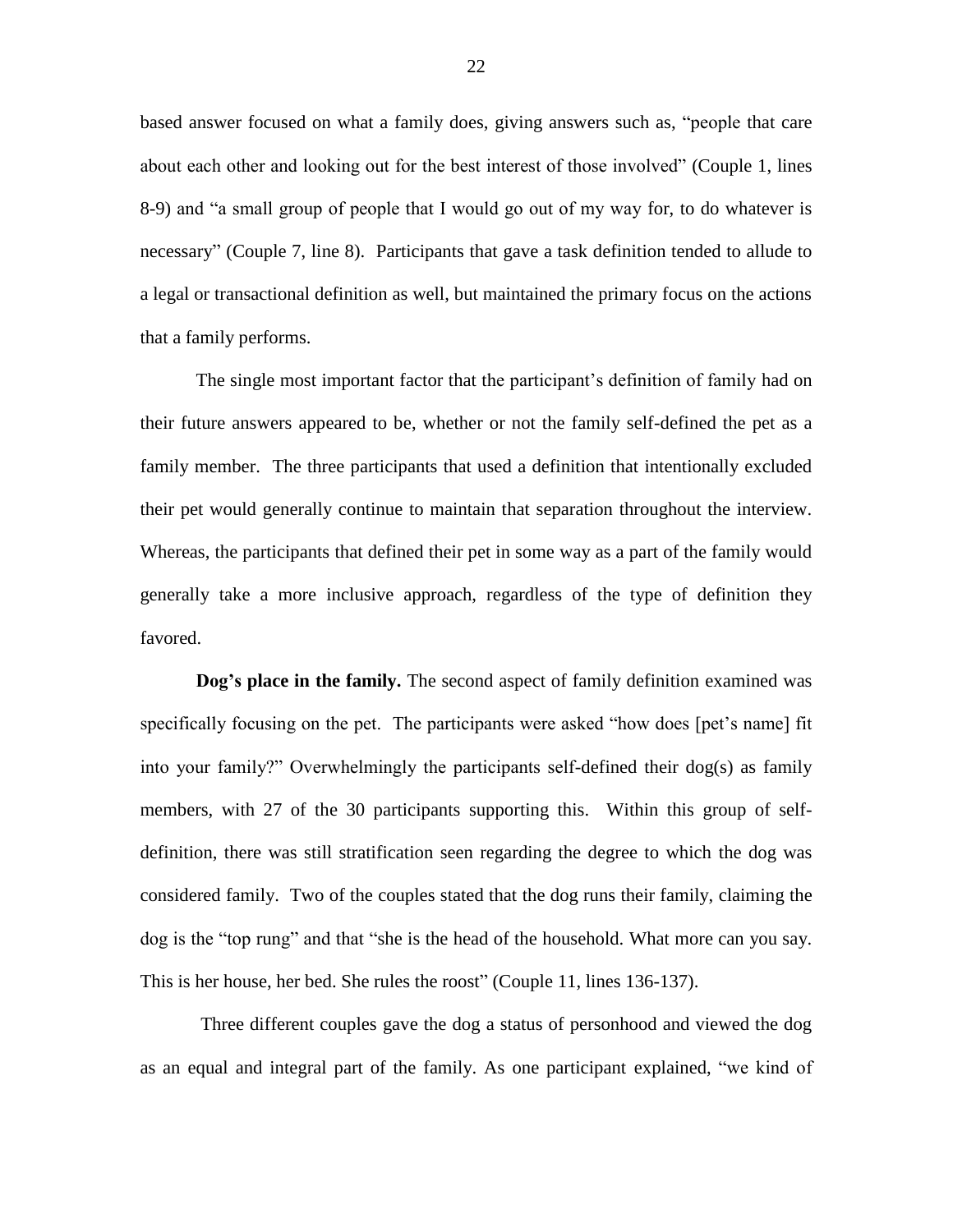cover each other's strengths and weaknesses. . . I think it goes back to the support thing in the family, everybody does whatever they can to prop each other up" (Couple 2, lines 26-29). One of the couples gave the dog the status of family, but it was a distant family role below the human family stating, "But we haven't let her change our daily lives. We aren't one of those families that lives for their pet. We just work to incorporate her into the things we would already do anyways" (Couple 3, lines 74-76). Another couple labeled the dog as the pet and not part of the family stating, "She is the family pet and she was a gift to our youngest daughter" (Couple 13, line 11). One last couple was split between the previous two statuses: one participant saying only a pet and the other saying a lesser part of the family (see quote from couple 14 above).

Yet, the most common level of family that the dog seemed to take was that of the child. Seven of the couples identified the dog as their child or "fur-child." Of these seven, there were two main subtypes. In three families the dog was a substitute for children not yet had, or already grown, saying things like "We don't plan to have children, these are it, [the dogs] are the children" (Couple 7, line 14). The other four had children and the dog was considered to be one of them, as one couple stated:

Margret: He is a family member.

Frank: He is kinda like a mediator between the kids if they are fighting.

Margret: But he can be just as bad. If the kids are in the yard playing he can run over and wreck it all and take whatever it was and hide behind the shed.

Frank: Or he will take my pair of sandals and run outside because he wants me to go outside. He is another child. (Couple 4, lines 23-28)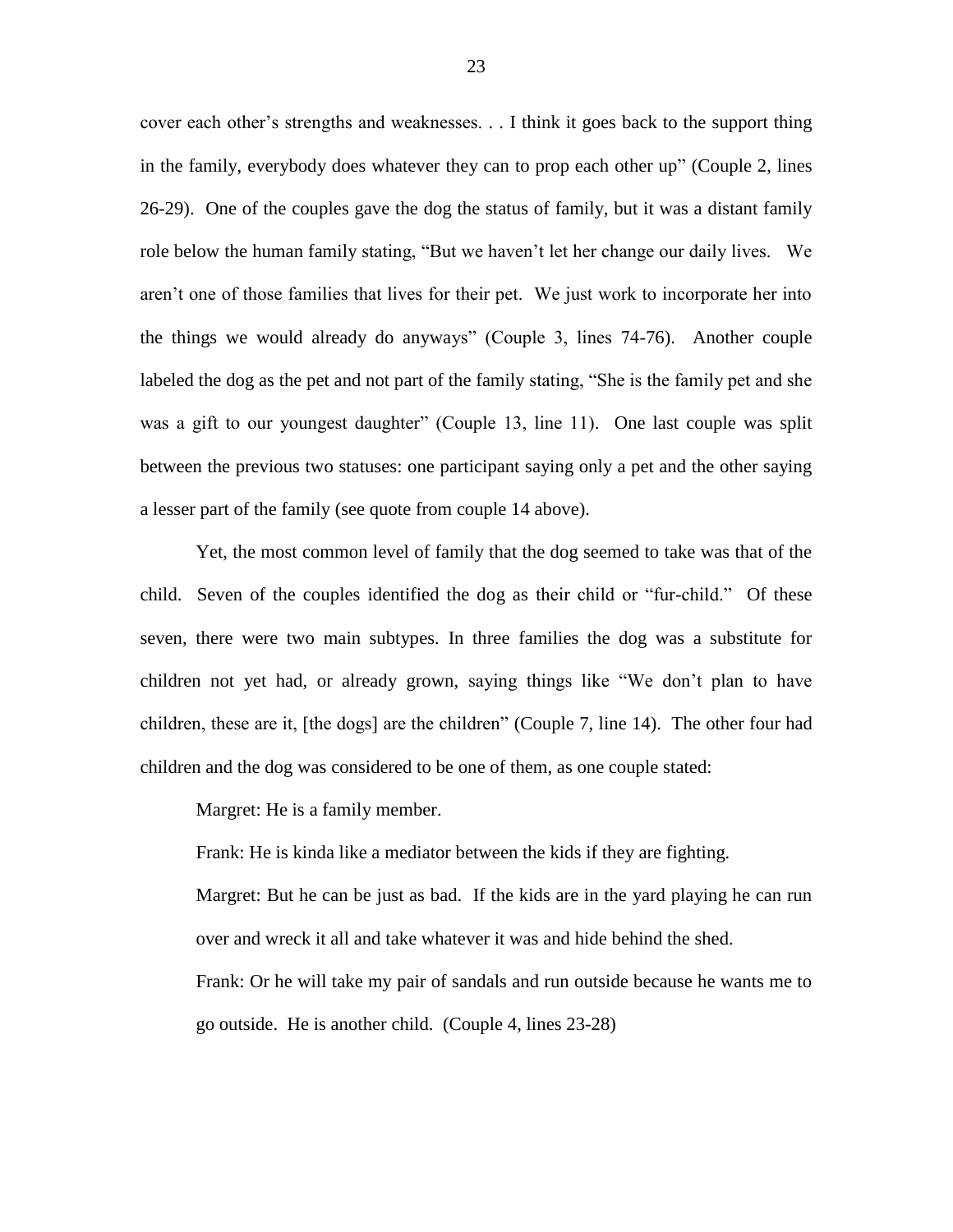Among those that considered the dog to be a child, misbehaving was a common theme that was used to reinforce the dog's position as a child.

These positions that the pets were described as having provided insight into the definition in practice, versus the definition in theory as previously described. The families that give their pet the status of personhood also favored a transactional definition of family. Whereas, the families the described their pet as a child also tended to have given a legal definition of the family, usually listing family members and including the pet on the list. While the position the participant's assigned their pet was not directly tied to the definition of family gave, there does appear to be a connection between that definition and the family creating the role of the pet to fit within that definition.

**Impact of childhood pets.** In an effort to examine if having a pet when growing up impacted the current definition of family and attitude towards the dog, participants were asked "can you tell me about any pets you had growing up?" Only five of the participants did not have pets growing up and all of them were married to a participant that did have pets growing up. These five considered their current pets to be family members, however did tend to favor a legal definition of family with an exception for pets. The three individual participants that did not define their current dog as family all also had dogs growing up. Of the participants that did have pets growing up, many of them relied on that pet as emotional support during difficult times. Additionally, ten of the participants talked about the loss of their childhood pet and the difficulty of dealing with it. As one participant stated:

I had a dog. How old was I? I was 12 or 13 when she died. So she had been around most of my life. I used to dress her up in dresses and put hats on her. She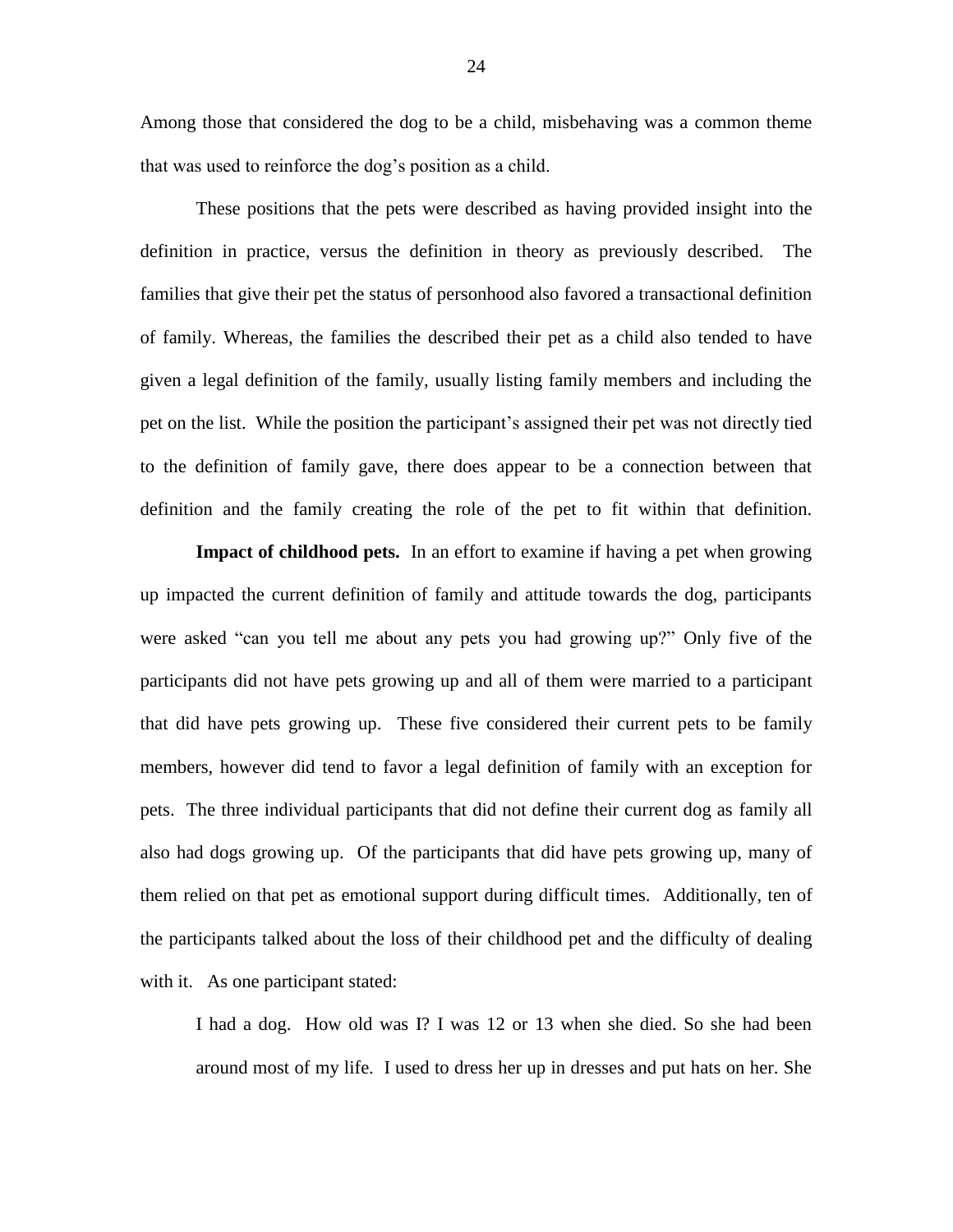was a great dog. My dad didn't deal with her death very well with me, but that was just the way things were. I went to school one day she was there, I came home and she wasn't. That's just you know, the way things were dealt with. She was a great comfort; it was good having her around. I dunno, it has always made me want dogs. You know, I like having a pet. I don't remember a lot of interaction with the family as a kid. But it made me always want a dog. That is why we got our first dog. (Couple 1, lines 33-48)

Answers like this, having a dog as a child leading to getting a dog as an adult were common, but their relationship to the current definition of family used for each participant is unclear.

**Roles within the family.** When participants were asked, "do you find that [pet's name] takes on any specific roles in the family?" their answers revealed more information about how their family defines and creates the structure of their family and the dogs' status. Throughout the interview and during this question specifically, participants were able to further expand on their definition of family as they reflected on their dogs' role. For several of the couples participating, their dog(s) took on multiple roles in the family, and all of the roles described are reflected here, couples were not limited to one role for the dog.

The most common role was explicitly described by nine of the participants, which was that of a friend/companion. Common traits in that role were filling in for a spouse when one was away, listening to the participant's problems, and being there after a rough day. As one participant stated: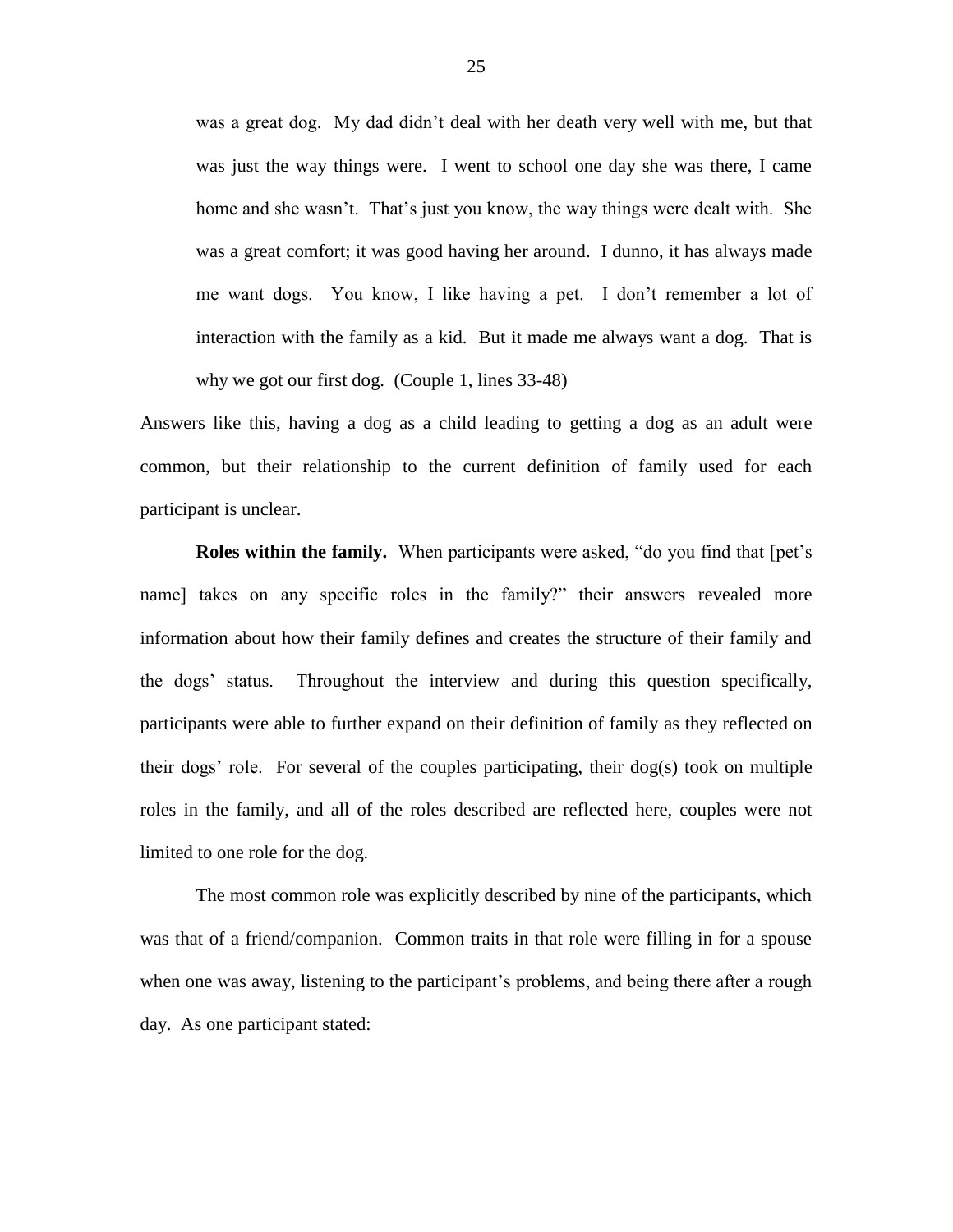A companion to whoever is here alone. They help fill the void of not having the rest of the family around. A nice filler for when the kids are at school and [my wife] is busy and I am home alone, it is nice to have [the dogs] here as a companion" (Couple 5, lines 129 – 131)

Eight of the couples mentioned that their dog was the primary protector or guardian of the house. In this role the dog alerted them if anyone was at the door or was trying to sneak in. One particularly good example of this role was described here:

There was one time we were not home, but our son was. There was a guy in all black outside that turned off the power and she just went berserk. I'm sure he heard her and nothing ended up happening. (Couple 3, lines 118-120)

The next two most common role pets took in the participant's family were tied at seven. The first of these was the role of a child. Of the participants that described their pet as a child, three of the couples did not have children, two had adult children, and two had children still living in the home. When describing the dog as a child they would highlight the responsibilities they had to the dog and how they had watched the dog learn and grow over the years. They would also look at the companionship that the dog provided, but they would frame that companionship through the lens of a parent-child relationship as seen in this excerpt:

Hayden: [The dogs] are a crucial role. If we didn't have the dogs we would be very lonely. Nugget is her empty nest dog. She adores him. Without them I think we would have a hard time. Our daughter just got married and is out of the house. Our oldest son is at that stage, he is finding his own way and our youngest is a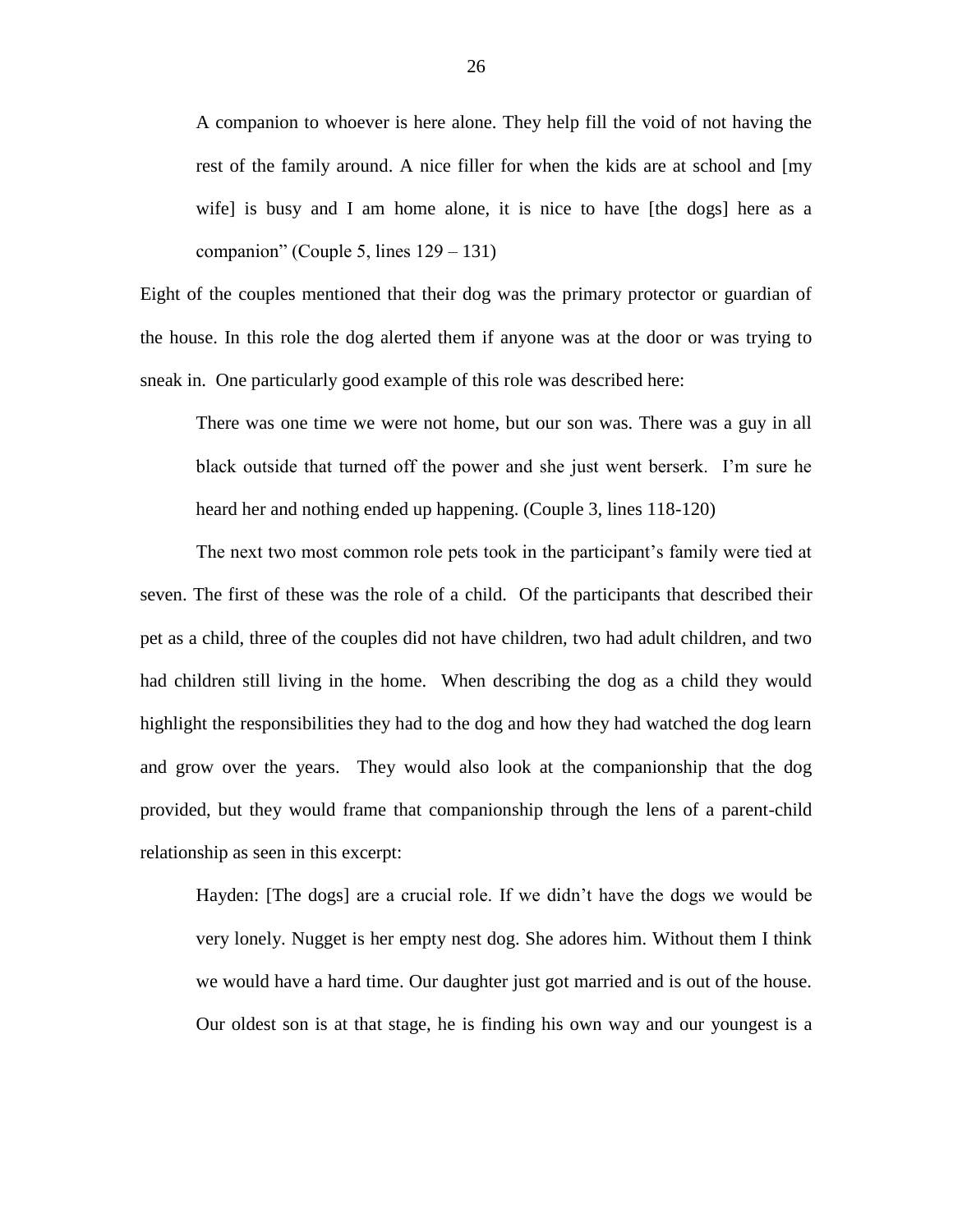teenager in high school. Without them, we would sit on the couch and stare at each other all day. We need them for the companionship. . .

Sara: My daughter was going off to college and I knew I needed a baby and brought the basket of puppies here to play with the other dogs and we played with them for hours and Nugget ended up being the pick of the litter. (Couple 15, lines 13-17 & 55-57)

The dog filling this role of child, was common in the families that utilized a legal definition of family, perhaps in an attempt to describe the dog in a way that allows the dog to be family without having to dramatically alter their definition of family.

The other role described was that of the wise family elder and teacher. This role was usually discussed when they had an older dog that they had while they were raising children. They would regularly refer to how the dog helped them with the kids and taught various lessons to the kids and, at times, supervised the children. One great example of this supervision was:

Last night, the kids were going to bed, and my daughter kept sneaking out of bed and I told her to go back to bed. Then she comes sneaking out again. Radar went running and herded her back to bed. (Couple 4, lines 133-135)

One additional aspect of the wise old dog role usually involved speaking for the dog. George: They all have different voices . . . [Walter] is really smart with an Oxford accent. . .

Wendy: You get pet people talking about their pets and we could be here for hours. (Addresses dog) Right Walt?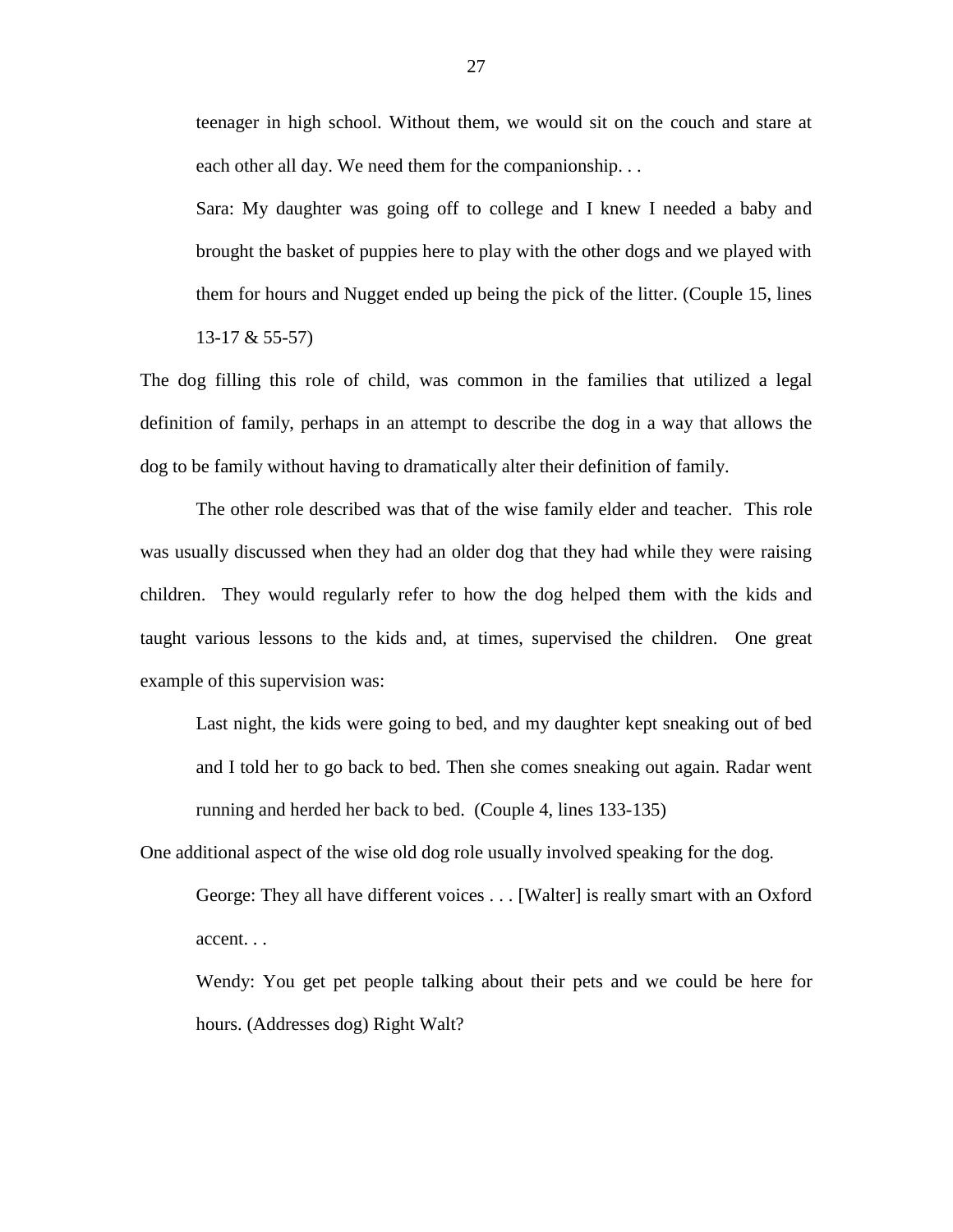George: (In Oxford accent) Yes, that is true. But I think it is getting close to food time. (Couple 6, lines 303-304 & 357-359)

The participants would adopt a voice that was their dog's voice to express opinions on things that one of the participants held, but did not want to say outright. In the example above, the interview had already been in progress for about 55 minutes and ended 12 minutes after the observation was made "by the dog."

More minor roles that turned up throughout the study were that of the morning alarm clock, the peacekeeper, the entertainer, the annoyance, and the burden. In five of the families the dog was the first member of the family awake in the morning and would get the rest of the family up for the day, as expressed by this participant: "a typical day she wakes us up around 5:30 and wants to eat. She is our alarm clock" (Couple 8 lines 47-48). Additionally five couples assigned the role of peacekeeper to the dog, varying between keeping the peace among children and between the significant others. Four of the families identified the dog as the primary entertainer or goof ball in the family, responsible for keeping things light and happy. In one family the dog was seen primarily as an annoyance and another dog was a burden that tied them to their home and limited their freedom:

She went to live with our daughter a couple years ago. Then [our daughter] moved overseas and so the dog came back with us. When she was with our daughter, we were free. We didn't have any dogs or kids or pets or anything to keep us home. So now we are tied. (Couple 13, lines 49-51)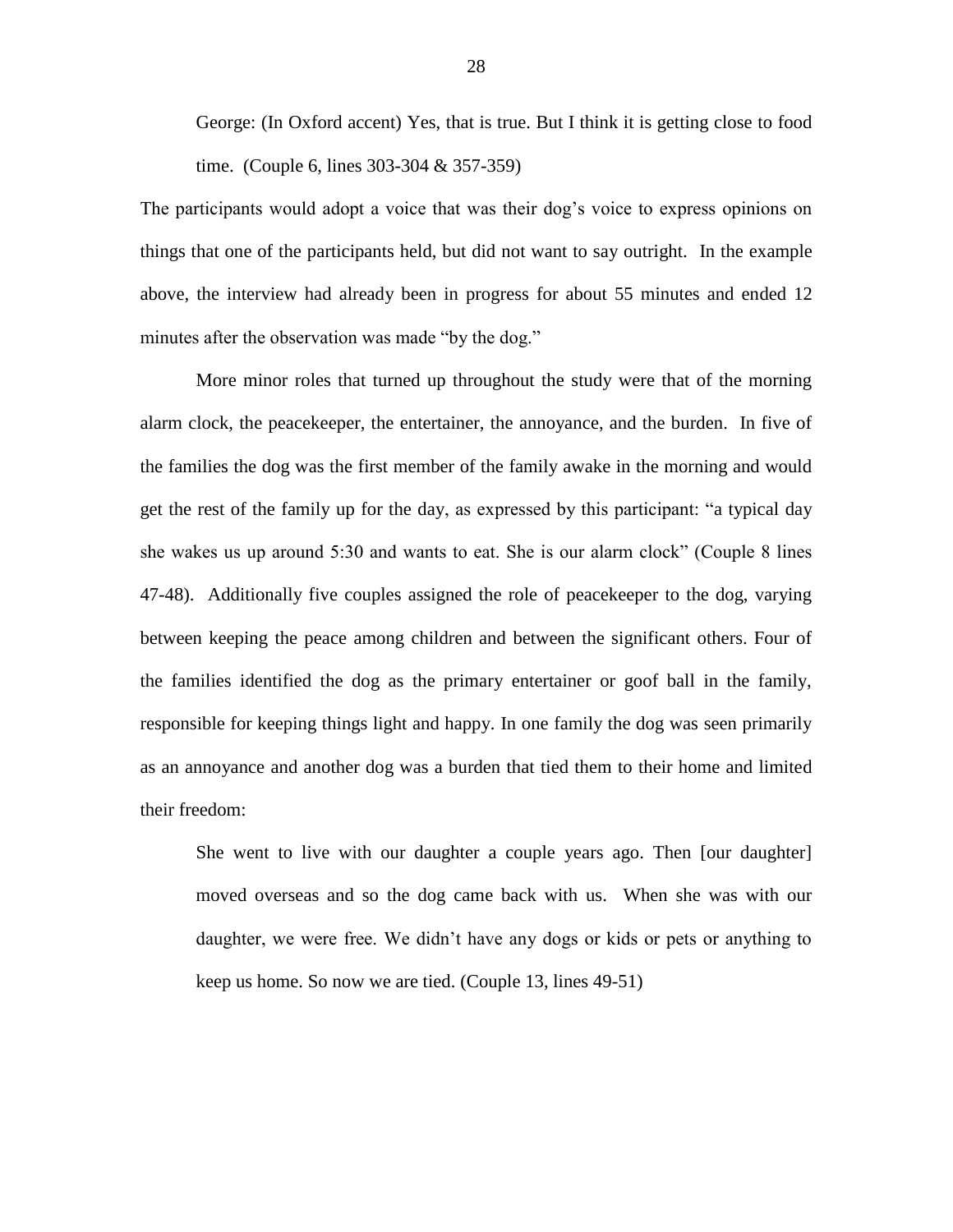For all of these participants, the dog had some role to play in the family, no matter if they were considered part of the family or not, however for the couples where the dog was family, the dog tended to take on a much larger and more active role.

These roles tended to follow a similar pattern as the position the dog held in the family. Often for many of the participants, the role and position of the dog would both be a child, allowing the dog membership to the family in a way that would still allow consistency with the legal definition that was prevalent among this group. Often when describing the role of the pet in the family, participants would allude to more of a task based definition of family, focusing on what the dog does, rather than how the family interacts around that role as was the focus when the earlier transactional definitions were given.

**Changes to the family.** Participants were also asked to reflect on the changes that their dog has brought to their family and were asked, "Think back before you had [dog's name]. What things have changed and what has stayed the same?" A common theme among the answers was an overall loss of freedom. However, for twelve of the couples, that was a welcome sacrifice, opposed to the three that depicted it as a burden. One participant stated,

More responsibilities, we treat him just like one of our kids. More scheduling, more responsibilities. Only thing that was different, we like to travel a lot and had to make arrangements for him now. He is just an extension of our family. He is nice to have for companionship. It would be lonelier without him. There are times when I am here by myself doing work in my office and he comes up and just puts his head in my lap. (Couple 4, lines 95-99)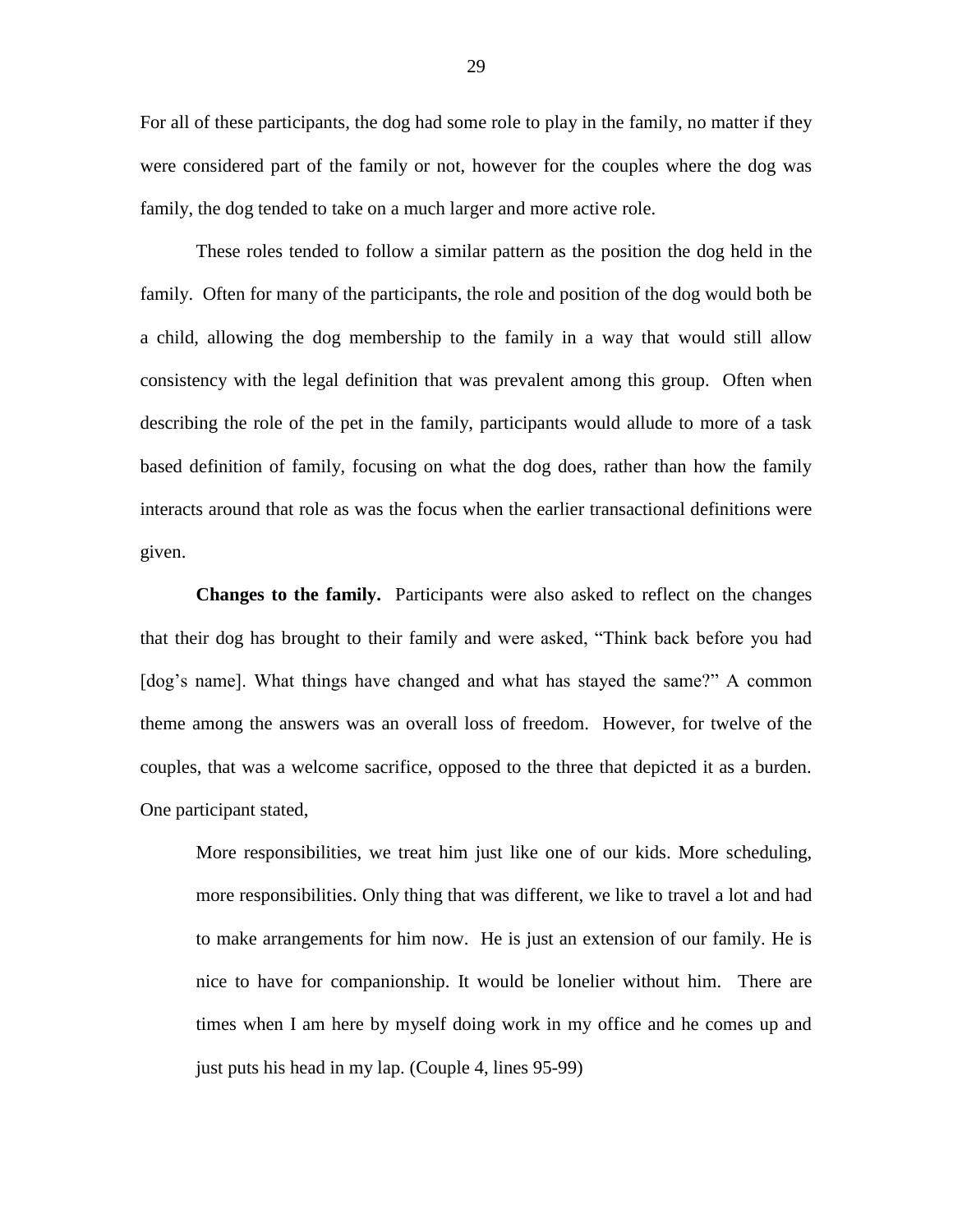The three couples that had the view of the dog as a burden limiting freedom are well represented in the quote above from Couple 13, especially the statement "so now we are tied" (line 51).

The theme of loneliness or emptiness before the dog was explored in eight of the responses, with an additional three that have had dogs longer then they had been together so they have never known a life without dogs. Losing the ability for long term travel without planning for the dog was seen in six of the answers. Two couples expressed fear for the future when they will lose their dog and the grief it will cause.

The three couples that had an overall negative view of the impact of the dog on the family focused on the same responsibilities and travel restrictions, but did not follow up with redeeming qualities of the dog. Perhaps the most extreme example is seen in this quote by a couple who gave the family dog to their adult daughter, but had to take the dog back in about two years before the interview:

Lily: We are committed to be here.

Marshall: To be here, or have someone take care of her. That is a commitment that we have now that we didn't have when she was gone. A commitment we are ready to give up again. The sooner the better. (Couple 13, lines 52-55)

With the exception of the three couples that have had dogs for the entirety of their relationship, it can be seen that the addition of a dog into the household, whether as family or not, played a major role in how that participant defines family and the roles associated with being family.

Participants' definitions of families varied, as did their ideas of what their dog's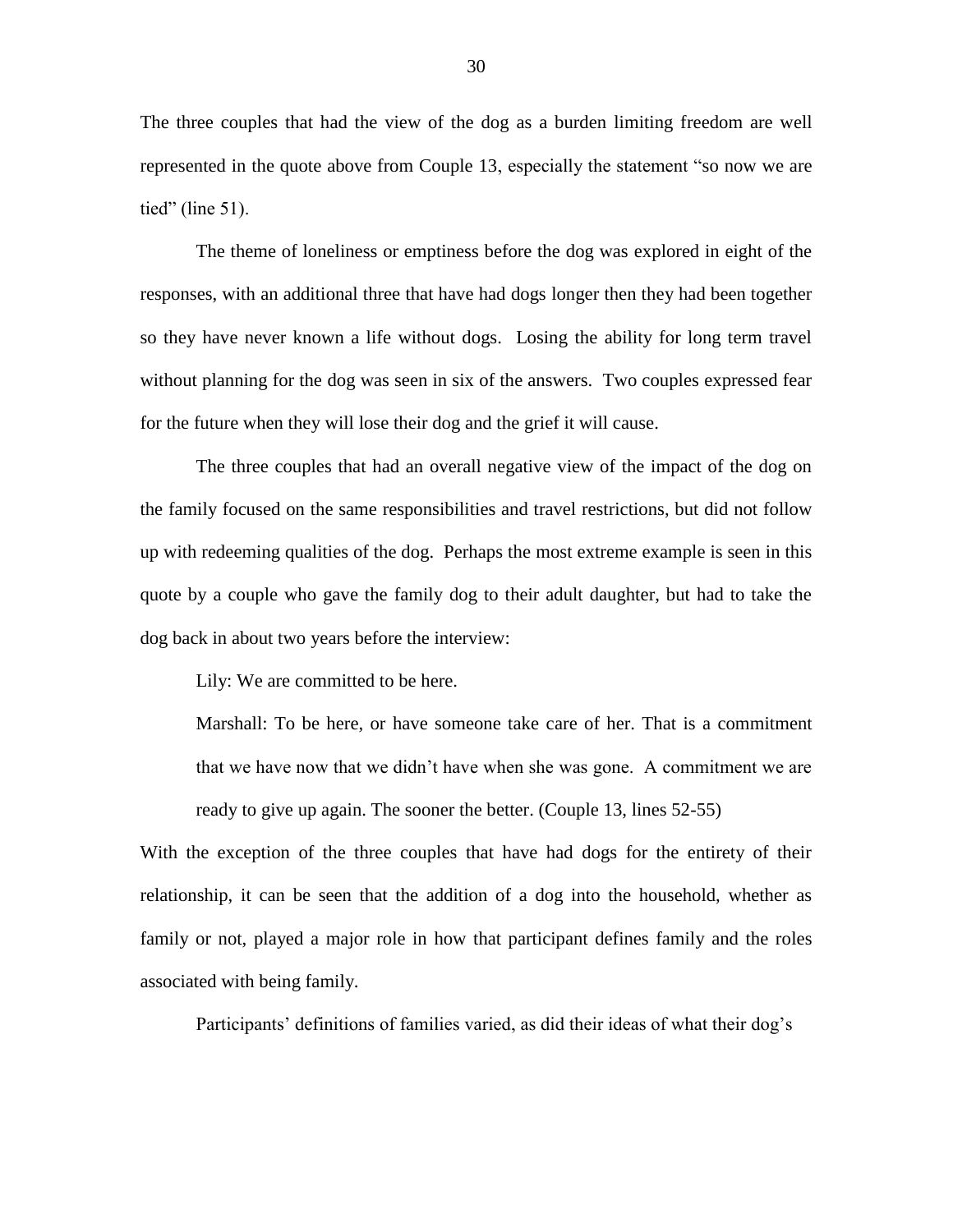place in their family was. Overall, most of the participants defined their dog as a family member and assigned their dog roles within the family structure. Participants' prior experience with pets did not seem to have much influence on their current definition of family and whether that includes their pet.

#### **Participant Behaviors That Construct Membership of the Dog**

The second research question aimed to examine the behaviors that families engage in to create, define, and possibly limit the membership status of the family dog. Since this study was conducted by interview, the primary behavior being examined is the stories that the families tell about their dog. Through these stories the families create their family's identity and the identity of their dog. With the interviews taking place in the participant's home, there was opportunity to also observe what presence the dog had in the home as seen in pictures and dog related items.

**Origin stories.** One of the protocol questions asked participants to "tell me [pet's name] story beginning when you first met." This was an important question, as it provided insight into the process that the family undertook when it first added an additional member. Answers to this question tended to revolve around why the participants got the dog, and how the participants chose the dog. When looking at why participants got a dog, or got the first of their current dogs, eight of the couples got their current dog to fill a void left by the loss of a previous dog. Participants made statements such as: "the house was just totally empty" (Couple 1, line 147) and:

Margret: We lost our Doberman a few years ago and he had been with the kids most of his life, so we had to get another dog.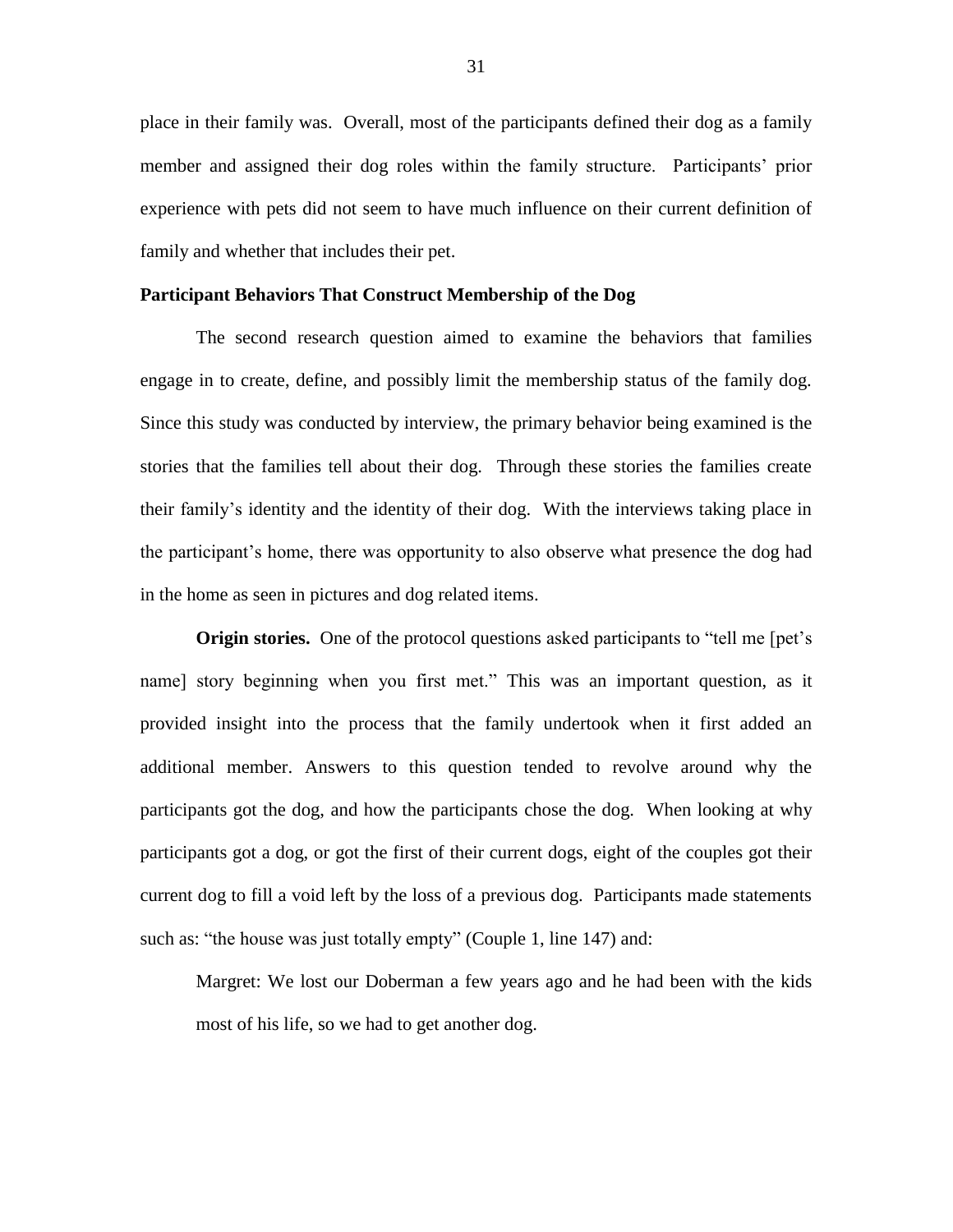Frank: When he died we treated him a lot like a person. We went through the grieving process, we had him cremated, we had him buried in a cemetery at Margret's parent's cabin, they have a cemetery there, and we had a little service for him.

Margret: All my family's pets are buried there, since 1952.

Frank: It is nice for us too, we go back once a year and visit him.

Margret: My mom made a nice tombstone with the kids.

Frank: For me, I can't imagine living without a dog; he is such an important part of my life. (Couple 4, lines 42-50).

In addition to grief, several participants expressed guilt at getting another dog to fill the void left by their previous dog. A common sentiment echoed was:

Penny we got when she was 8 weeks old. We had a golden retriever that was getting older and sort of feeble and we wanted another golden retriever. And [Angel] was so well behaved we thought it would be nice to have her around to help with training. So we got Penny as a puppy and . . . she was the runt of the litter, the last puppy there. After we got her, it revitalized the older dog and she lived another 5 years. She also lost 30 pounds. Because this one wouldn't leave her alone, she always wanted to play. Penny was still around and Angel passed away and we got Bandit a year and a half later as a rescue. It was some time later because we felt like we had to wait. I had Angel since she was a puppy. (Couple 2, lines 50-58)

Also heard was: "we were without a dog for a little bit because our last dog had an accident and it was hard" (Couple 8, line 35). For these families there was already a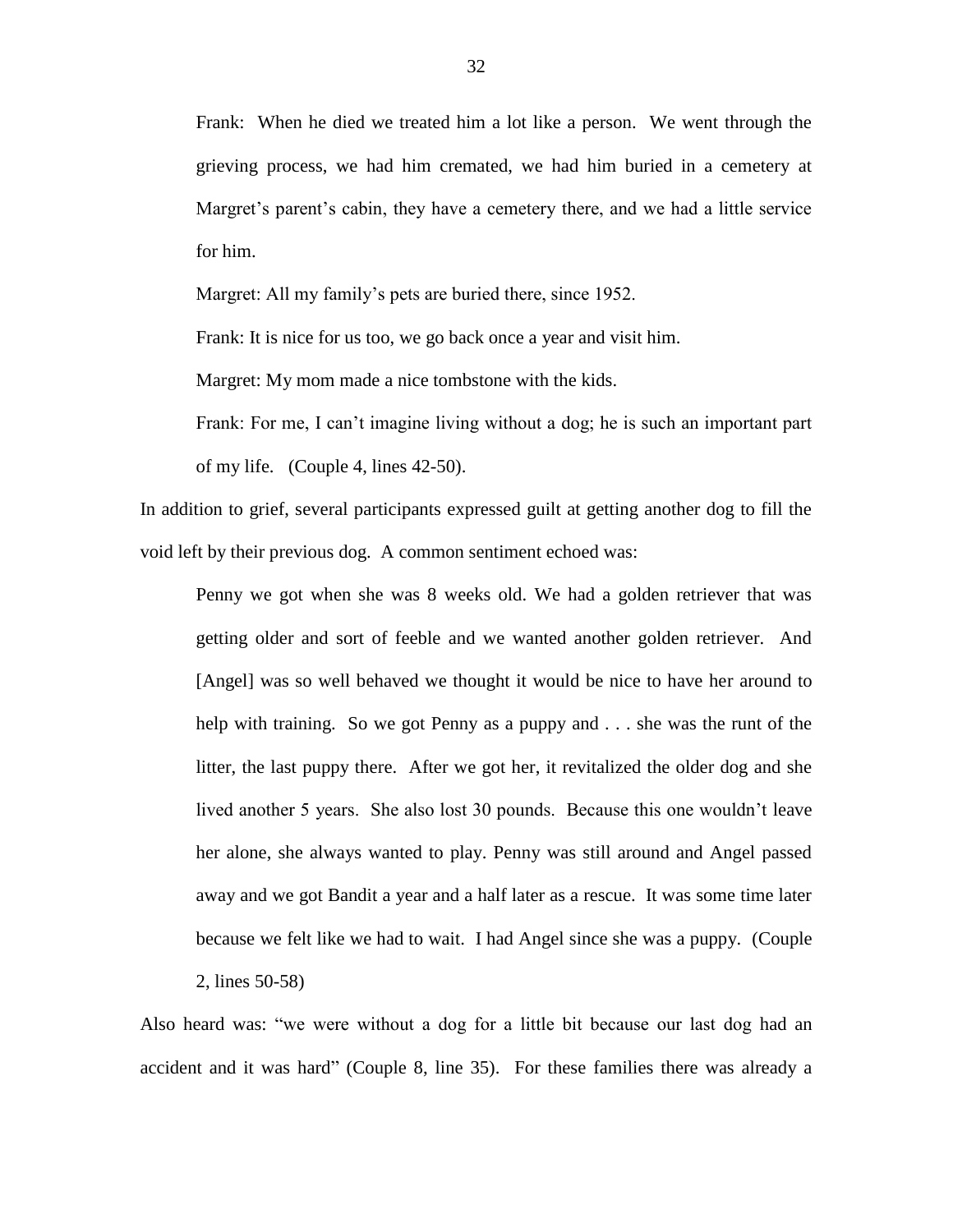place in the family for a dog, but that place was empty, or soon to be empty, so the current dog was gotten to fill the vacancy in the family roster.

For one of the couples participating, the decision to get the dog was made unilaterally, as described by one participant, who went behind his spouse's back to get their dog said:

I went out and got our first dog, and what changed was divorce was mentioned. She didn't want a dog. . . So, I go get the dog and she won't even look at him. We go to bed and about 5:45 in the morning she hits me, 'your dog has been whining all morning.' Then at six o'clock she said 'I'm going shopping.' She came back about an hour later and had spent over a hundred dollars on the dog. (Couple 10, lines 66-72)

At the time of the interview this couple had a second dog and both are considered family members. The remaining reasons participants mentioned regarding getting their current pet included, being purchased as a gift, they just wanted a dog, and "she was dumped in the neighborhood  $\ldots$  and she took a nap on our front yard" (Couple 6, lines  $128 - 129$ ).

When participants talked about why they got their additional dogs beyond the first they would cite two primary factors. The first and most common motive was seeking a companion for their current dog, "someone for [him] to speak dog with" (Couple 6, line 153). The other main motivation was they would see a dog in a bad situation and feel compelled to rescue it. An example of this compulsion is seen in the following excerpt:

Frank was the latest addition and the family he was with had nine dogs, and they were all outside without any shade. His name then was Frankie, and he made the rounds and visited with every one of us. The woman said, "Can't you just take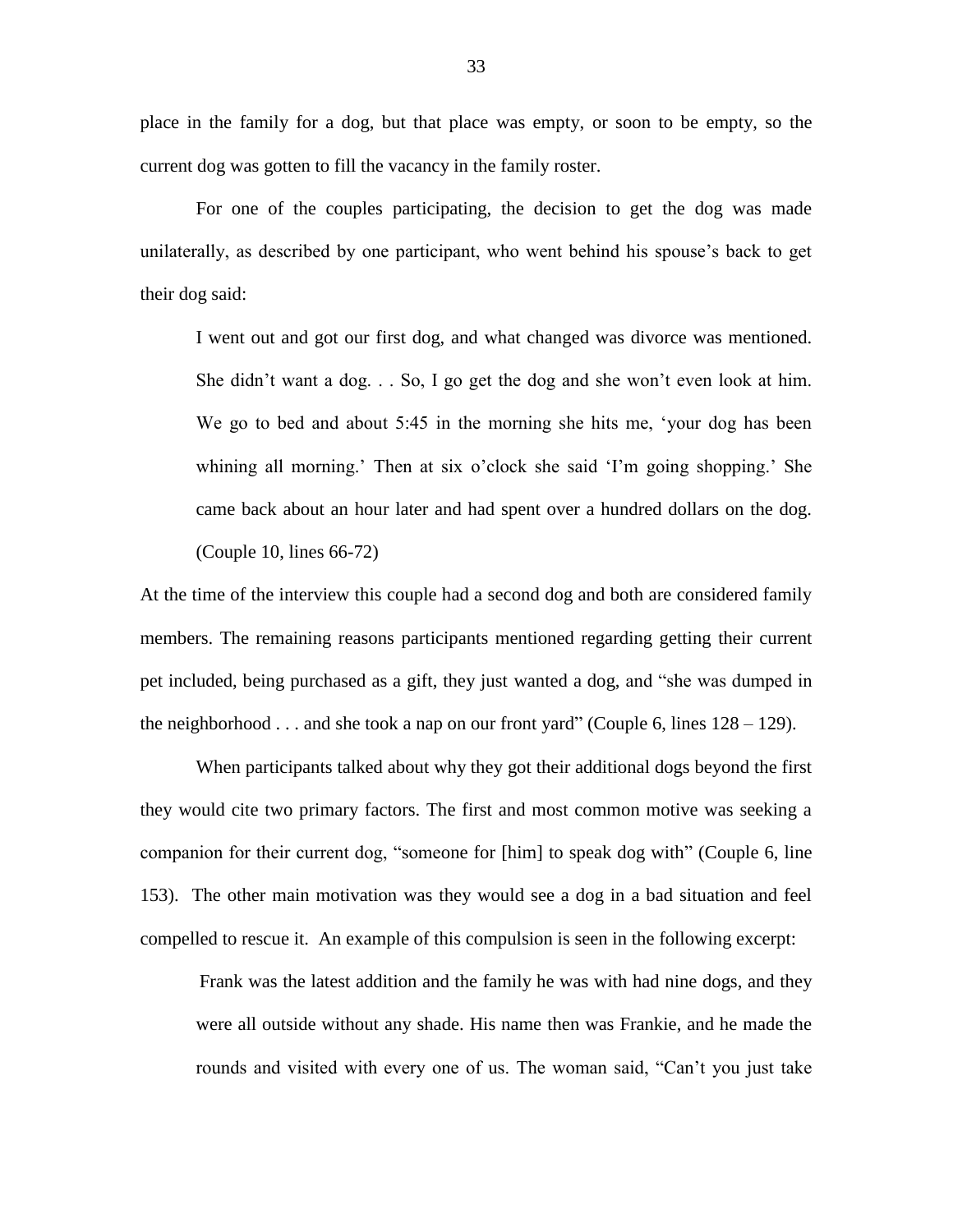one of these dogs home?" And I said, "You are nuts, we have three dogs already." And we were leaving and our son said, "Are you really just going to leave poor little Frankie to fend for himself?" And so I said, "Alright, you can go get him. But if it doesn't work out he has to come back." And so they went in and got him, and he came and sat on my lap and I said, "Frankie, we live a more sophisticated life at our house, so you're gonna have to learn how to use a doggie door and become an indoor dog. And you're also going to need a more sophisticated name." So I made it Franklin. (Couple 9, lines 58-66)

This story was a particularly strong exemplar of a dog's origin story in a family. The family already had dogs as members and had an idea of what role those dogs filled, but when they encountered a dog that they felt was not in a good situation, they decided to expand their family, but only if the new member could live up to the "sophisticated life" that the family was used to living.

When participants explained how they chose the dog they had, it usually came down to two statements. The first was along the lines of "I just knew he was the one" or "we knew right away we would be bringing him home with us". An example of the family deciding that a dog is the one can be seen is this story:

Peggy: We got her for Christmas for the kids when they were younger. We found a breeder that bred golden retrievers and we went there together secretly prior to Christmas and picked her out. We liked her a lot she had a great personality and was just great. And so the breeder held her for about a month and then one of the women you work with…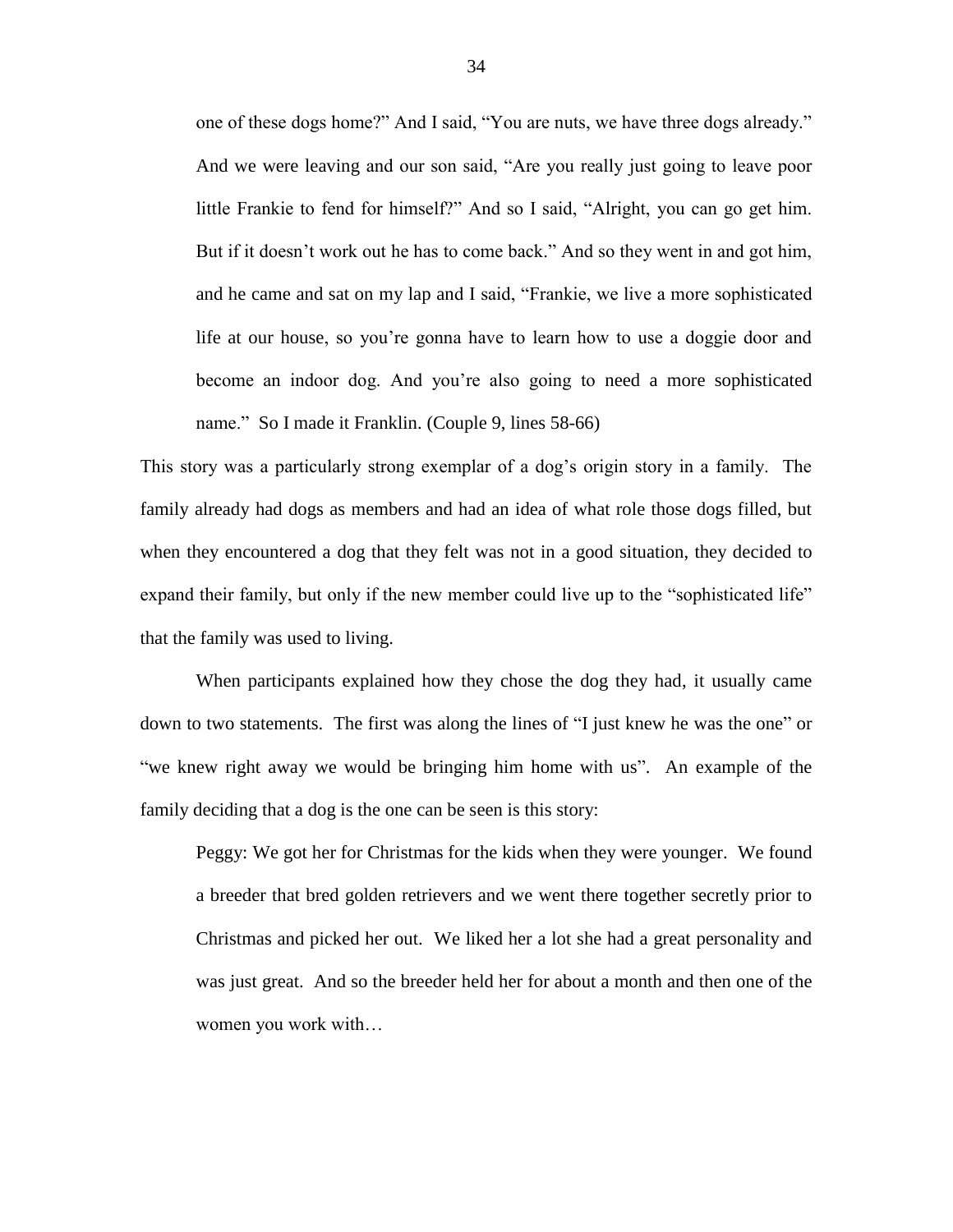Don: One of the nurses at work house sat their kennel, and so we decided we wanted to surprise the kids on Christmas. At this point Shasta was 3 months old and we wanted to surprise them. So the nurse picked her up Christmas morning and came here dressed as an elf, I mean to the nines, a full elf outfit. And we answered the door and she told this great story about how Santa wanted them to have this dog and they have to take care of it.

Peggy: Before that though, she had this big stocking and had her in the stocking. And out came Shasta from the stocking. It was the best Christmas. She was beautiful. (Couple 3, lines 38-48)

The second statement was similar, but shifted the choice to the dog saying, "Maybe it is a bit romantic, but I really like to think she picked me" (Couple 7, line 47). Another participant described the experience as:

She picked us. I got her from a breeder in another state. There were two boys and two girls, and I wanted a girl dog. She was 1.5 pounds and so I met them over at the house and they were running around, and her sister and one of her brothers were running around. The other brother was lying down next to me. [My husband] came and laid on the floor and she and started licking him. And it was a done deal, I wrote the check and we were on our way. (Couple 11, lines 41-45)

In both situations the participants had at least a rough idea of what they were looking for in their new canine family member, and fondly remember the process of meeting the dog.

Most of the stories followed the pattern of a pleasant experience that involved just knowing or being chosen; however a notable exception was the couple that does not consider their dog a part of the family. They describe getting the dog as: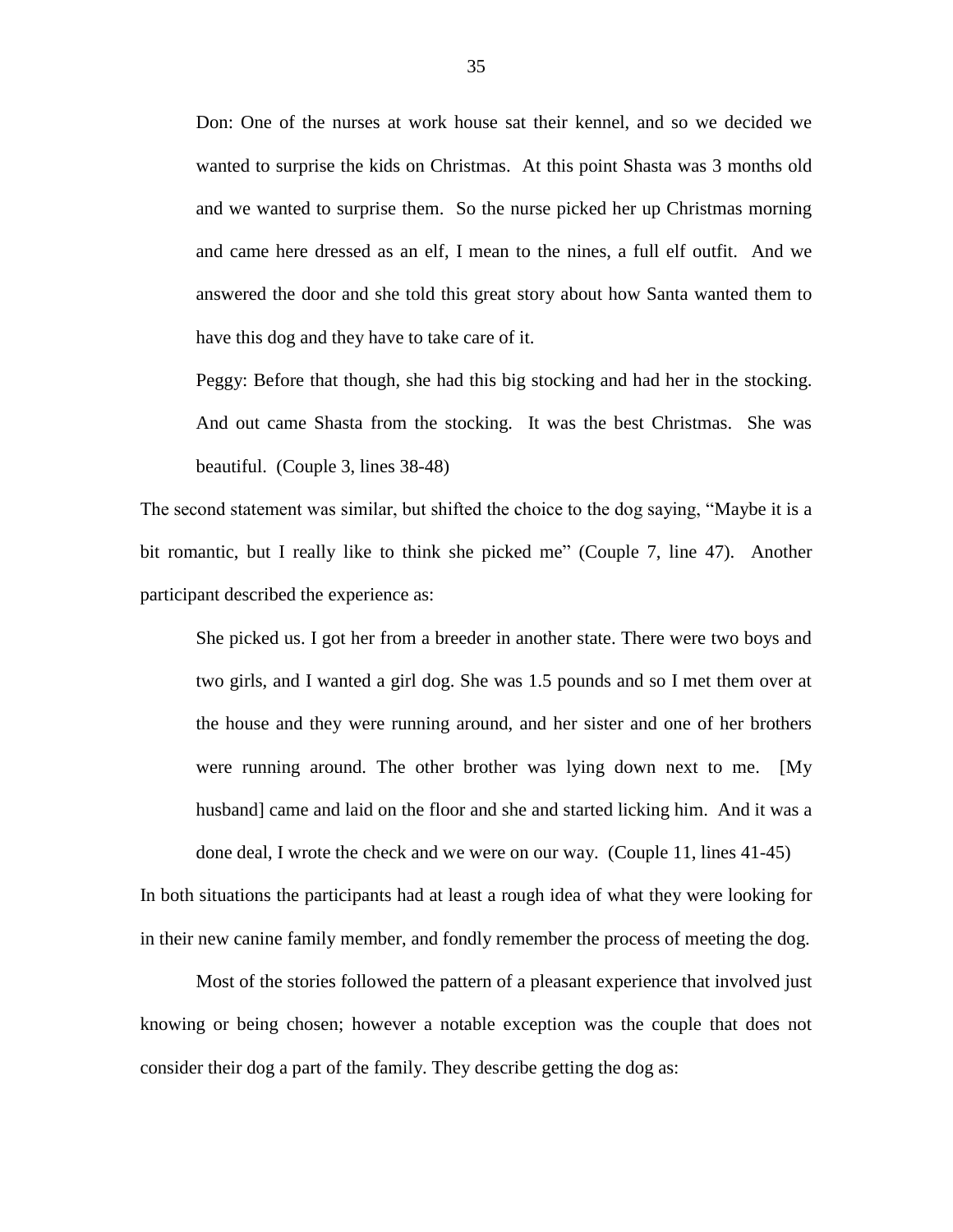Marshall: We had sheep at that time.

Lily: And other animals.

Marshal: We made a trade with our daughter, if we get rid of the sheep she can get a dog.

Lily: We adopted her from the pound. She was full of ticks, we had to pick all of the ticks off.

Marshall: She was the quietest dog in there because she was so timid. That is one of the reasons we picked her. She was a pretty dog. (Couple 13, lines 21-28)

In this case, the process was not remembered as an enjoyable one, but rather a concession to keep their daughter happy and a chore of picking off ticks.

These stories about how the current dog came to be part of the family were important parts of how the family constructed the identity of the pet. When creating their family identity many of the families felt like there was an emptiness that the dog filled. By telling this story of the dog filling this void and becoming part of the family, it serves to further reinforce the family's belief that the dog is a family member. With these stories also focusing on the concept of "we just knew" and "he chose us" it creates a sense of inevitability in the stories, further reinforcing the dog's position.

**Typical day for the dog.** Further stories were solicited when participants answered, "what does a typical day for [pet's name] look like?" The answers to this question were very procedural; however, much emotion came through in the answers. These responses were noteworthy because it was one of the main times the participants not only told a story about their dogs, but they also told stories about their families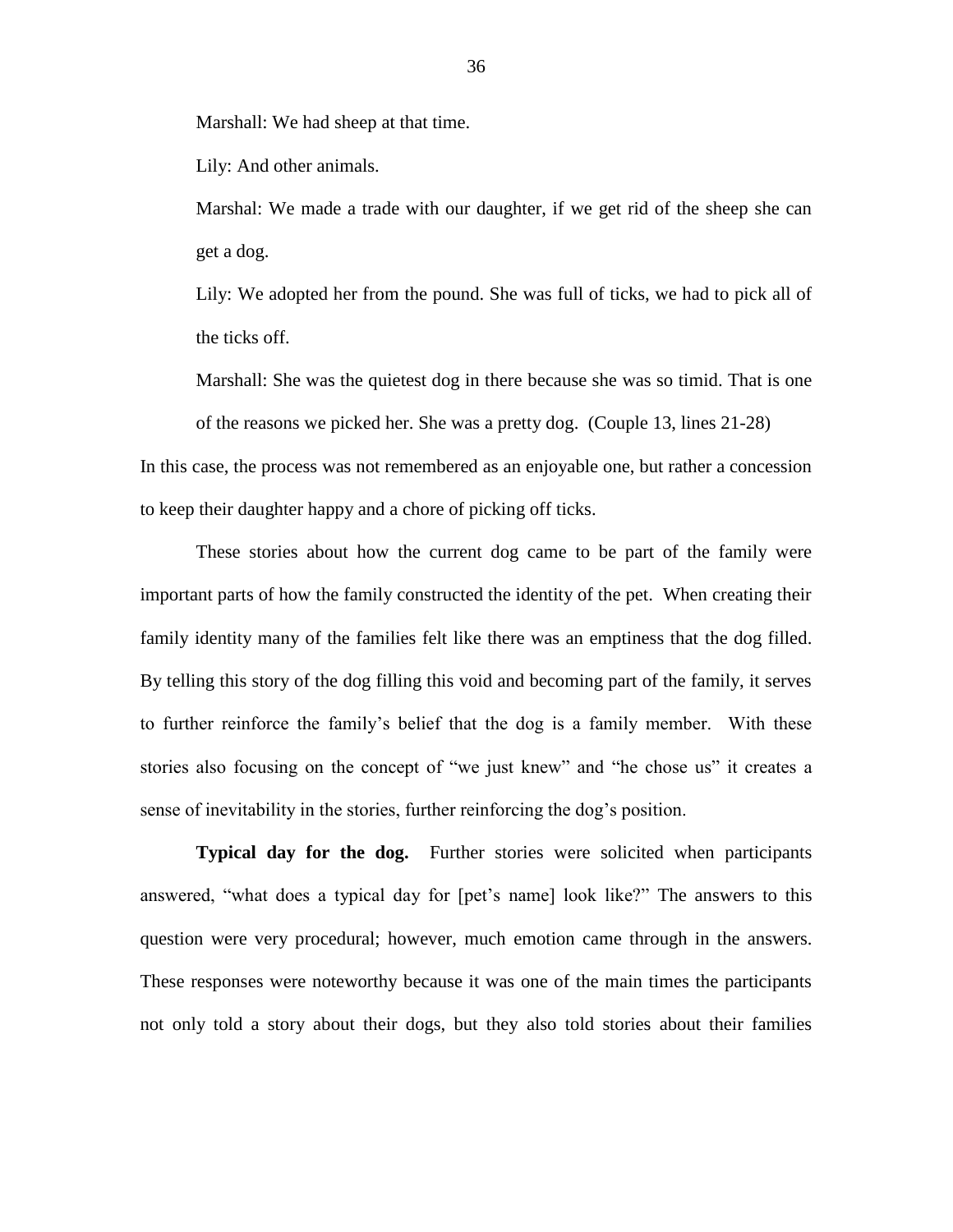normal routine as well, thereby allowing for the dog's typical day to be contrasted to the human family members.

Many participants used this question as one of the first opportunities to establish intimacy with their dog during the interview. Several participants mentioned "cuddle time" and "hug time," as well as talking about eating meal together: "we all go outside and eat breakfast on the patio every morning" (Couple 12, line 88). Five of the participants that were either retired or worked from home would say that the dog comes in the room to "supervise" and "check up on them," and then they would usually end up playing or cuddling. Additionally, nine of the couples would describe their dog's routine using the pronoun "we" and focus mostly on their interactions with the dog throughout the day; whereas the other six would use mostly "he" or "she" and describe the dog's day mostly independent of themselves. The couples that described the dog's day with inclusive pronouns like we, were clearly including the dog as a part of the family's routine; whereas, when couples described the dog using singular pronouns like he and she, they established a level of distance between the family and the dog.

An additional form of creating a level of distance from the dog could be seen in three of the couples that had senior dogs, potentially preparing themselves for a loss. Statements along this line were: "[She] is getting older now, she's hurting. She still likes to go for walks, but not very far" (Couple 1, lines 94-95), "She doesn't hear as good as she used to" (Couple 1, line 98) and perhaps what was the most direct preparation for loss:

George: She is starting to have incontinence issues, but we just keep paper towel in all the rooms to clean it up.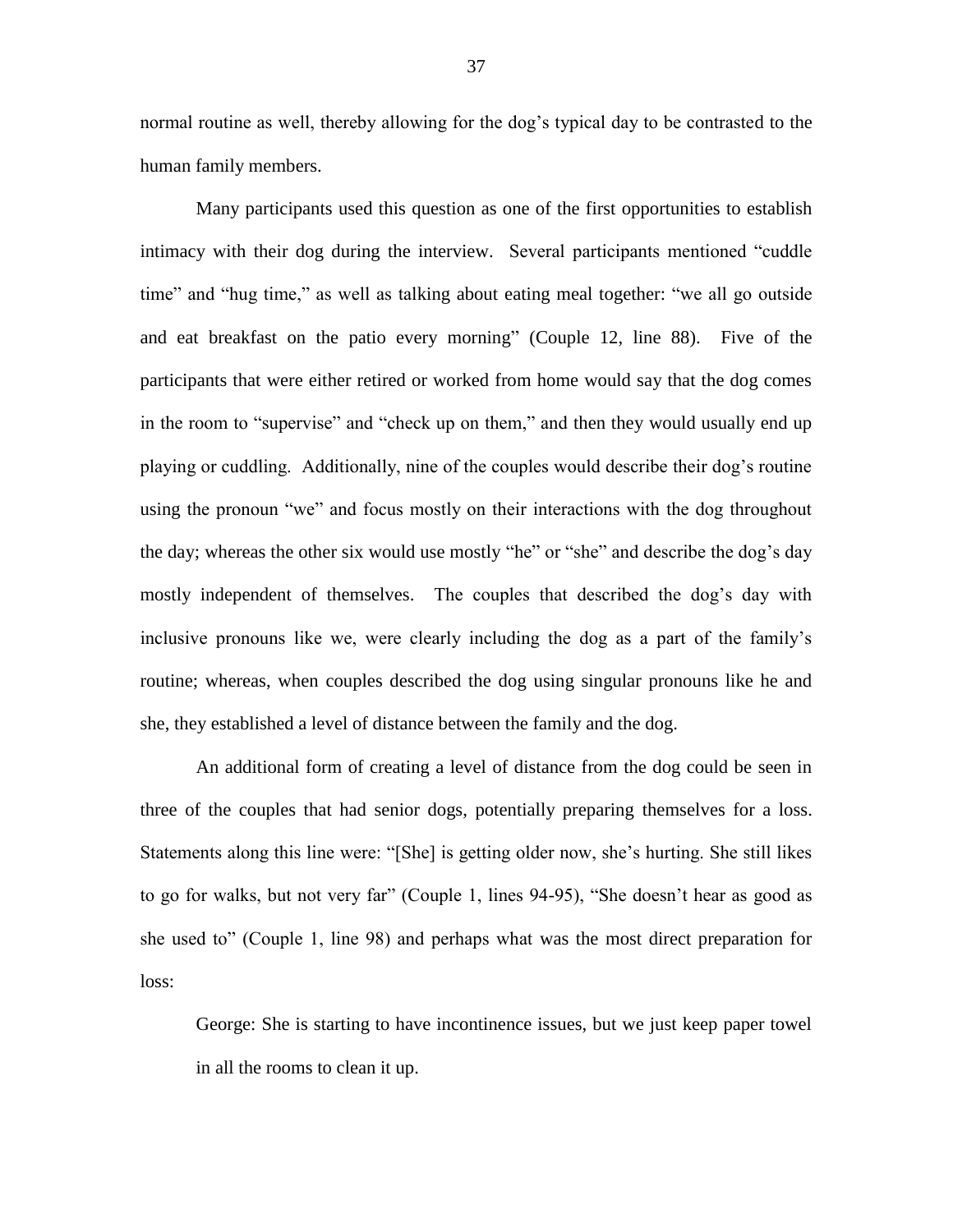Wendy: We don't punish her, because she can't control it, it isn't her fault.

George: But as the disease continues up her spine she will lose more control of things. And it comes down to quality of life. When we bring an animal into our life we know that someday that decision is going to come, and it sucks.

Wendy: It is so hard, but it sucks. It is the shittiest decision to make.

George: It is the biggest responsibility to make that decision. Sometimes we are fortunate, and they decide for us. But sometimes, one had distemper . . . and we had to let her go. (Couple 6, lines 340-350)

For these couples, the story of their dog's daily life has shifted from a story of routine to a story of remembrance. Although for these families the dog was still very much an important member, they began to prepare for their upcoming loss by qualifying current stories with stories of better days when the dog was younger.

The daily routine of the dog provided a glimpse into how the families construct the dog's identity in their average day to day lives. These stories, though procedural, are lived out and performed every day, providing a foundation for the families construction of the pet's membership. Especially when these stories are told with an interactive, "we" perspective, they serve to continually build the membership that the dog has.

**Best day ever.** Participants continued to tell stories and began to think in more abstract terms as they described what "the best day of [pet's name] life would look like." Seven of the couples gave answers where the dog was acting independent of the family unit, and six of those instances were involving food, such as: "a big bag of dog treats that had a never ending supply" (Couple 1, lines 107-108), "being locked in a warehouse of hamburgers" (Couple 7, line 63), and "a sixteen ounce porterhouse" (Couple 10, line 58).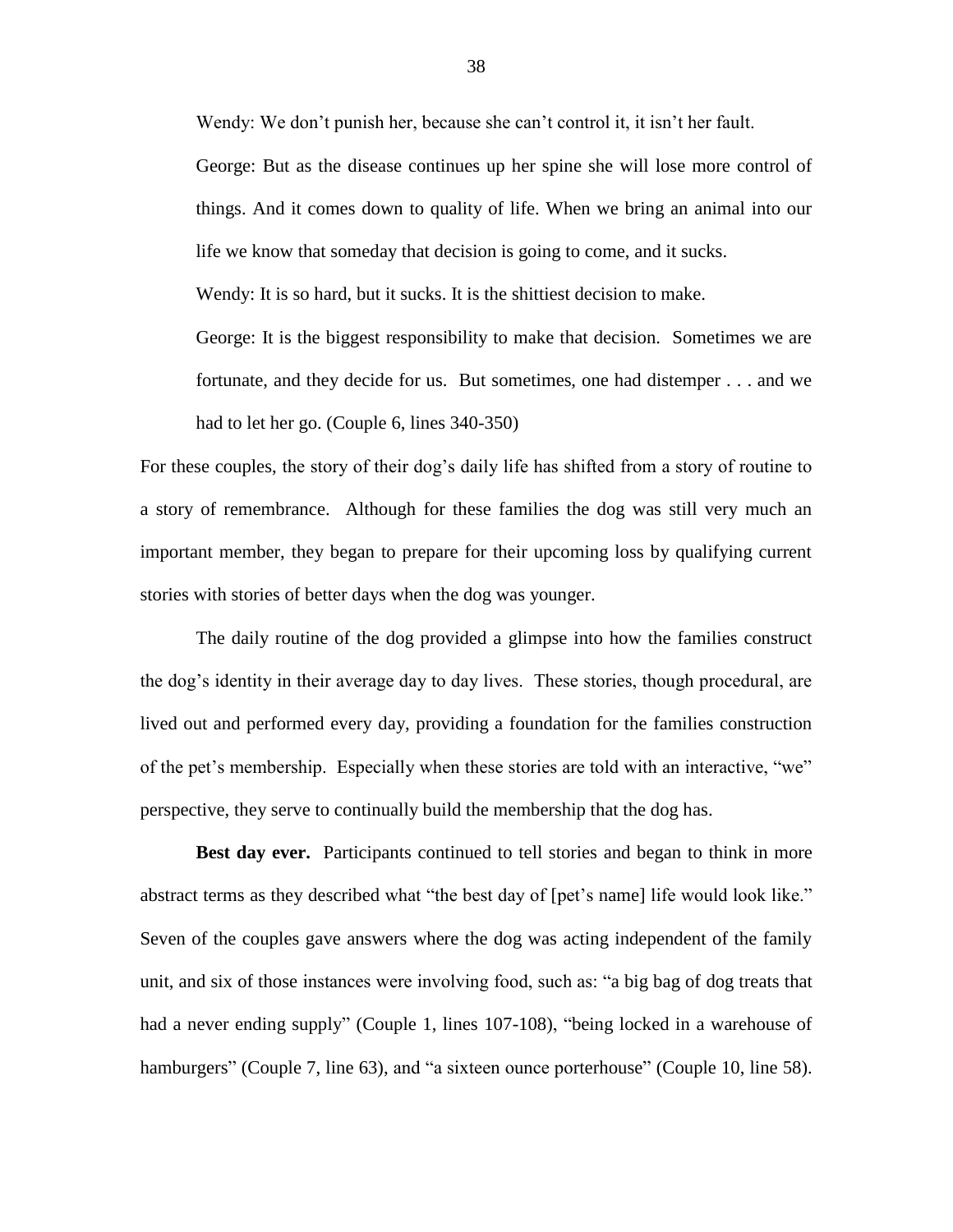The final example in this group was the dog going to the groomer to get a "butt scrub and a haircut" (Couple 11, line 79). The remaining eight dogs' best day involved interacting with the families. Five of the responses were camping with the family. The remaining three were going for a walk, playtime outside, and playing with the grandchildren. When answering this question, participants tended to answer either with interactive, "we," situations or independent, "he/she," situations as discussed above. However, when thinking in more abstract terms the couples that gave independent answers to the last question were not necessarily the same ones that gave the independent answers this time, implying that the interactivity of stories may be a part of how families create the membership status of their dog, but it is much more complex than the pronouns used in stories.

Through imagining what the best day ever for their dog would be, participants were able to assume the identity of the dog and project their perception of the dog's ideas. This projection allows the participants to shape the family culture and narrative from an additional perspective by giving their dog a voice. Additionally, it provides insight into what the participants think the dog values.

**Favorite memories.** Participants next told stories about their favorite memory about their pet. These stories were another opportunity to examine if participants would describe their dog with more inclusive/interactive stories or with more independent ones. Two couples gave memories that included interaction and non-interaction components, and three couples gave memories where they were not interacting with the dog in any way. One example of a non-interactional memory was seen in this exchange: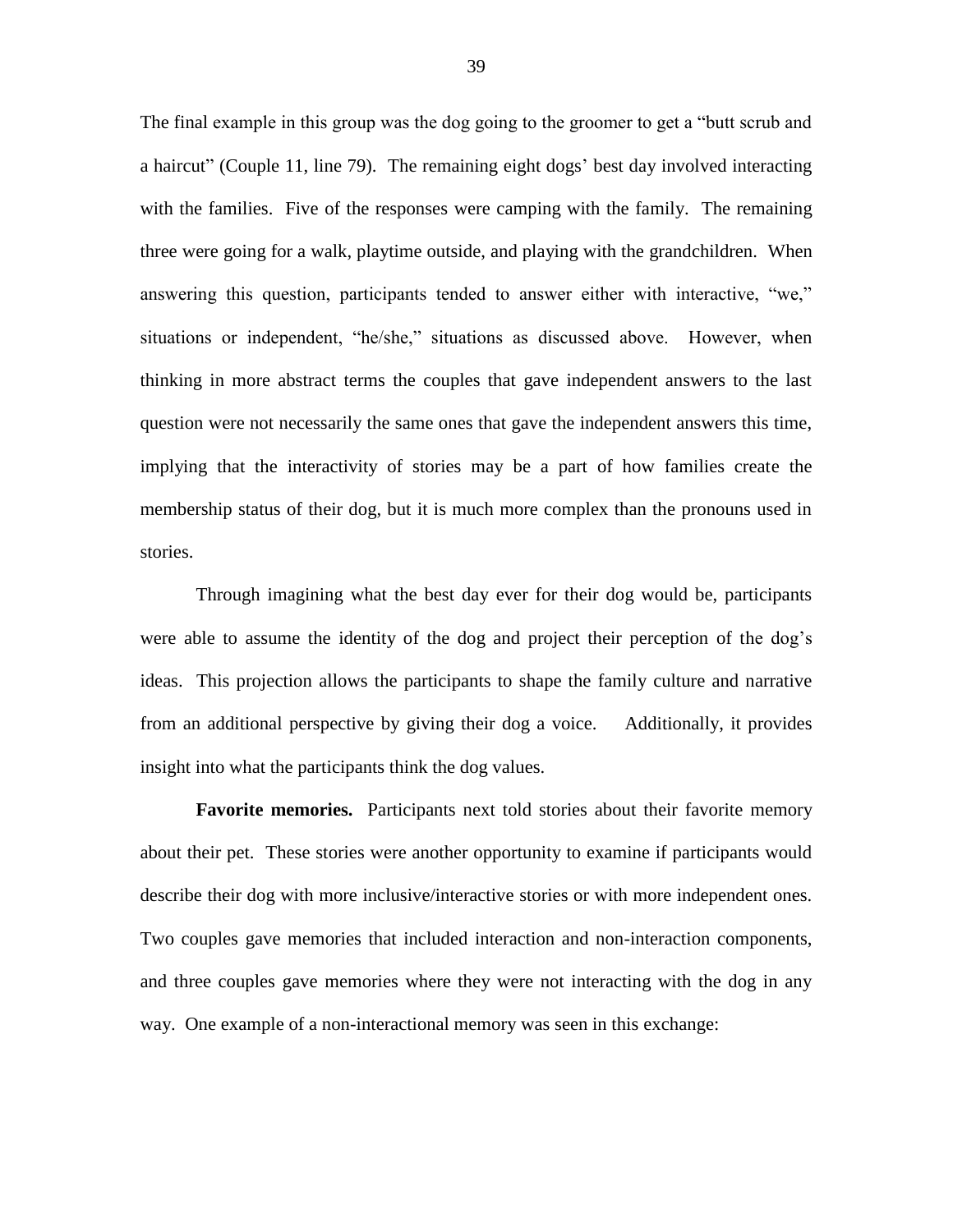Kara: Boomer and Apollo playing together. Just watching them in the pool and chasing each other.

Lee: Apollo was faster, but Boomer could turn like you couldn't believe. Starbuck is just a big goof.

Kara: And when Starbuck and Boomer would play together. Starbuck would chase the ball and Boomer would chase him. And I loved it when Boomer got the ball. Starbuck would just lay there and stare at her. It was so cute.

Like this example, these non-interactional memories were usually the participant as an observer of the dog playing with another dog or toy.

Most of the couples (10) responded with memories of them interacting with their pets in various ways. For seven of the families, their favorite memory was of a time when the dog was misbehaving, and the antics that ensued after. A common theme of these misbehaving stories was the speaker attributing the dog's behavior to a desire to be part of the family or acting like one of the kids. One particular example of this was:

Shawn: When we first got Chewie, I wanted him to sleep outside and he just wouldn't and kept barking. So, I let him in and had him sleep in the room we weren't in because I didn't want him to become part of the family. So he took the dog bed that I put out for him, and dragged it into the bedroom and put it by the bed.

Juliette: He demanded to be part of the family. (Couple 12, line 110 – 114) Another common theme of the misbehaving memories was looking back and laughing at the situation that tended to involve the dog and one of their children, as seen with this story: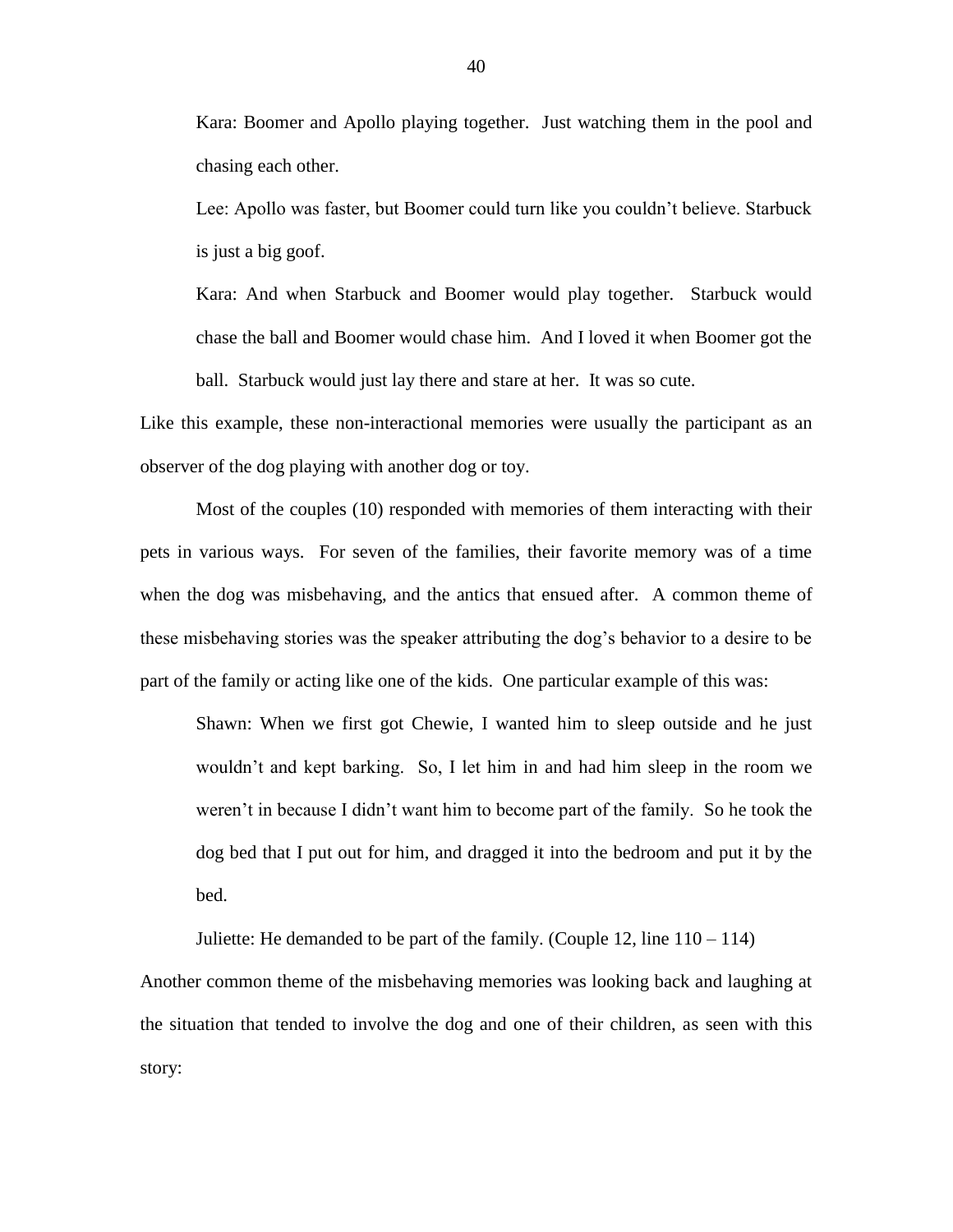Frank: When I took the kids to school we would kennel him when he was younger. One time, I thought it would be okay to leave him out. Well, the kids do all their homework on the kitchen table and one of the things on the table was my son's eight page book report that was due in two days. Well, Radar ate all their homework. So our son had to tell his teacher that the dog at his homework.

Margret: And we didn't explain to him that it was a long standing joke, and we asked him what his teacher said and he said, "well, she looked at me kind of weird." I started laughing and explained it to him and we thought it was so funny. Frank: I remember though, Margret was almost in tears because she had to redo the whole thing. She was so mad at him. (Couple 4, lines 103-112)

These memories, especially the ones were the dog was misbehaving, served as a story the family would tell each other to reminisce on a time when the dog was acting out of the ordinary. By recalling and retelling these situations, the participants continually create and re-create the space that the pet occupies in the family.

**Emotional significance.** Participants were later asked to recount a time when their pet was emotionally significant to their family. There were two answers that were given most frequently to this question. The most common answer  $(7)$  is that their current dog was the most emotionally significant when they were mourning the loss of a previous dog.

Lee: When we put Apollo down. Having Boomer in here didn't make it easy but it uh…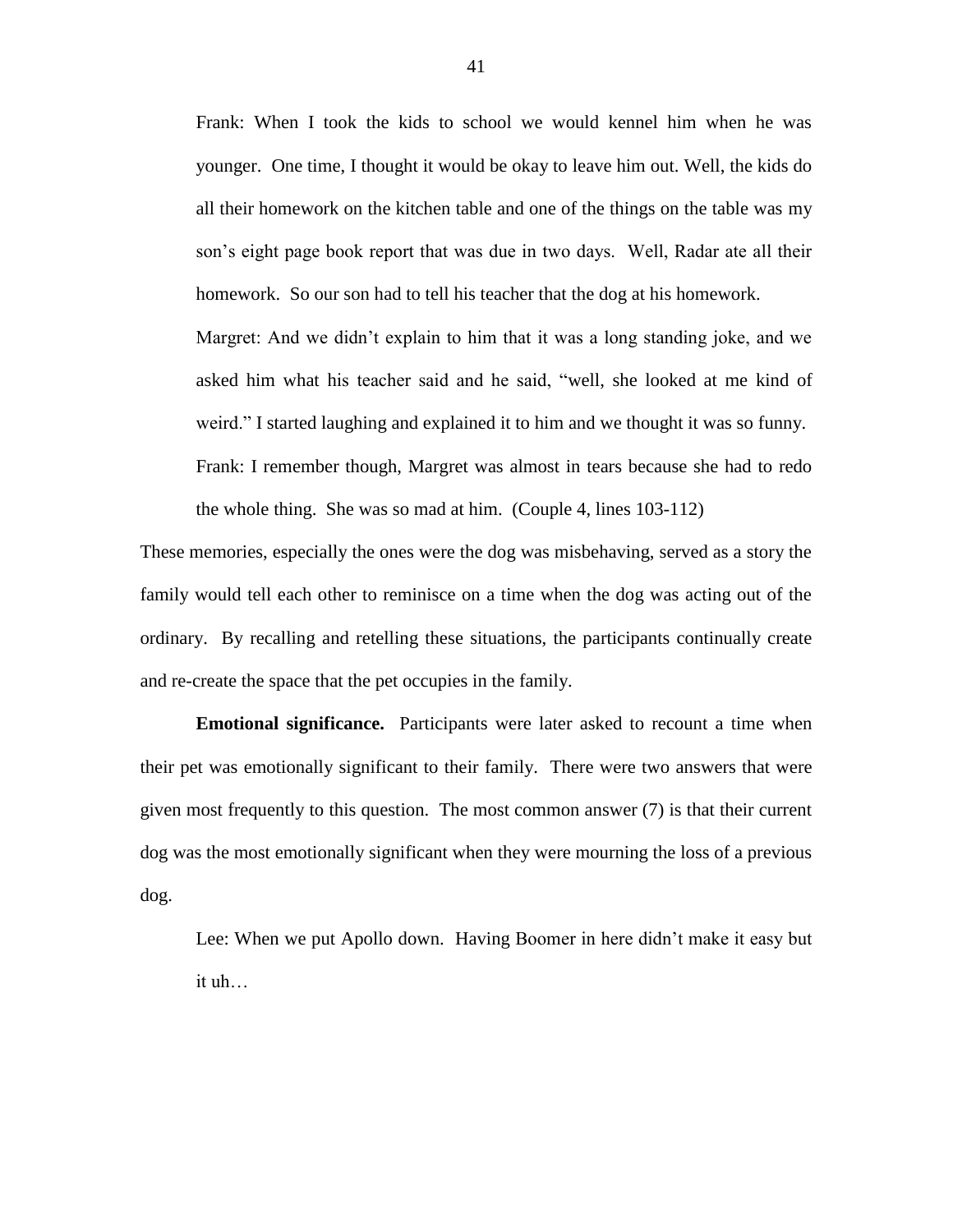Kara: It definitely helped to have dogs still in the house. It was a mixed blessing. It kind of made it easier, but it made it more difficult as well. It made it glaringly obvious he wasn't here.

Lee: But when we put our first dog down, she was the only dog. And a couple days later we got Apollo.

Kara: Yeah, it was just a couple of days.

Lee: The house was just totally empty. (Couple 1, lines  $141 - 147$ )

The dog serving as particularly significant family member following the loss of another dog begins to bring to light the uniqueness of the role that the dog fulfils in the family. By turning to the dog after the loss of another dog the family creates a space and a role that a dog fulfils within the family.

Also common among the answers was closeness to the dog in times of stress. Six of the couples reported that their dog was most important to them when they are stressed and can turn to them for "unconditional support" and "cuddles." Also noted by four of the couples, their dog was largely important after the loss of a human family member as well. Only one couple reported that their dog was not emotionally significant to them, but they did acknowledge that their dog had been significant to their kids.

These responses, acknowledging the emotional significance of the dog built on the dogs place in the family. By reiterating this significance the families are able to build intimacy with the dog and include the dog within the family system.

**Observed interactions.** During the interviews, participants' interactions with their pets were also observed. In every interview the pets started out in the room during the interview. Throughout the interviews, most of the pets stayed with the participants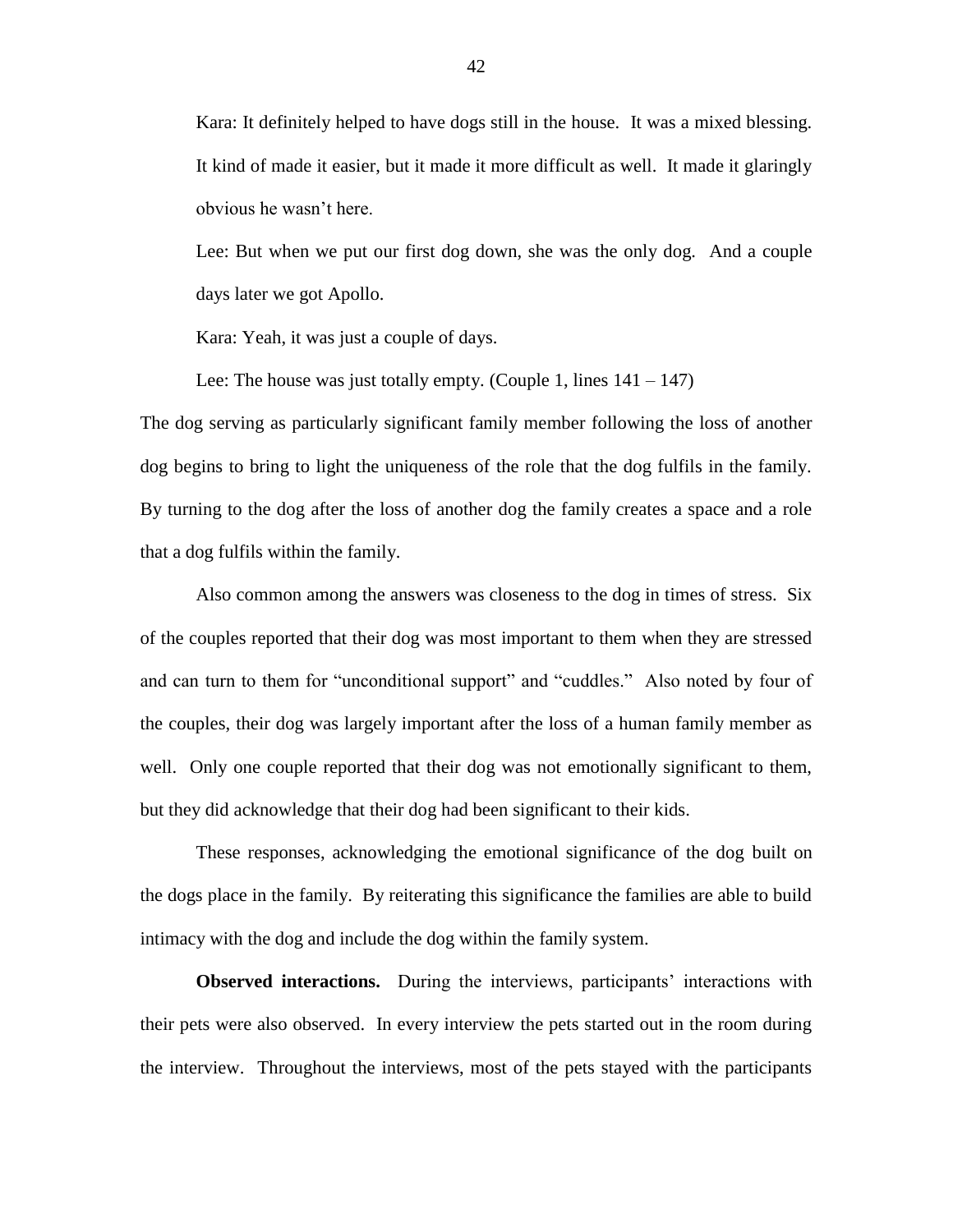(12), two went to other parts of the house, and one went outside. The pets that stayed close were regularly gestured to and looked at during the stories that focused around them. In nine of the interviews, at least one of the participants reached out to the dog to pet it or give it attention during the definition of family. The remainder of the time the dog would be lying near the participants and occasionally come over for attention, but generally no interactions were out of the ordinary. The gestures and interactions with the dog during the interview implied a level of closeness and intimacy that was also seen in their stories.

The overall presence that the dog had in the home varied based on the cleanliness of the home. The participants that had a very clean and orderly home also had the pets' items out of view and away from common areas. Whereas, the participants that had a more "lived-in" look to their home also would have toys and other items for the pet in the common area. Of all of the participants, only four couples had more permanent fixtures in the common area, such as beds and bowls. One of those four was due to space limitations of their one bedroom apartment. Eight of the participants did not have any family pictures visible in the common area. Of those that did, six included pictures of the pets, two did not. Of the two that did not have pictures of the pets, one of them was the couple that did not define the pet as a part of the family. Including the dog in family pictures and having various dog related items around the house also contributed to the feeling that the dog is a member of the family.

Participants utilized several different behaviors to construct the identity of the pet as a family member. Most common among these was using inclusive like "we" to describe the family and the dog in their stories. At times, participants would focus on the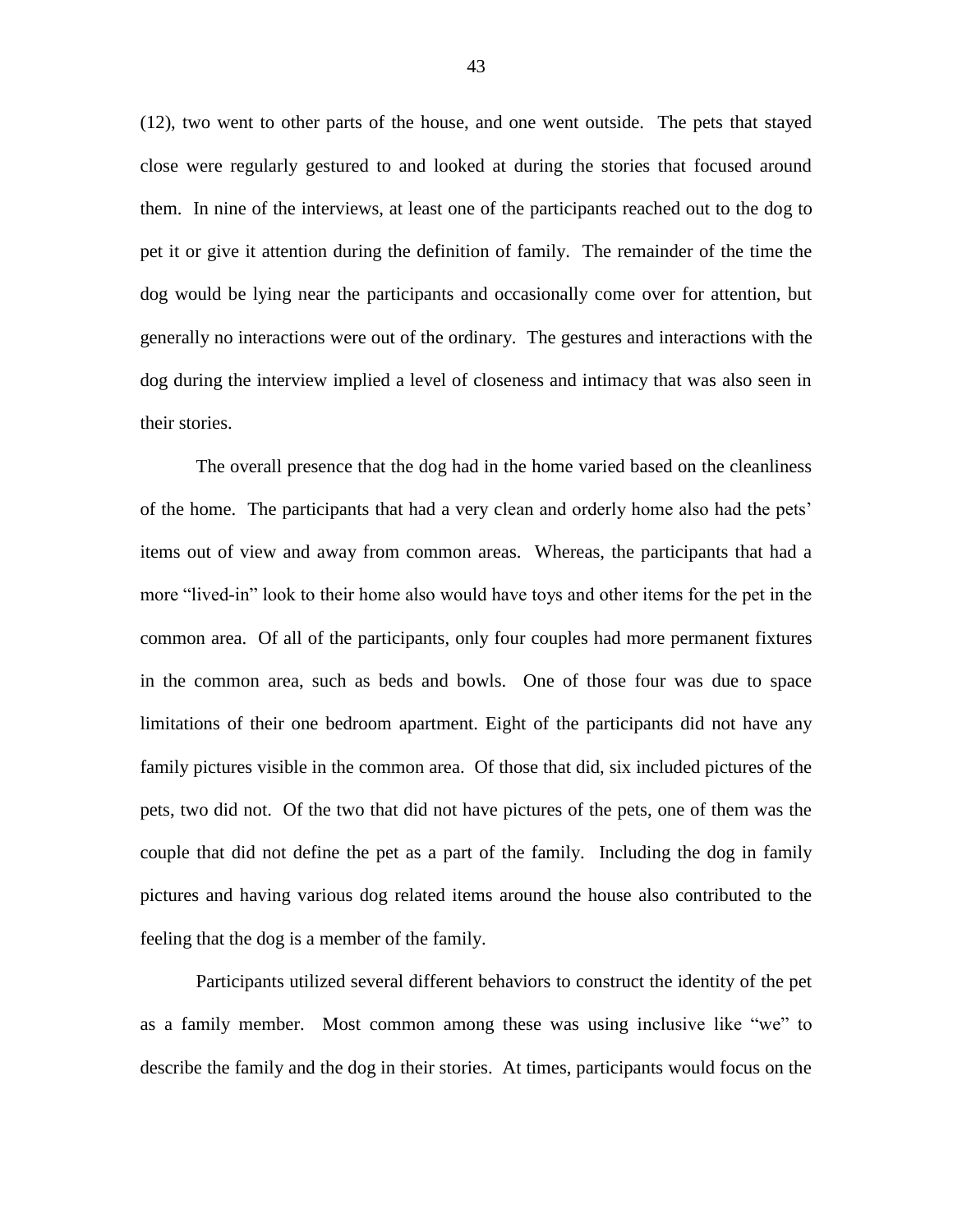individual, describing the pet separate from the family, yet other times would use the more inclusive "we." Interacting with the dog was also a common theme seen throughout the stories the families told. This interaction supports the definition of the dog as a family member, as it is a key component in a transactional definition of family. Through the telling and retelling of these stories, most of the families work to create an identity where the pet is a family member, and continually reinforce this idea.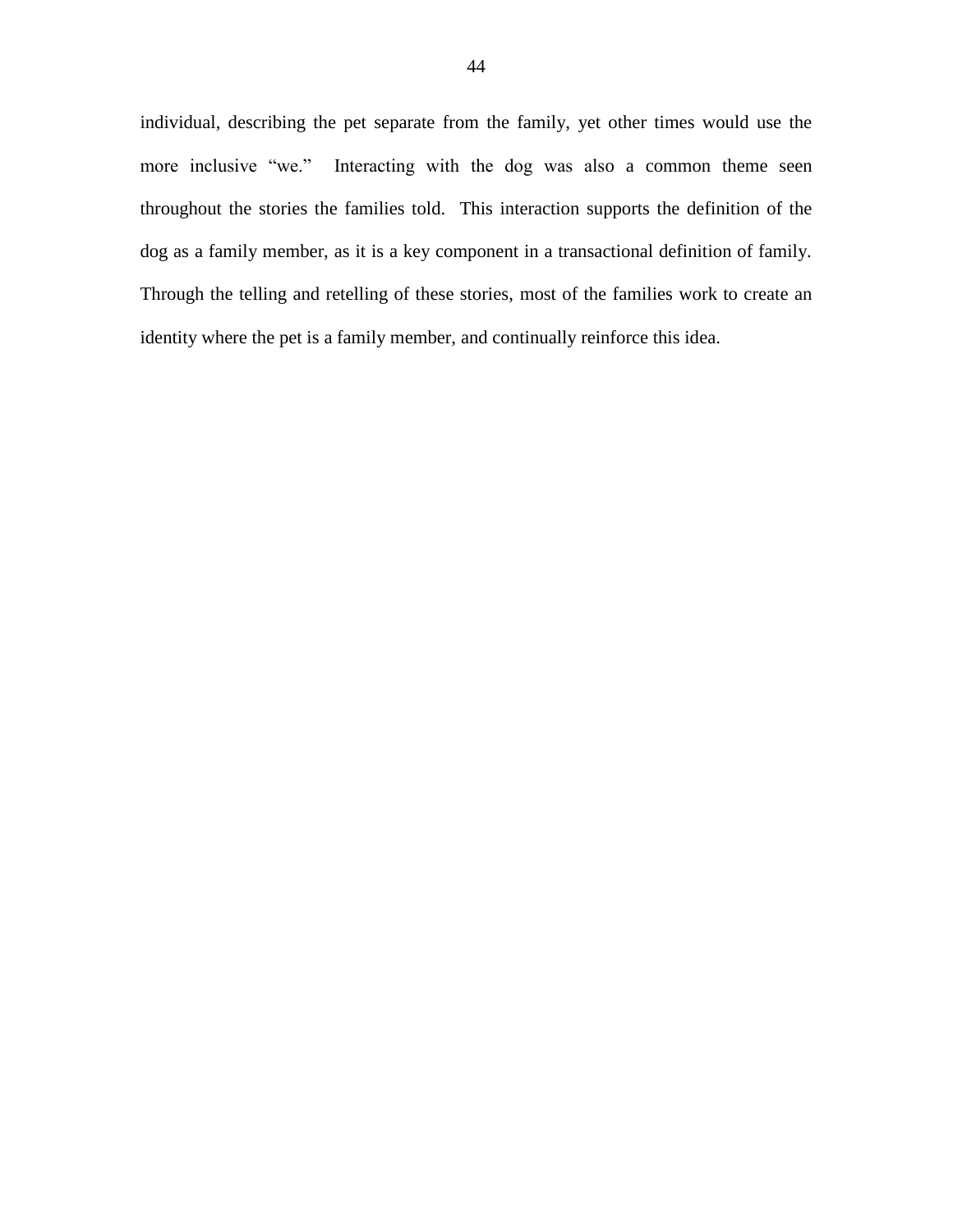#### **Chapter 4 – Discussion**

As more and more Americans consider their pet to be a member of their family (Shir-Vertesh 2012), it becomes more important to understand the role the pet plays in the family and how the pet came to fill that role. However, research in this area has been lacking. Many scholars still treat pets as a tool used by the family, or as a burden to the family, but there has started to be a shift in this view. With this shift the pet has made the jump to being considered family by several scholars; however, little research has been done as to what perpetuates this idea of the pet as a family member within family groups.

This study sought to provide additional insight into how families create and maintain the identity that their pet has in their family. To that end, two research questions were examined. First, how does an individual's definition of family affect how they view the member status of the family dog? Second, what behaviors do families engage in to create, define, and possibly limit the membership stats of the family dog? In order to investigate these questions, dog owning families were asked a series of interview questions to evoke stories about their family and their pet. Analysis of these stories yielded insight into the process of identity creation for the pets in these families, but also left questions for future inquiry. In the following pages the research questions will be used as a guide to discuss the results of this study. Following the discussion, limitations and recommendations for future research will be reviewed. Then the conclusion will review potential implications of this research and final thoughts.

## **How Family Definitions Effect Member Status of the Dog**

The first question this study sought to answer looked at how an individual's definition of family effected how they viewed their family dog's place in the family. The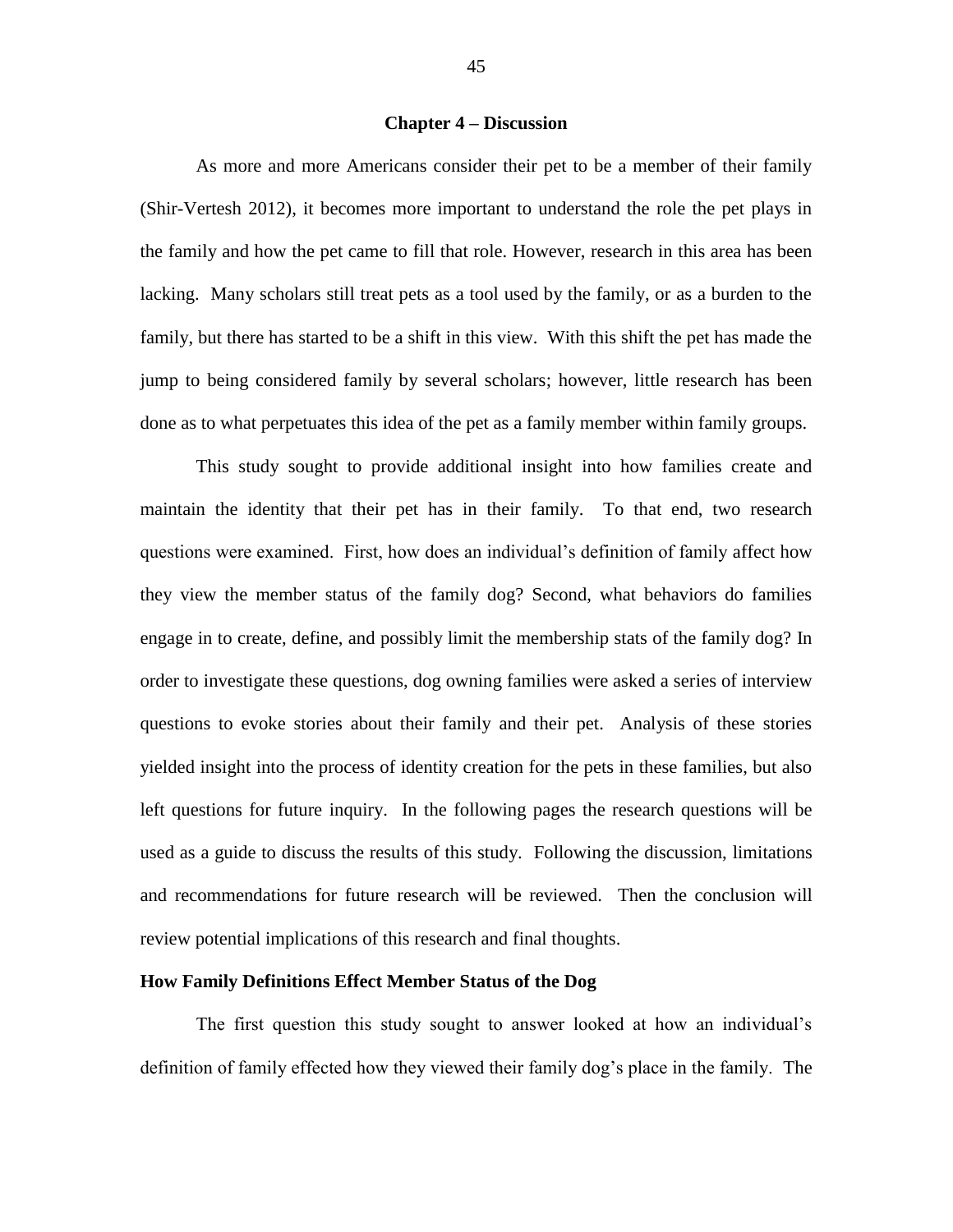initial answer to this question was pretty straight forward, with 90% of participants defining their pet as family. This result is consistent with the range between 85% from Walsh (2009) and 93% from Shir-Vertesh (2012). This result falling within the preestablished range indicates that the sample was diverse enough to include multiple perspectives on the pet's identity in a family and support that saturation had been reached within the current limitations. However, even though the perspectives were diverse, the sample was quite homogeneous. All of the participants lived in the same Southwestern metro area, and approximately 97% of the participants were Caucasian. Given the limits of this sample, it is important to remember the limited scope of this discussion, as applicable only to these participating families.

After acknowledging the prevalence of self-definition of the dog as a family member, it is important to examine the actual definitions for more insight. This study used the following definition of family, "a family is a self-defined group of intimates who create and maintain themselves through their own interactions and their interactions with others" (Turner & West, 2006, p. 9). The results supported the use of this transactional definition, as a transactional definition was the most common one given by the participants. Specifically, participants focused on the importance of self-definition through explicitly stating their belief that pets are part of families. Although intimacy and interactions were not common themes in the explicit definitions, participants that considered the dog to be a family member continually displayed intimacy and interaction with their dog through stories depicting closeness to their dog, as seen during the interactional "we" based stories. However, since these interactional stories were not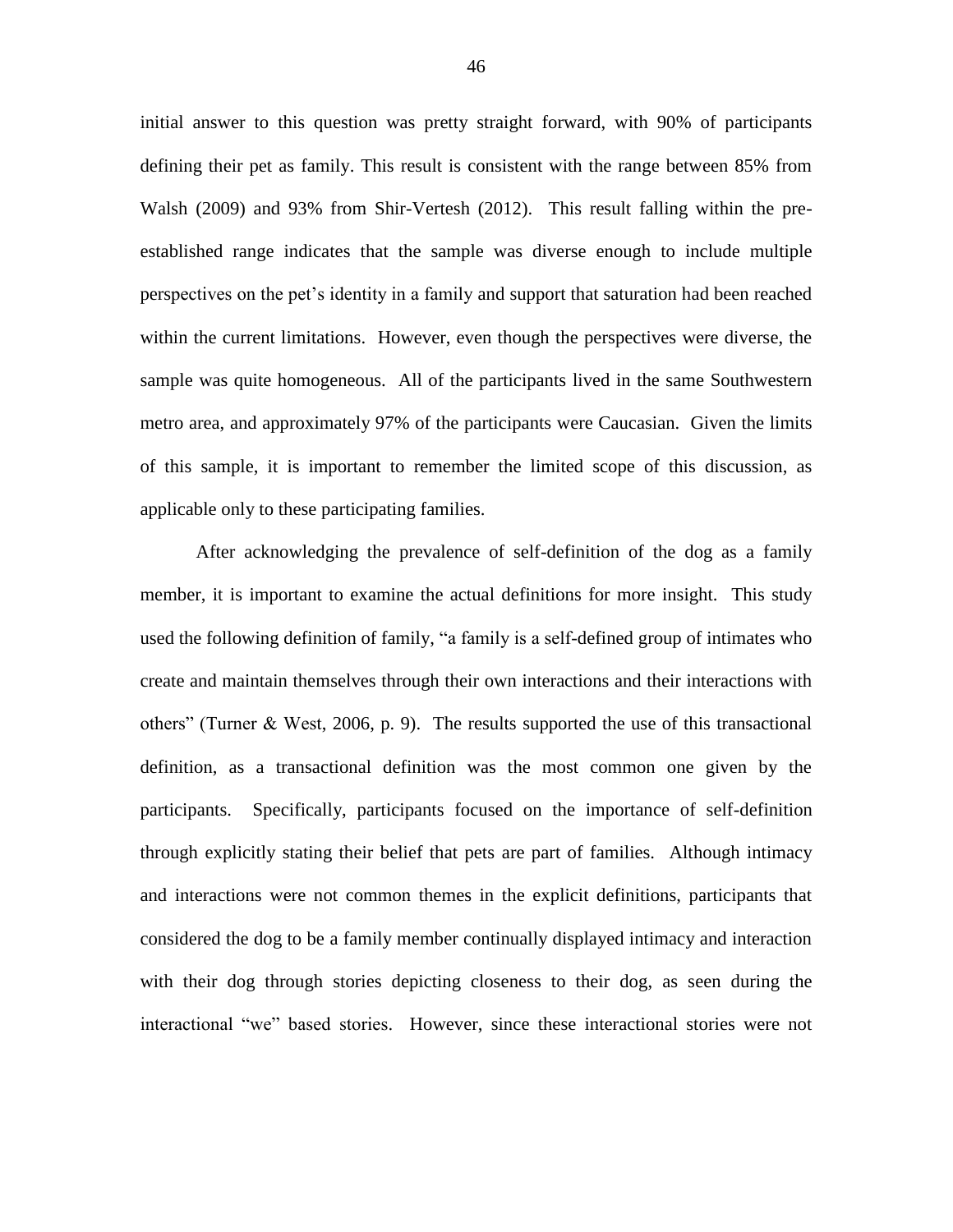consistent throughout the interview, it does imply a disconnect between the stated definition of family and the means by which family is done.

Some participants focused more on a task-based definition, elaborating what a family does, more so than what a family is. In using this task-based definition, participants would still self-define the pet as a family member and illustrate intimacy and interaction through their stories. Although a biological/legal definition was also prevalent, many participants recognized the exclusion of their pet from such a definition and altered their definitions to include their pet, despite of the pet not being legally or biologically kin. The participants that excluded their pet from the family took a strictly legal definition, often listing out biological kin. Many of the participants said that they had never thought about how they would define family, and reaching a definition was a collaborative process for the participants as they went back and forth with their discussion.

Within each family's definition, the stratification that was present illustrating the dog's level of membership was noteworthy. Twelve of the families likened the status of their pet to that of children or an otherwise human member of the immediate family. This human-like status is consistent with previous research by Cohen (2002) and Topolski, et al. (2013). One particularly interesting couple is the one that describes their dog as family, but also states that "we don't let her change our daily lives. We aren't one of those families that lives for their pet" (Couple 3, lines 74-75). For this couple, the dog meets the definition of family set forth, yet has the status of a subpar member. If it wasn't for this explicit statement of exclusion, the stories told by this couple would make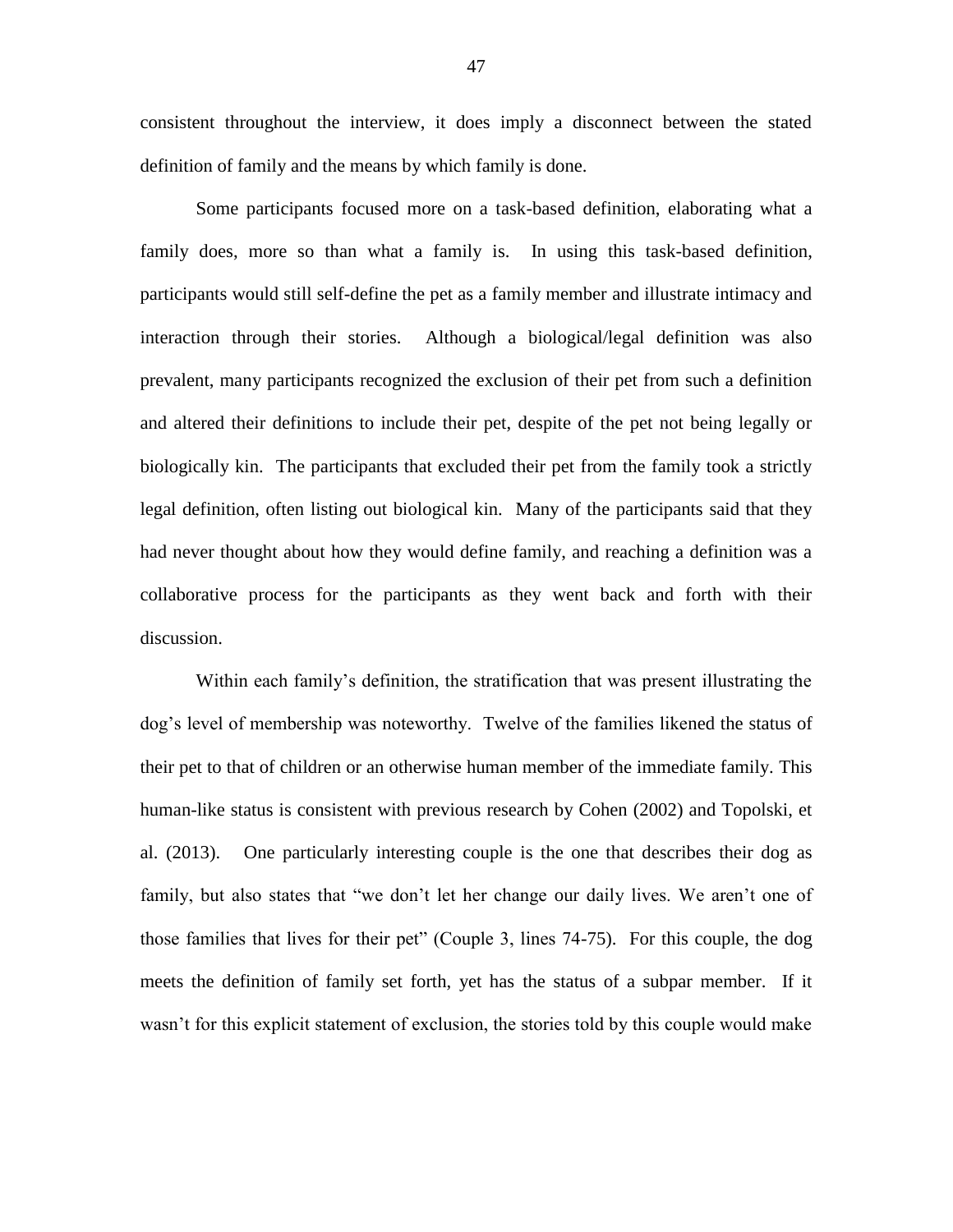the dog's membership seem equivalent to that of the other participants, yet through this simple statement they limit the membership of their dog.

When examining the impact of having pets in their childhood family on their current definition of family, little information was found. There was no apparent relationship between those that did not have childhood pets and those that did not consider their pet to be a family member. Perhaps, of note is the frequency of pet ownership in youth compared to pet ownership as adults in this sample, as 25 of the 30 individual participants had pets as a child. While this finding did not appear related to the definition of family, it is worth noting that for most participants, their desire for pet ownership appears to have been a behavior they learned from their family of origin.

The final way that a family's definition would shape their view of their dog's place in the family was though the role the assigned to the dog. For the majority of the participants the dog was assigned the role of friend/companion or child. In all of these instances the dog was treated as a human member of the family, and often as a surrogate for missing human members, be they at work or grown and moved out. By defining the dog in this fashion the families continually create and reinforce the idea of their dog being part of the family.

Although a task based definition was not common when explicitly defining what family is, this task based definition was seen repeatedly in the ways the dog was described as being part of the family. Participants would often describe the dog's role or position in the family in terms of need's fulfillment for them and the dog. This needs fulfillment would be used to shape the identity that the dog is a family member, yet was often absent or a secondary function of families in the definitions. It appears to indicate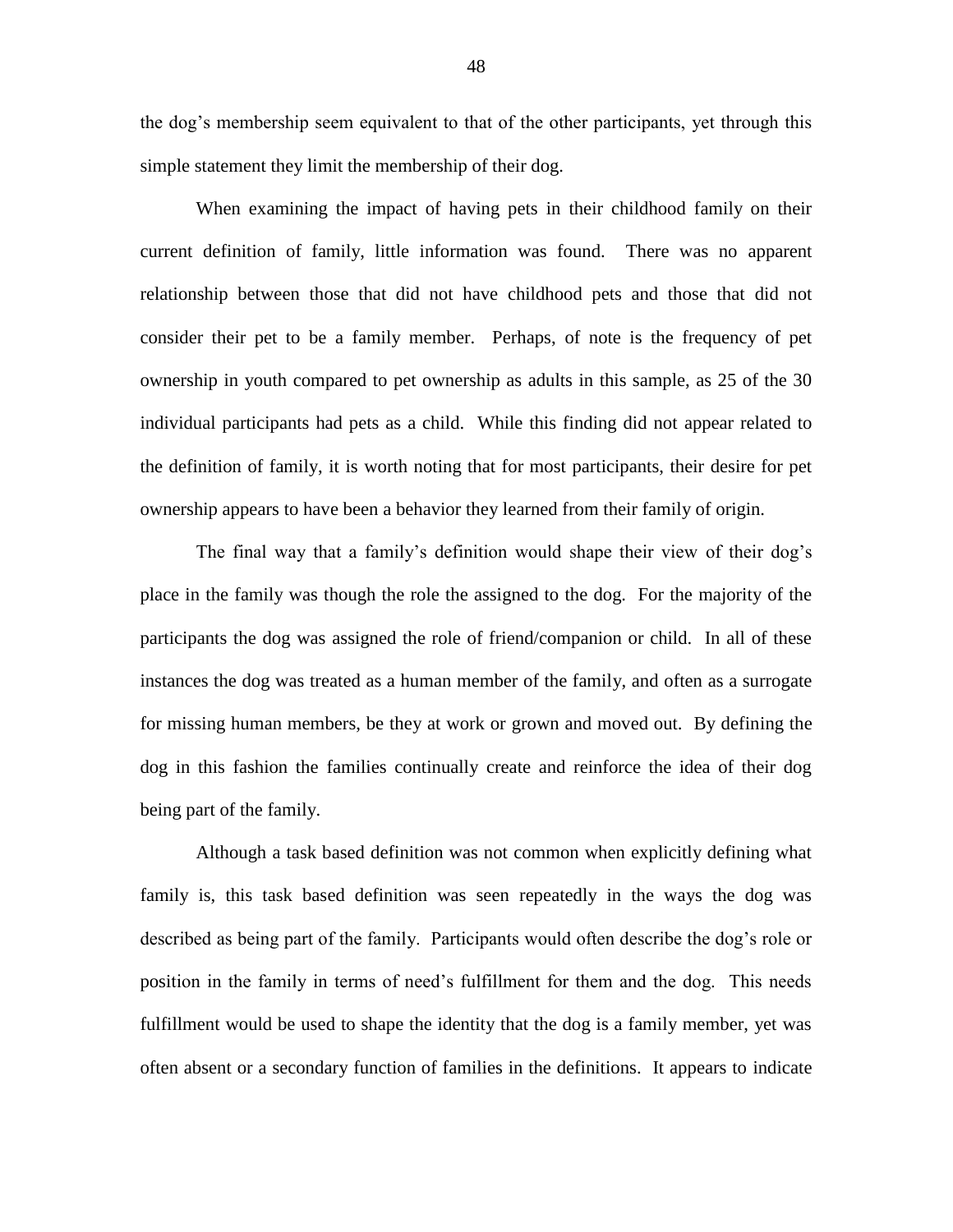that there is a degree of disconnect between how families define family and how families "do" family. Overall, there is generally consistency between the defining and doing of family in terms of membership, yet how that membership is gained shows a shift. Perhaps in an attempt to resolve this shift, some families describe their dog in terms of a child, which would allow them to fit into a much more conventional, legal definition of family, even when the definition they use allows for the dog.

#### **Behaviors Used to Create the Dog's Membership**

Aside from the self-definition of the dog as a family member, this identity as a human-like family member was also seen in the behaviors that the families engaged in. These behaviors were especially evident in the stories participants told about their pet's daily routine, their pet's imagined best day, and their favorite memory of their pet. A common theme in all of these answers was an interactional focus, with the pet and the humans doing something together as a group, and in this group story the pet was referred to along with the humans with the use of the pronoun "we." Since this study used Turner and West's (2006) definition of family, "their own interactions and their interactions with others" are a vital part of creating the family identity. Further, Peterson and Langellier (2006) assert that family's identities are created and maintained through the stories that families tell. These stories, focusing on the dog as a part of the family using stories of interaction and words like "we," serve to build, maintain, and change the identity that the dog has within the families.

During the stories about the daily routine, a family breakfast or dinner was an important point for several of the families. Overall, when discussing their dog's daily routine, nine of the families used an interactional "we" focus.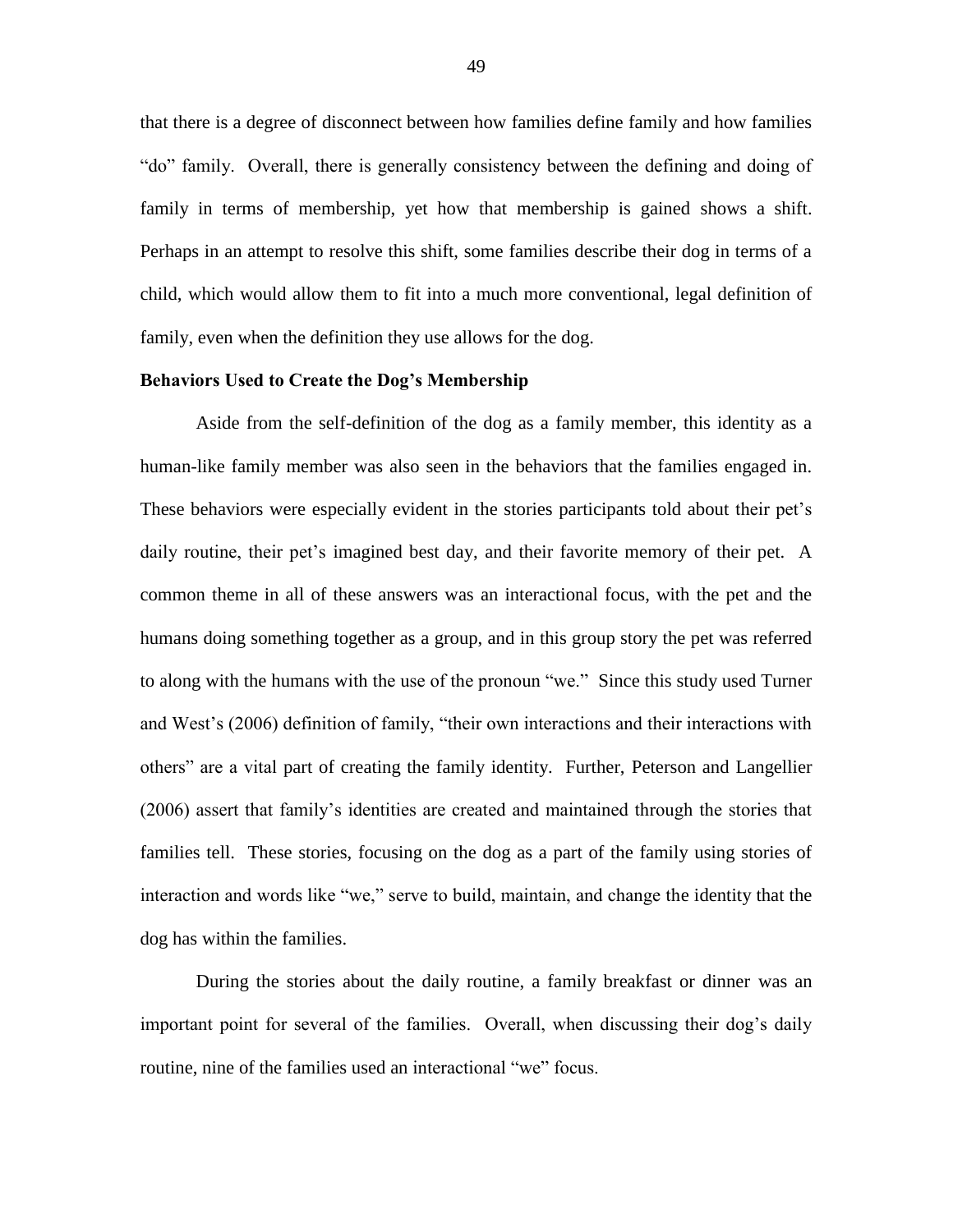When describing what their dog's hypothetical best day would be this interactional focus was used eight times. The largest detractor from the interactional focus on this question was food. This question was unique in that it shifted the focus from what the human participants thought about the dog, to what they thought the dog would think. Of the three questions that generated a majority of interactional responses, it is interesting that the one that focuses on the dog's thoughts produced the lowest amount of interaction.

The final question that yielded the most interactional stories was asking the families to remember their favorite memory about their dog. Twelve out of the fifteen families had some degree of interaction within their favorite memories. All of these stories represent the "small stories" that Tovares (2010) talks about, which when repeated help to reinforce the identity of the pet as a family member. Through the telling and retelling of these interactional stories the families have socially constructed a narrative where the pet exists as a part of the family, yet functions in a role that is constantly being shaped and changed by these various stories.

When examining which families gave the interactional responses to the above questions however, some inconsistencies exist. The eight families that had an interactional best day story were not all in the set of nine that had an interactional daily routine. This may suggest a disconnect between how the family actually views the dog, and how the family wants to view the dog. However, both groups did have more parallels when examining the larger set of twelve families that had an interactional favorite memorie, yet outliers were still present. The most notable of these was the one family where both participants agreed that the dog was not a part of their family. They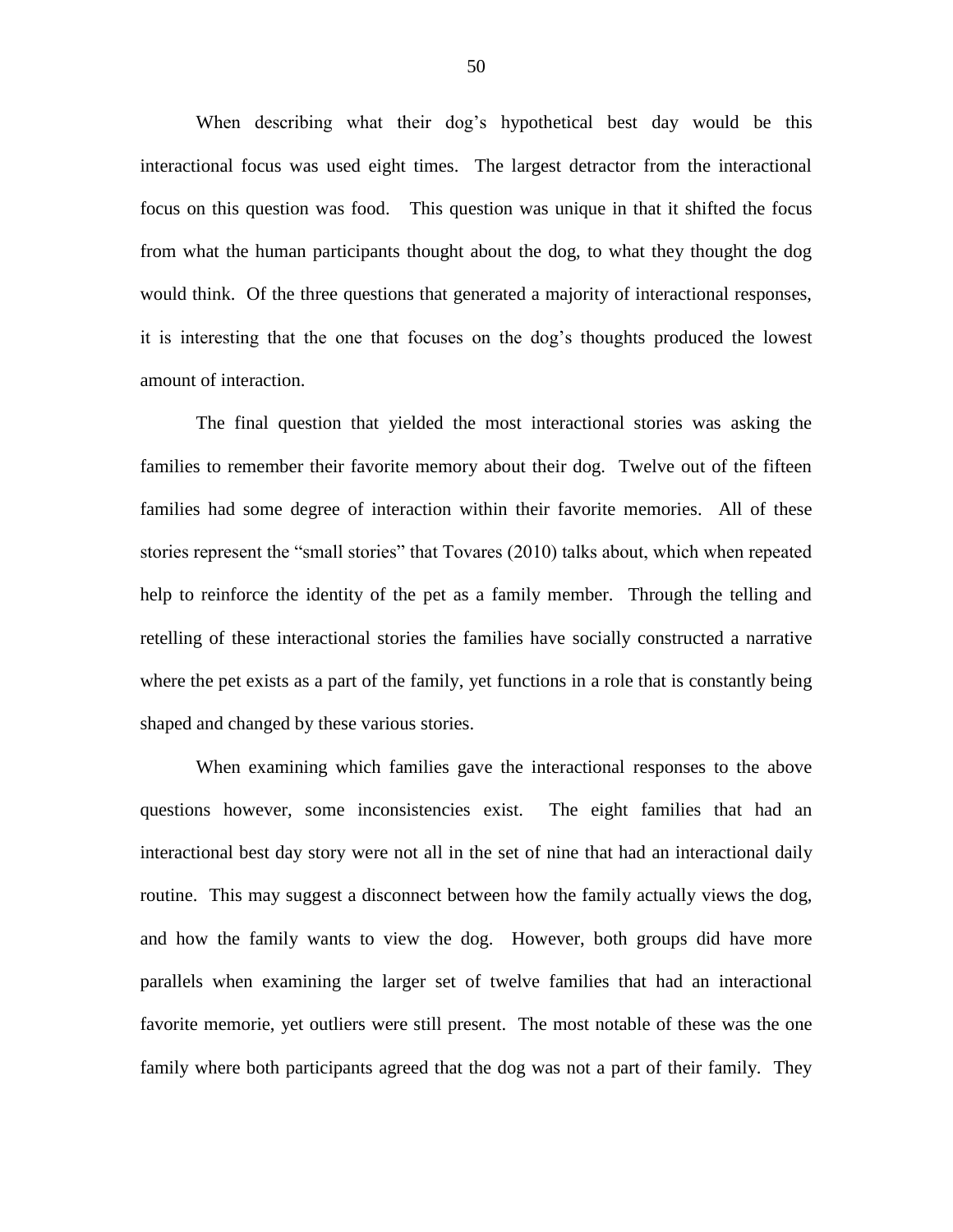would commonly mention the burden that the dog causes; however, their idea of the dog's best day involved them taking her for a walk and being with her, seeming to indicate that they believe the dog aspires to be part of the family, but rejecting the dog's membership into that group. This distancing and separation was seen in multiple instances where the dog was described as a "pill" and a "commitment we are ready to give up." Also of note, one of the families that described their dogs as not only family, but as "the top rung," told all stories where they were passive observers of the dogs as the dogs either interacted with one another or the environment.

These inconsistencies in the stories, perhaps can be better understood through the lens of relational dialectics as set forth by Baxter and Braithwaite (2008). They assert that meaning is created through the interaction of different, often competing, discourses. These stories where the dog is defined as family, but then described as separate could be means by which the family is using these competing discourses to shape and limit the membership of the dog in the family. It is possible that these discourses surrounding the dog as a family member have become authoritative discourses for the family, simply accepted as truth and no longer viewed with a critical lens by the participants. By accepting as truth that the dog is part of the family, the oppositional statements such as focusing on the dog as an individual, are overlooked and no longer are causes for additional discussion in the family.

**Stories of grief.** Referring back to Gage and Kolcomb's (1991) research, grief was found to be a very real and very common theme in these participants' stories. Stories about the loss of past pets were seen in the majority of interviews and played into the current pet's story in one way or another. A unique use of the stories about grief was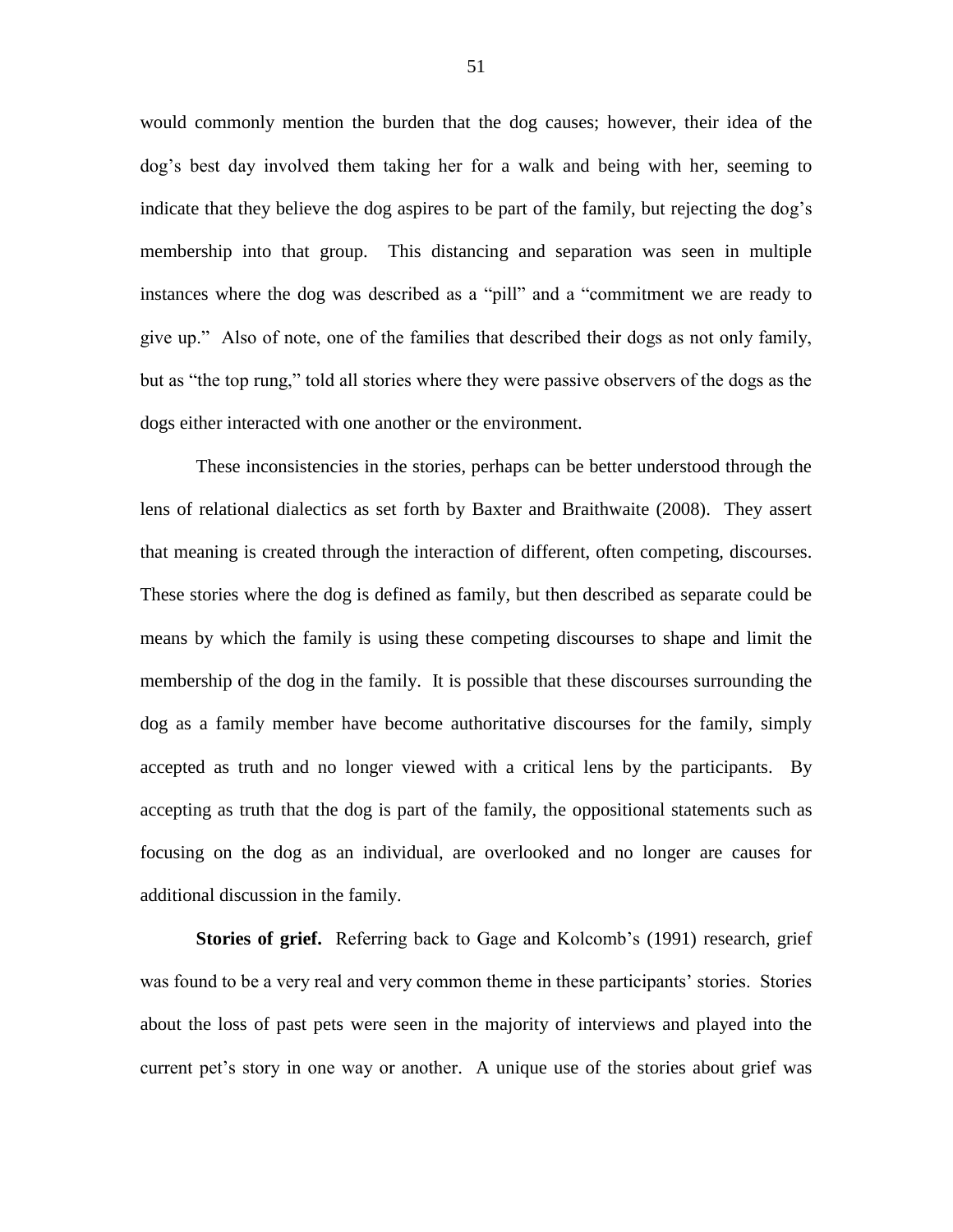found for three of the families. In two of these families the dogs were seniors and in one of them the dog had a terminal illness, similar to ALS. For these three families, the stories focused on better days when the pet was younger and healthier. The stories, especially focusing on the daily routine, would focus on how the pet is beginning to slow down and age. These stories seemed to serve as a way to distance themselves from the dog, preparing for a loss in the future. These stories focusing on happier days appear to parallel the final conversations that people with terminal illness have with their families (Keeley 2004). Much more common than the preparation for grief, was stories about grief from a prior loss of a dog.

One common manifestation of this grief was a feeling of there being a void or something missing from the family. Grief was seen as a common answer to four of the interview questions. The first of these occurred when participants were discussing childhood pets. Of the 30 participants, 25 had pets growing up, and 10 participants discussed the grief they felt after losing their childhood pet. Grief and loss were next encountered when participants were asked about the reasons for getting their current dog. Eight families stated they got their current dog to fill a void left by a previous dog. When later asked what changed in their family when they got their dog, four of the same families again mentioned the void being filled, and four additional families mentioned a void having been filled when their current dog joined the family. Seven of the families in this set of 12 where their dog filled a void, also said their dog was emotionally significant to the family by helping with the grief after a loss.

This pattern of a dog filling a void in the family left by a previous dog seems to be pervasive among the participants. However, this idea of the dog being a void-filler raises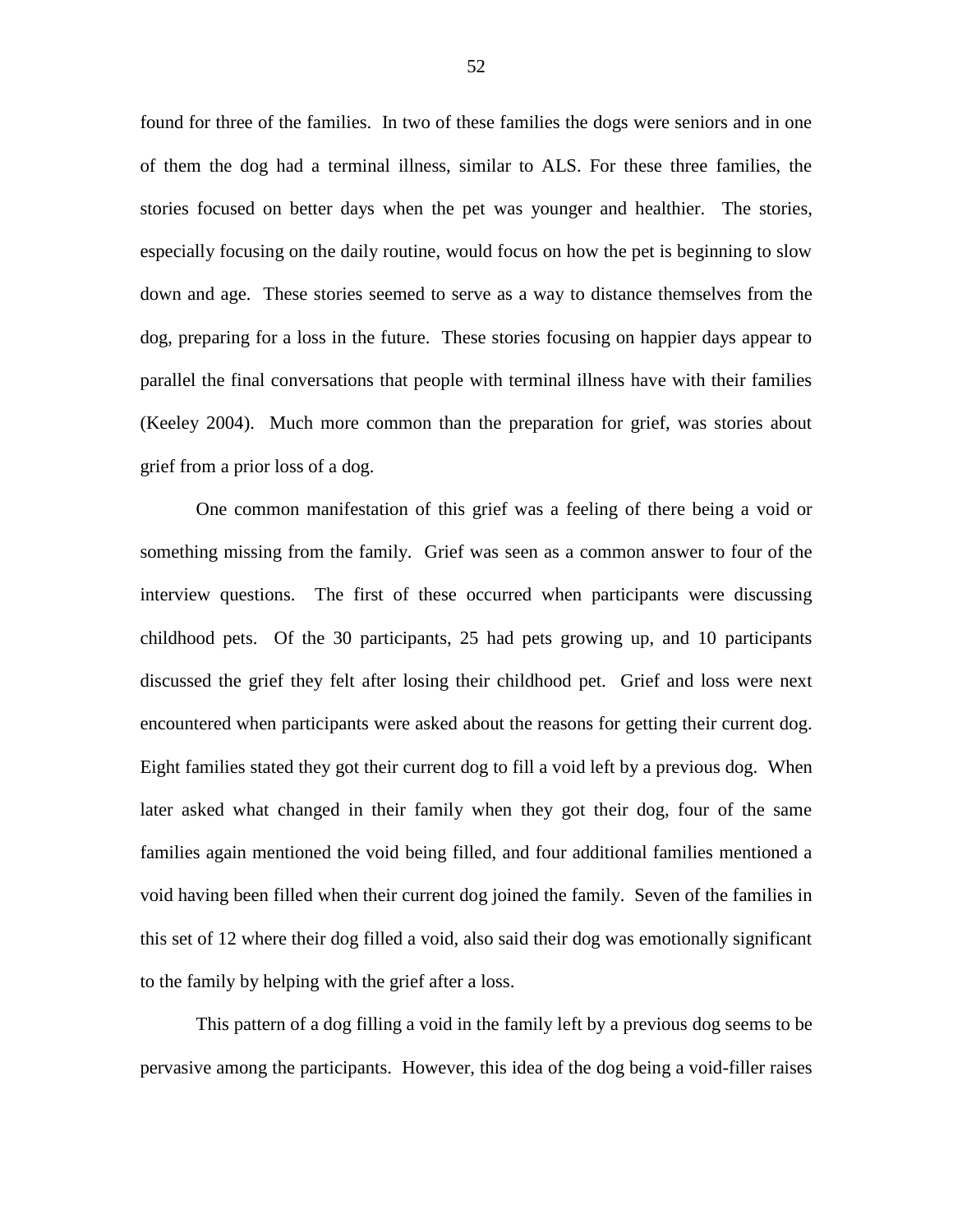concerns about the dog's role and identity within the family. With at least one participant in each family having had pets growing up, it can be argued that pet ownership was a learned behavior and seen as a normal part of family life for these individuals. When they didn't have a pet, they felt a deviation from normal, and therefore sought out a pet to fill that void. After the death of a pet, the waiting period for getting a new dog varied from the same day to many years later, but the emptiness was always mentioned.

This desire to get another dog after the loss of the previous one indicates the uniqueness of the role and position that the pet holds in the family. It cannot be denied that for most of the participants in this study, their dog is a part of their family. However, based on the desire to get another dog to fill a void left by a previous dog, the position in the family is unlike that of the human members. It could be argued, that it is the idea of the dog that is the family member, not the actual animal. This is not to say that the dog is an expendable member of the family, easily replaced by another dog. Rather, the role the dog plays is entirely unique from that of a child or other member of the family. In this unique role, the current dog performs that role with their own unique behaviors, quirks, and flaws; yet when that role becomes vacant, in twelve of the families another dog was gotten to fill that role.

For the majority of participants, the self-definition as a family member and the telling of stories where the dog is interacting as a part of the family seem to be the primary means by which they create the identity of the dog as a family member. However, that position the dog fills in these families appears to be entirely unique to the dog and needs to be further researched.

#### **Limitations and Future Research**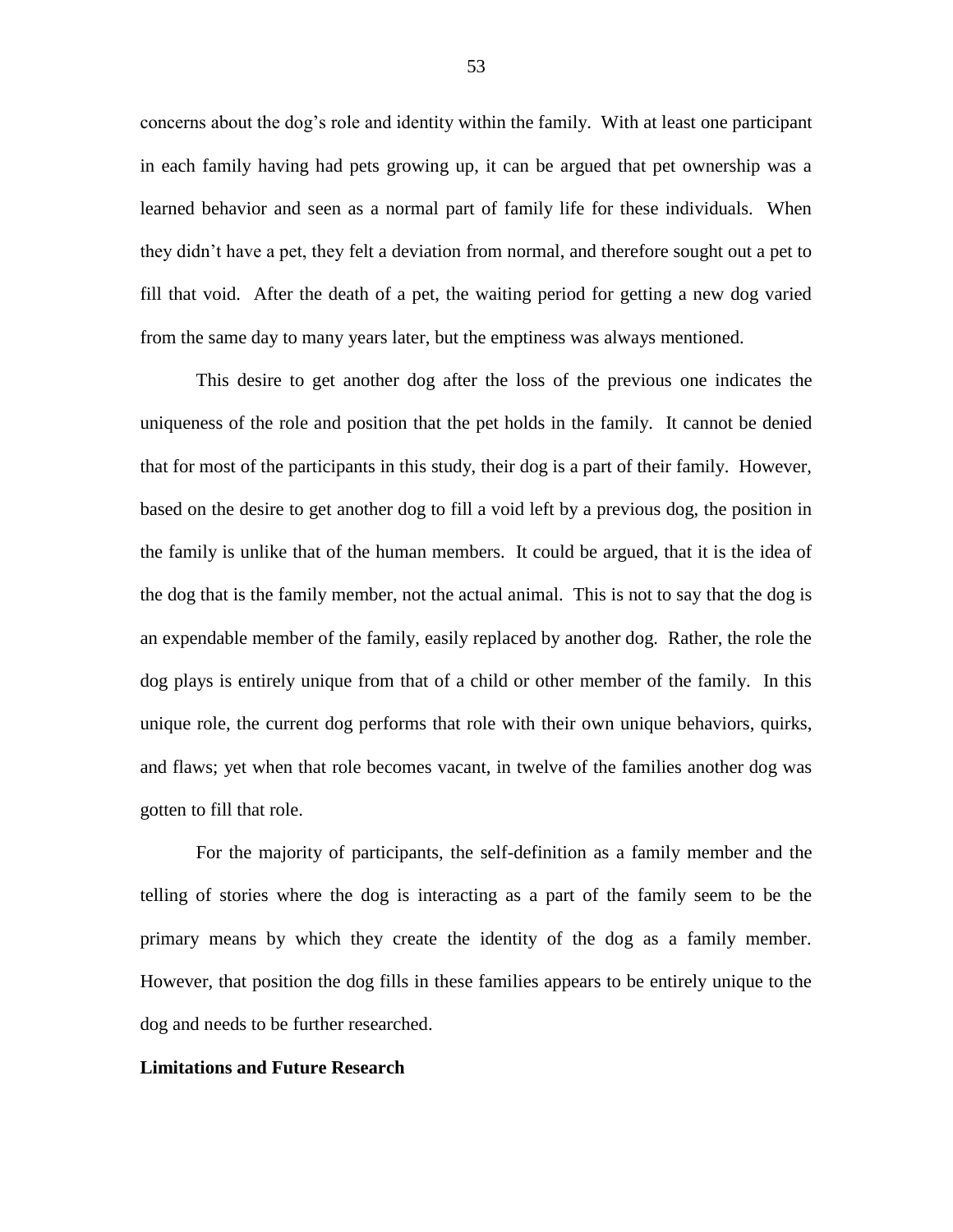Additional research needs to be completed to further examine the role that pets have in a family. The uniqueness of the role that the dogs have in these families should be further analyzed with other families to verify if it is truly the idea of the dog that is the family member. Along this line, research also needs to focus on how long after the passing of a pet that the pet is still described as being a part of the family. Further, this study was limited strictly to dog owning families, whereas more research needs to be conducted to examine how and if other pets are made family. This research will need to focus on differentiating the role from the actor, as well as seeing if deceased pets are still considered to be part of the family, and if so, for how long after their death.

There are some limitations present in this study. One of these limitations is that the presence of the researcher inherently changes the family dynamic, and the results will reflect that. By explicitly stating that the dog's place in the family will be studied, the participants may have included the dog in their definition, when they otherwise may not of in a different setting. Future research may be able to minimize this effect with a more long term study of the same participants, allowing for more rapport to be built. An additional limitation is the small sample size. Since only 15 couples all within one metro area were interviewed, these findings apply only to this sample, a much larger and more diverse group will be needed before any generalizations can be made. While the presence of children was recorded, the number and exact age of any children was not. The presence of children may influence the pet functioning as a "fur-child" and further research will need to be done to account for this. Further, annual household income was not studied, yet can have an impact on many aspects of the family. Any patterns that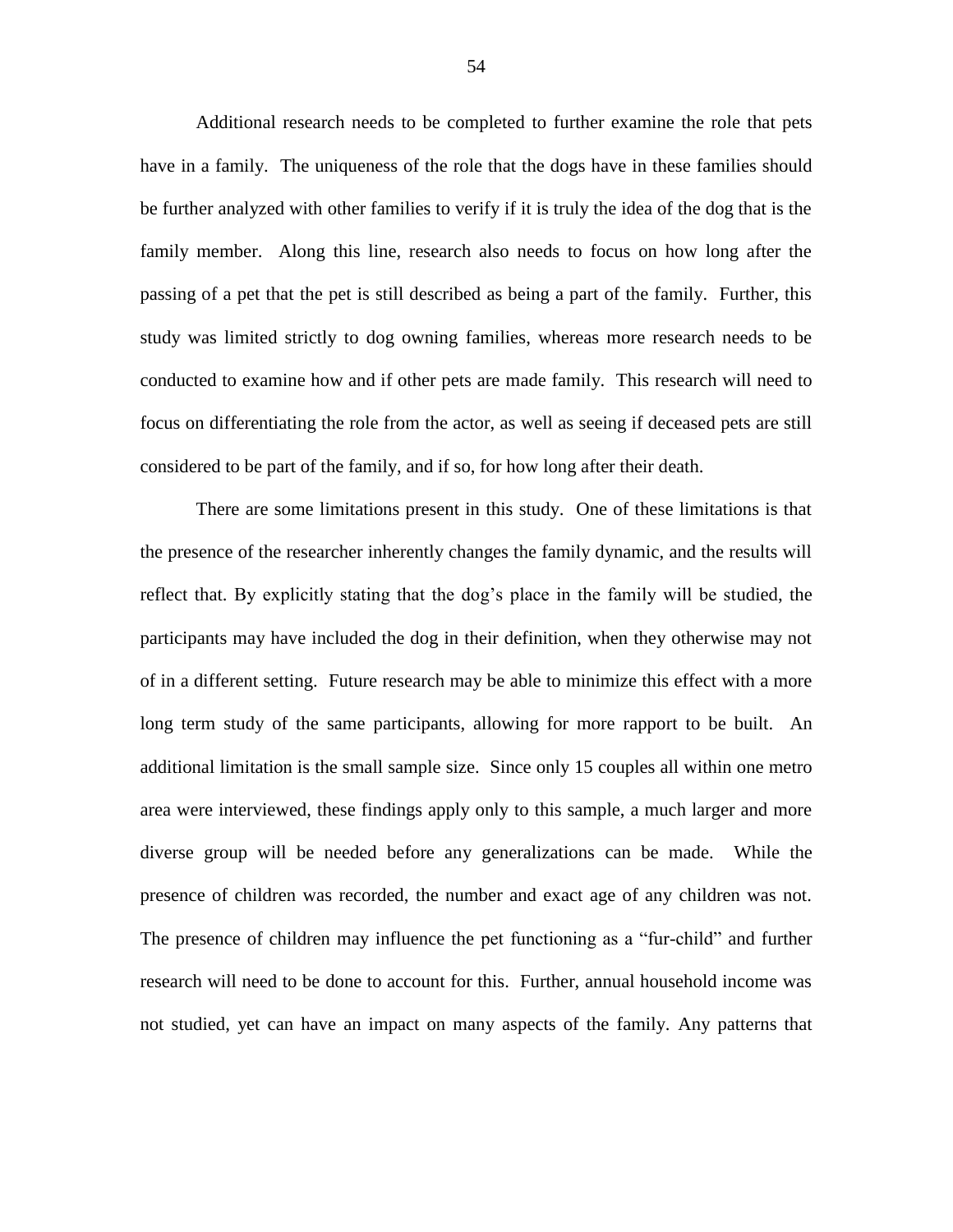emerge from this study are applicable only to the participants sampled, and more broad generalizations are beyond the scope of this study.

#### **Conclusion**

The shift in research to include the pet as a member of the family has been recent and swift. This new line of research overwhelmingly supports that people consider their pets to be a member of their family. This study does not contradict those findings. The stories that 15 families tell about their dogs were examined to look for clues as to how the family identity is created to include the dog. Within this sample, 90% of the participants stated their pet was part of their family and either gave a definition of their family that included the pet, or altered their definition to allow the pet to have membership. In addition to this self-definition, the families displayed a high level of intimacy and a focus on interactions in many of their stories. This interactional focus was found in many, but not all of the stories. Through the telling and retelling of these stories, and the everpresent, but rarely thought about definition of family, most of these families have created a family identity that included their dog. However, based on the frequency that loss was mentioned and how often the current dog was gotten as a replacement for a prior dog, it does appear that for these families the concept of the dog is part of the family and the individual dog in that role, while important, is only part of the family because the role it is fulfilling is.

This study has shed new light onto the process that families use to create the identity of the dog in the family. Current research has been extremely limited on the pet as a member of the family, and this study provided additional support to that growing body of research. Perhaps most importantly, this study called into question the nature of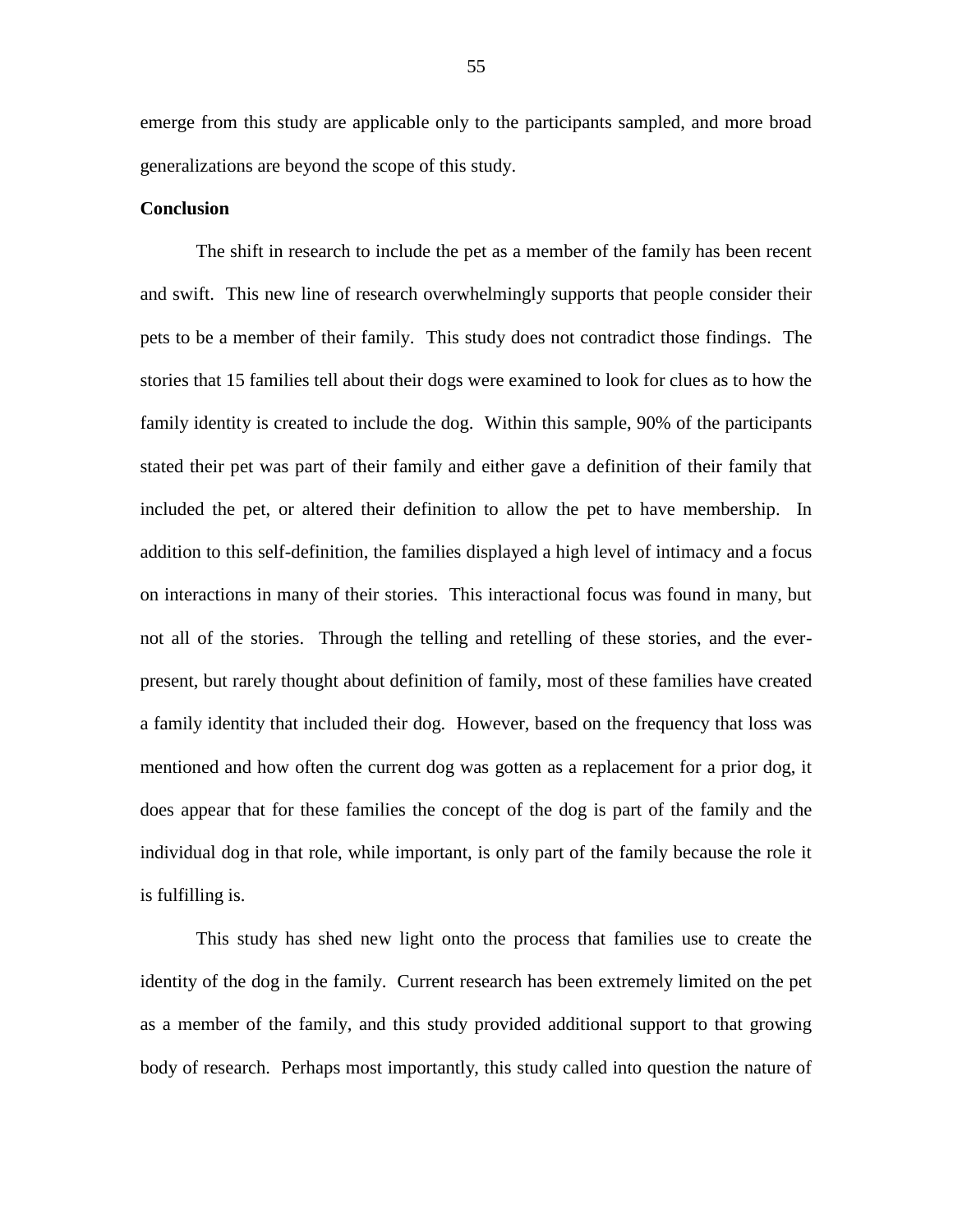the role that a dog plays in a family. Prior research took this membership at face value, but now it appears that additional research into this unique role will be needed. The culturally accepted norm of who or what is or is not family will continue to shift and adjust, but for at least thirteen of these families, there will always be pets in the family.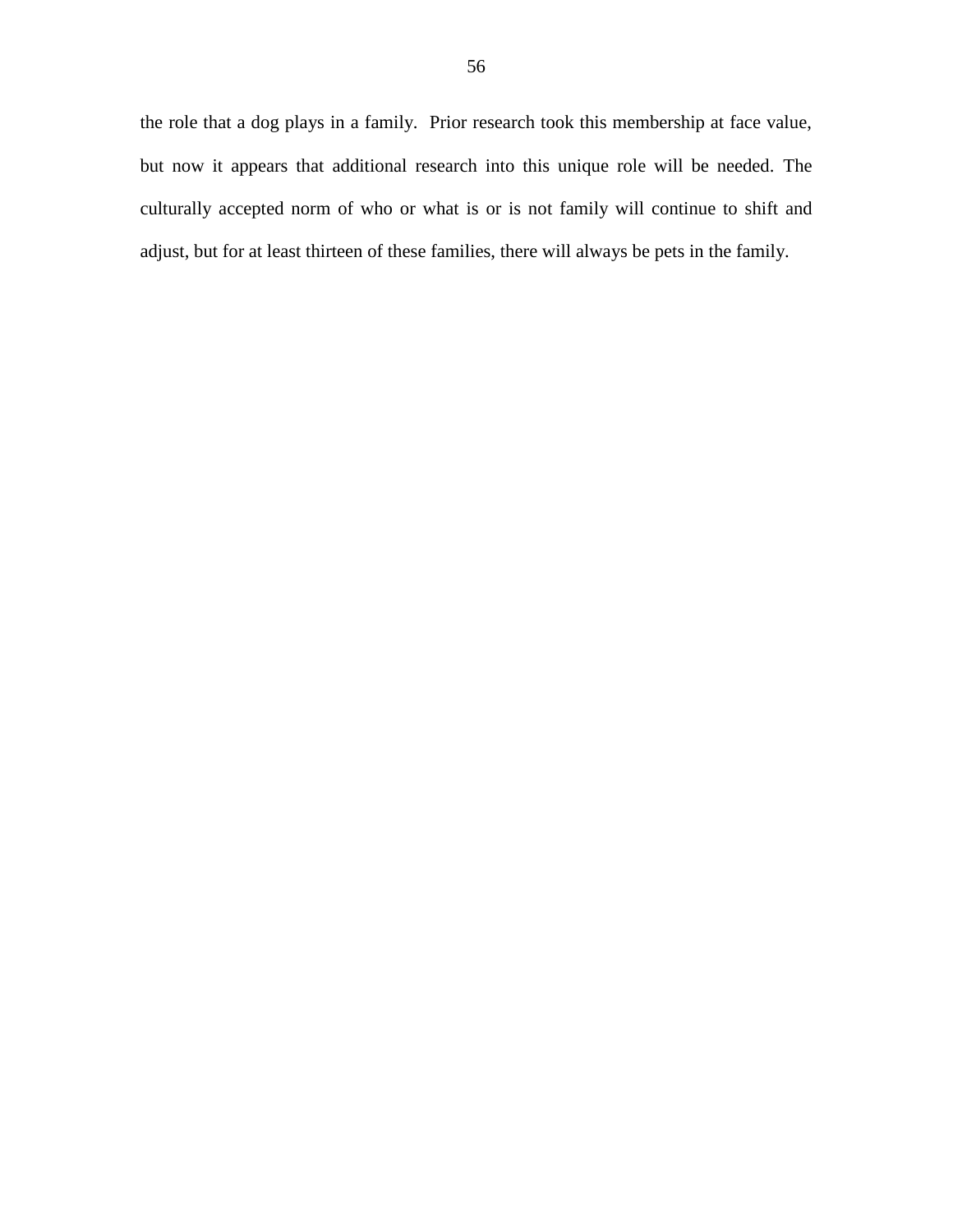# **APPENDIX**

# Research Protocol

Hello, I am Jason Brown and I will be interviewing you today. I am a communication researcher from Wayne State University that is conducting a study of how family communication creates the identity that the pet has in the family. This study is being conducted as part of my Master's thesis.

As you may already know, the entire interview will take approximately 45 minutes. I will ask you a series of questions to find out about how your family communicates about your pet(s) and how that communication shapes the pet's identity. The first set of questions will explore your definition of the term "family". Then, I will ask about your experience with pets, both current and former, and how those pets have been viewed in relation to your family. I will conclude with some questions to get basic demographic information.

However, before we can get started with that, there are some general "housekeeping" things that we need to review.

- 1) First, as indicated in the flyer and in our prior conversation, in order for me to be able to pay careful attention to what you are saying, I will video record the interview so that I may document any interactions between you and your pet during the interview. Is that alright with you? (if YES, start recording). Your name and identity will not be linked in any way to the information you provide me in the interview, and only the primary researcher will ever view the tape for the purpose of preparing a written transcript. In this transcript I will use pseudonyms for any names you use, and a fictional location for any specifically named places.
- 2) Second, all research conducted at Wayne State University requires that participants read an Informed Consent document prior to participation. Will you read and sign this sheet and let me know if you are willing to participate in this study?
- 3) Remember, participating in this interview is voluntary and you do not have to answer any questions that make you uncomfortable. Do you have any questions before we begin?

Definition of Family

- 1) Now that those things are taken care of, let's start out with the first question. How do you define family?
	- a. What does family mean to you?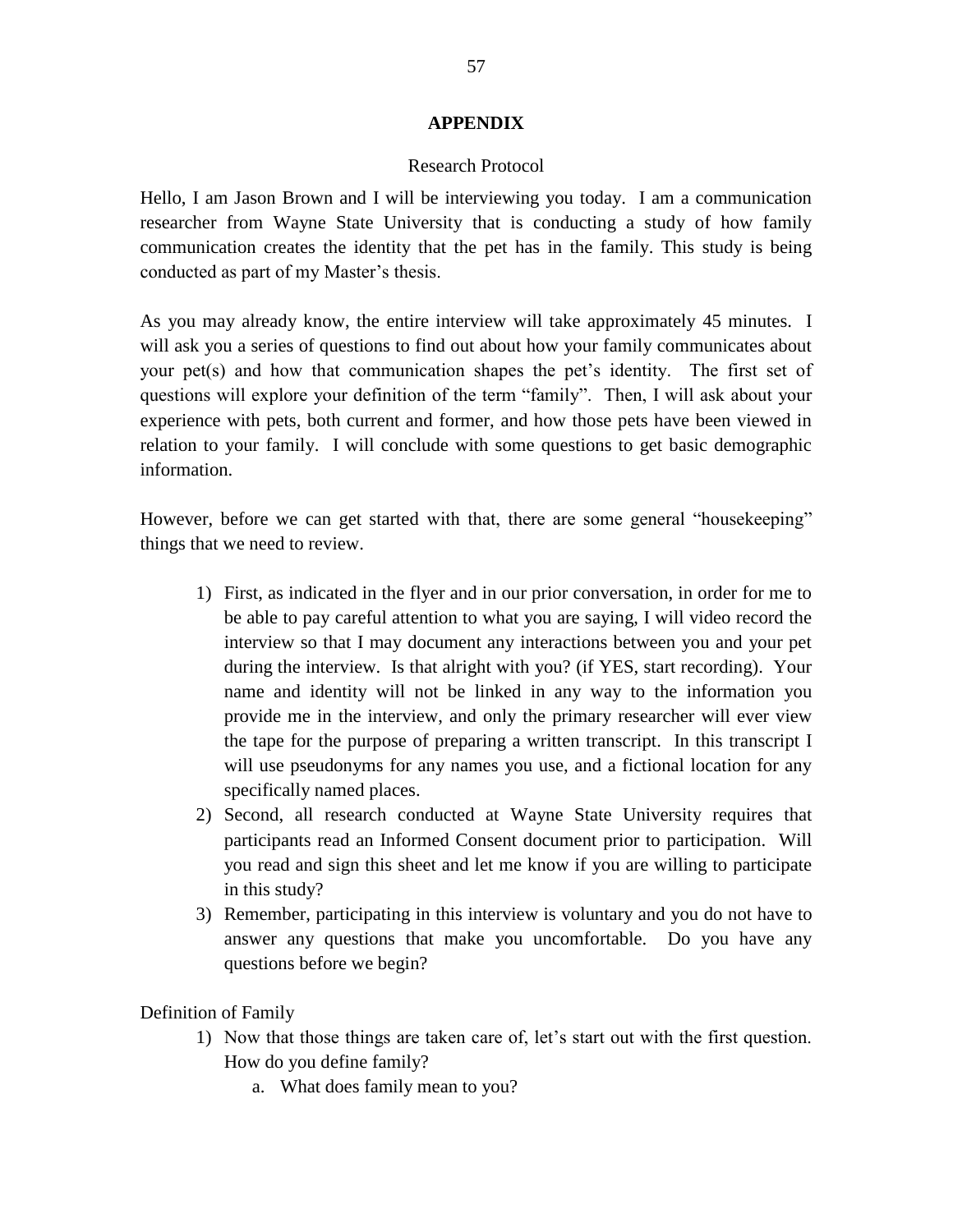2) How does [pet's name] fit into your family?

Experience with Pets

- 1) Can you tell me about any pets you had growing up?
	- a. How did they fit into your families?
- 2) Now, I would like to know more about [pet]. Tell me his/her story beginning when you first met.
- 3) What does a typical day for [pet's name] look like?
- 4) If [pet's name] were to have the best day of his/her life, what would that look like?
- 5) Think back to before you had [pet's name]. What was different about your life then?
	- a. What things have stayed the same?
- 6) What is your favorite memory about [pet's name]?
- 7) Think about a time that [pet's name] was emotionally significant to family. Can you tell me about that?
	- a. How about the opposite, when was [pet's name] less significant to the family?
- 8) Do you find that [pet's name] takes on any specific roles in the family?
	- a. What is that role?
	- b. How did [pet's name] come to fill that role?
	- c. What does [pet's name] do when in that role?
	- d. What is a time when [pet's name] succeeded in that role?
	- e. What about a time [pet's name] wasn't able to fulfill that role?

Demographic Information

- 1) What are your ages? \_\_\_\_\_\_\_\_ & \_\_\_\_\_\_\_\_
- 2) How long have you been together?
- 3) What is your ethnicity?
- 4) What are your self identified genders? \_\_\_\_\_\_\_\_\_\_\_ & \_\_\_\_\_\_\_\_\_\_\_

Thank you again for your time and welcoming me into your home. Do you have any other ideas, suggestions, or comments?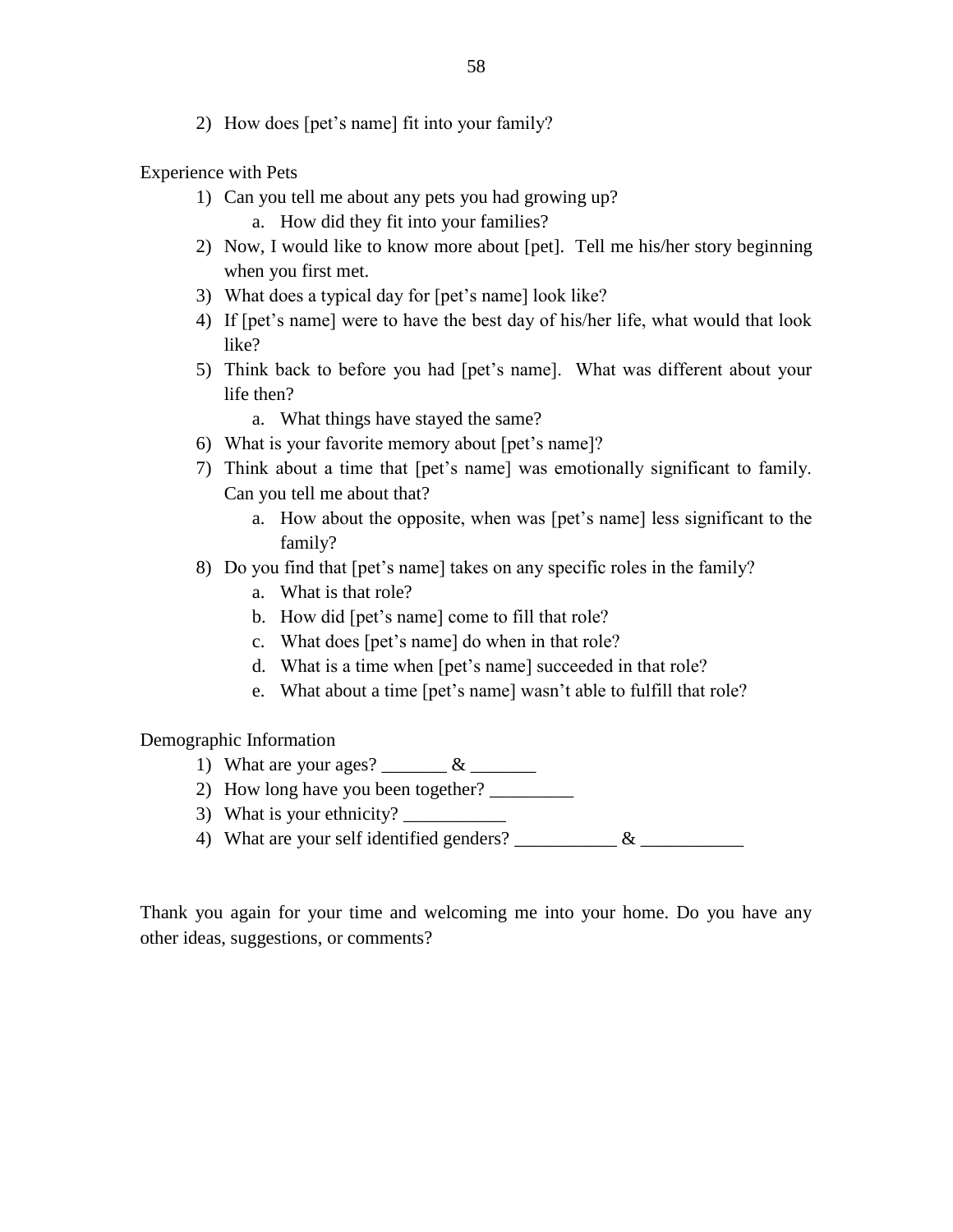#### **REFERENCES**

- Al-Fayez, G., Awadalla, A., Templer, D. I., & Arikawa, H. (2003). Companion animal attitude and its family pattern in Kuwait. *Society & Animals: Journal of Human-Animal Studies, 11*(1), 17-28. doi: 10.1163/156853003321618819
- Allen, K. (2003). Are pets a healthy pleasure? The influence of pets on blood pressure. *Current Directions in Psychological Science 12*(6), 236-239. doi: 10.2307/20182888
- American Veterinary Medical Association (2012). *U.S. Pet Ownership & Demographic Sourcebook.* Schaumburg, IL.
- Bartson, K., McCabe, B. W., Baun, M. M., & Wilson, C. (1998). The effect of a therapy dog on socialization and psychological indicators of stress in persons diagnosed with alzheimer's disease. In C. W. Wilson & D. C. Turner (Eds.), *Companion animals in human health* (pp. 203-215). Thousand Oaks, CA: SAGE.
- Baxter, L. A. and Braithwaite, D. O. (2008). Relational dialectics theory: Crafting meaning from competing discourses. In Baxter, L. A. and Braithwaite, D. O. (Eds.), *Engaging theories in interporonal communication: Multiple perspectives.*  (pp. 349 – 361). Thousand Oaks, CA: SAGE.
- Bogdanoski, T. (2010). Towards an animal-friendly family law: Recognizing the welfare of family law's forgotten family members. *Griffith Law Review, 19*(2), 197-237.
- Broussard, C .A., Joseph, A. L., & Thompson, M. (2012). Stressors and coping strategies used by single mothers living in poverty. *Affilia, 27*(2), 190-204. doi: 10.1177/0886109912443884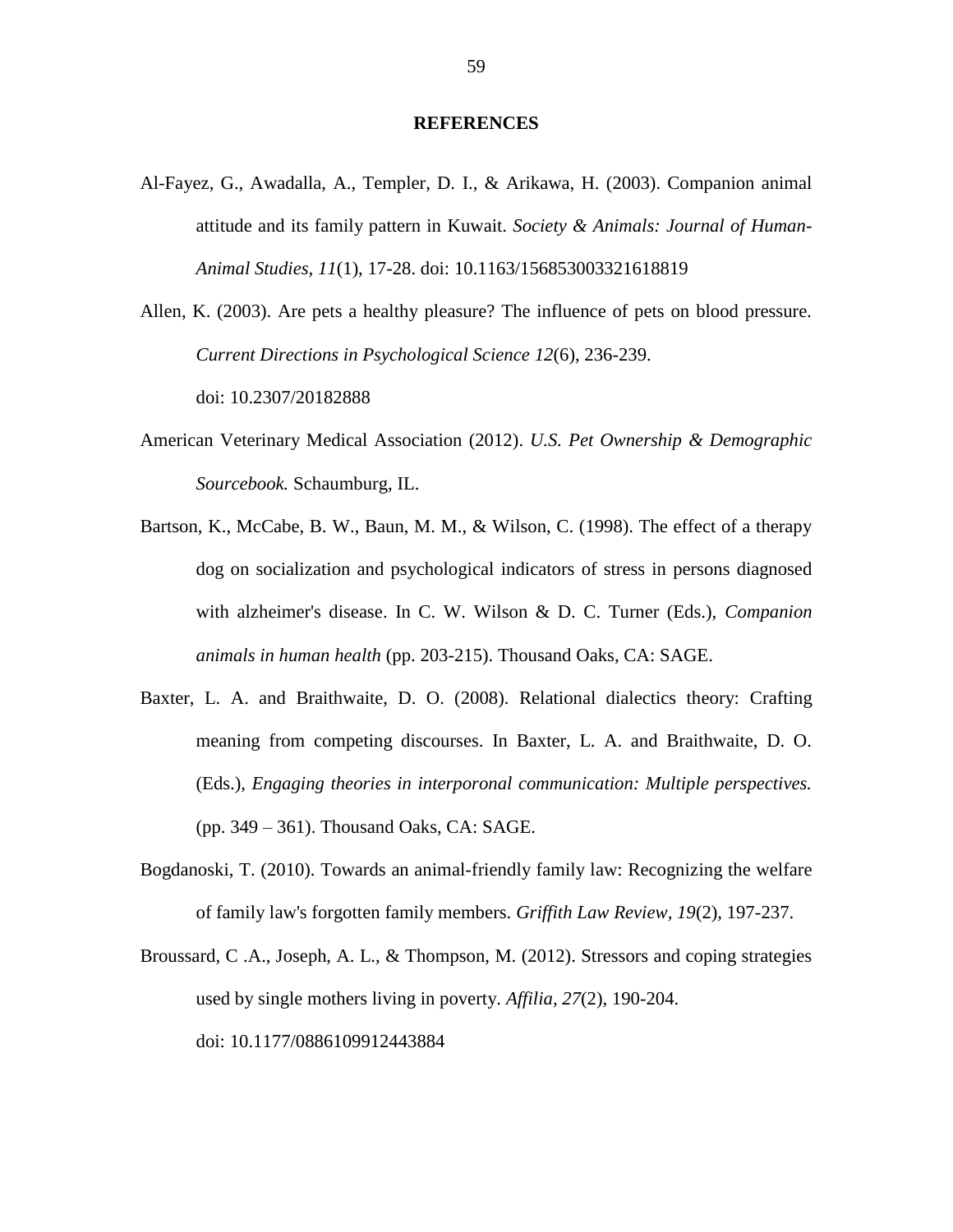- Caughlin, J. P., Koerner, A. F., Schrodt, P., & Fitzpatrick, M. A. (2011). Interpersonal communication in family relationships. In M. L. Knapp & J. A. Daly (Eds.), *The sage handbook of interpersonal communication* (4th ed., pp. 697-714). Thousand Oaks, CA: SAGE.
- Churchill, M., Safaoui, J., McCabe, B. W., & Baun, M. M. (1999). Using a therapy dog to alleviate the agitation and desocialization of people with alzheimer's disease. *Journal of Psycological Nursing, 37*(4), 16-22.
- Cohen, S. P. (2002). Can pets function as family members? *Western Journal of Nursing Research, 24*(6), 621-626. doi:10.1177/019394502320555386
- DeGue, S., & DiLillo, D. (2009). Is animal cruelty a 'red flag' for family violence? Investigating co-occurring violence toward children, partners, and pets. *Journal of Interpersonal Violence 24,* 1036-1056. doi: 10.1177/0886260508319362
- Dutton, D., & Gaolant, S. (1997). Drowning in a red tide. *The batterer: A psycological profile* (pp. 3-21). New York, NY: Basic Books.
- Edwards, N. E., & Beck, A. M. (2002). Animal-assisted therapy and nutrition in alzheimer's disease. *Western Journal of Nursing Research, 24*(6), 697-712.
- Entin, A. D. (2001). Pets in the family. *Issues in Interdisciplinary Care, 3*(3), 219-222.
- Family (n.d.). In *Merriam Webster Dictionary online.* Retreived from http://www.merriam-webster.com/dictionary/family
- Friedmann, E., Katcher, A. H., Thomas, S. A., Lynch, J. J., & Messent, P. R. (1983). Social interaction and blood pressure: Influence of animal companions. *Journal of Nervous and Mental Disease, 171*(8), 461-465.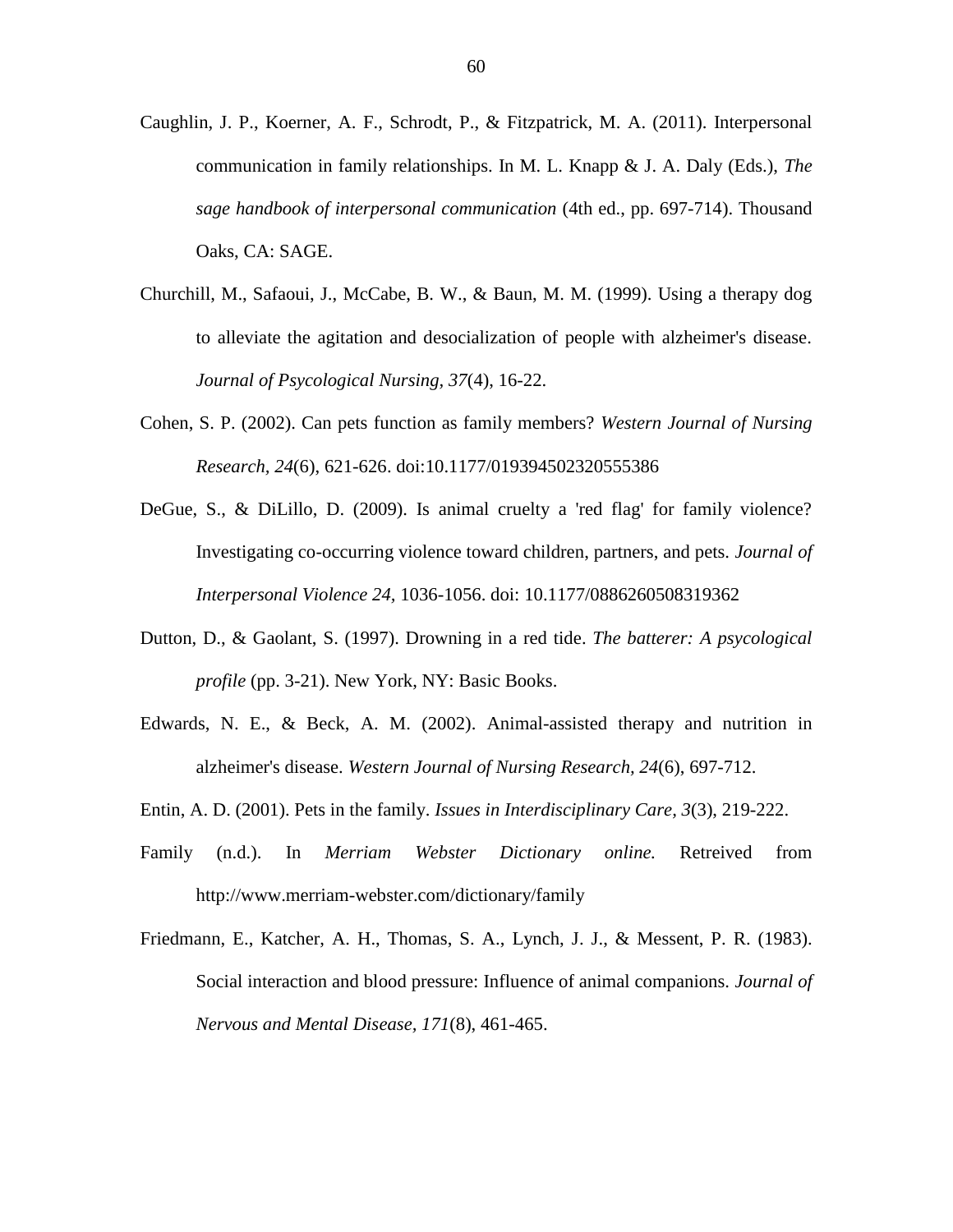- Friedmann, E., & Thomas, S. A. (1995). Pet ownership, social support, and one-year survival after acute myocardial infarction in the cardiac arrhythmia suppression trail. *American Journal of Cardiology, 76*, 1213-1217.
- Furman, R. (2005). Autoethnographic poems and narrative reflections: A qualitative study on the death of a companion animal. *Journal of Family Social Work, 9*(4), 23-38. doi: 10.1300/J039v09n04\_03
- Gage, M. G., & Kolcomb, R. (1991). Couples perception of stressfulness of death of the family pet. *Family Relations, 40*(1), 103-106.
- Galvin, K., Bylund, C., & Brommel, B. J. (2004). *Family communication: Cohesion and change*. Boston, MA: Allyn and Bacon.
- Gill, D. (2012). Petsmart stock, tripled in less than three years: On a leash now? Retrieved April 29, 2013.
- Hardesty, J. L., Khaw, L., Ridgway, M. D., Weber, C., & Miles, T. (2013). Coercive control and abused women's decisions about their pets when seeking shelter. *Journal of Interpersonal Violence, 28*(13), 2617-2639.

doi: 10.1177/0886260513487994

- Holbrook, M. B. (2008). Pets and people: Companions in commerce? *Journal of Business Research, 61*(5), 546-552. doi: 10.1016/j.jbusres.2007.07.010
- Keeley, M. (2004). Final conversations: Messages of love. *Qualitative Research Reports In Communication, 5*, 34-40.
- Kindregan, C. P., Jr. (2013). Pets in divorce: Family conflict over animal custody. *American Journal of Family Law, 26*(4), 227-232.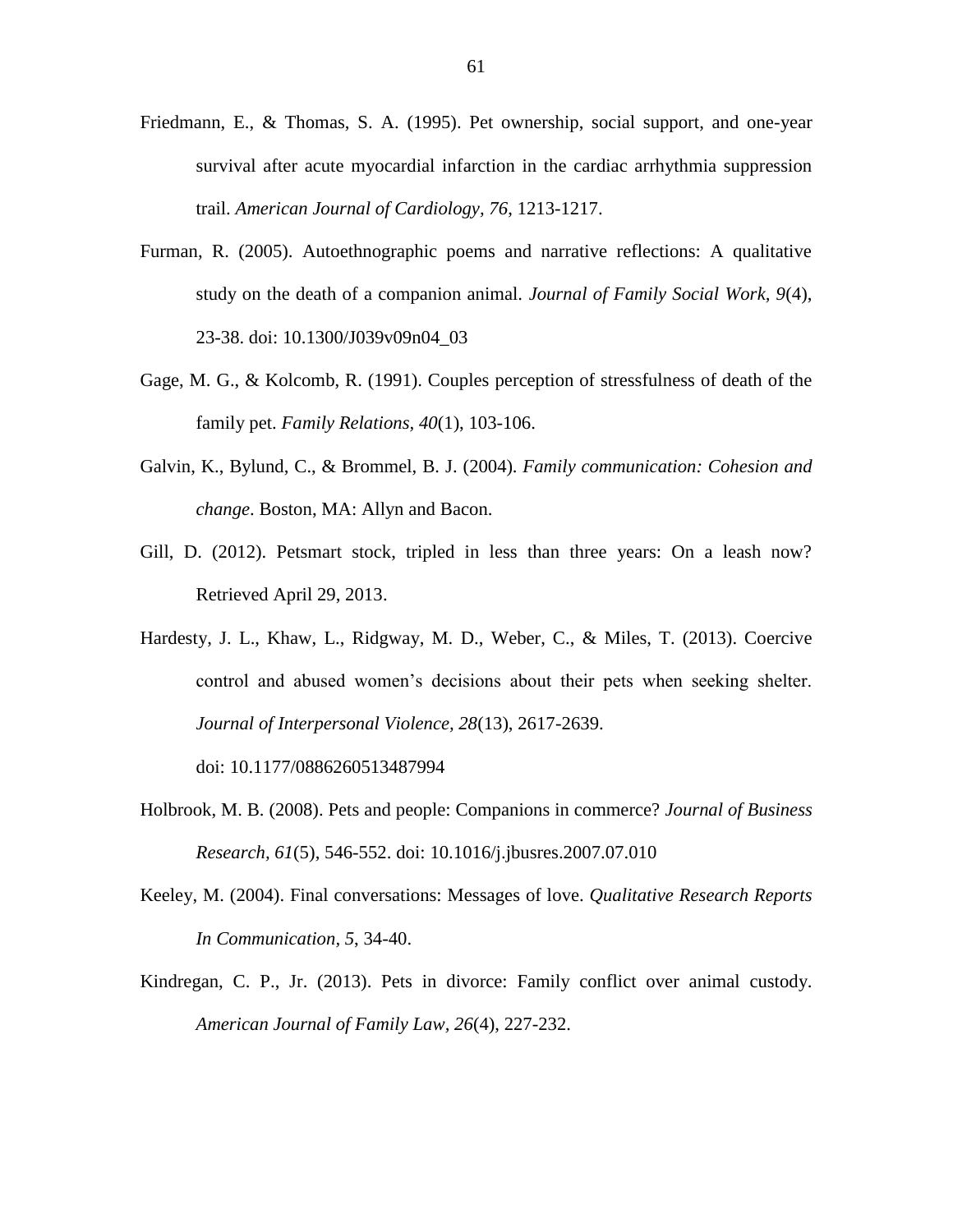Koenig Kellas, J. (2005). Family ties: Communicating identity through jointly told family stories. *Communication Monographs, 72*(4), 365-389.

doi: 10.1080/03637750500322453

- Kolva, J. L. (2004). Life story telling by older adults to elucidate the meaning of their lives. *Dissertation Abstracts International, 65*, 1015.
- Kurdek, L. A. (2009). Pet dogs as attachment figures for adult owners. *Journal of Family Psychology, 23*(4), 439-446. doi: 10.1037/a0014979
- Levitt, L. (1988). Pet two poodles and call me in the morning. *50 plus, 28*(7), 56-57.
- Maguire, K. C. (2012). *Stress and coping in families*. Cambridge, U.K.: Polity Press.
- Mullin, M. (2002). Animals and anthropology. *Society and Animals, 10*(4), 387-394.
- Noonan, E. (2008). People and pets. *Psychodynamic Practice: Individuals, Groups and Organisations, 14*(4), 395-407. doi: 10.1080/14753630802492722

Obergefell v. Hodges, No. 14-556 (United States Supreme Court 2015).

- Peterson, E. E., & Langellier, K. M. (2006). The performance turn in narrative studies. *Narrative Inquiry, 16*(1), 173-180. doi: 10.1075/ni.16.1.22pet
- Ross, C. B., & Baron-Sorensen, J. (2007). *Pet loss and human emotion: A guide to recovery (2nd ed.)*. New York, NY: Routledge/Taylor & Francis Group.
- Sable, P. (2013). The pet connection: An attachment perspective. *Clinical Social Work Journal, 41*(1), 93-99. doi: 10.1007/s10615-012-0405-2
- Sharkin, B. S., & Knox, D. (2003). Pet loss: Issues and implications for the psychologist. *Professional Psychology: Research and Practice, 34*(4), 414-421. doi: 10.1037/0735-7028.34.4.414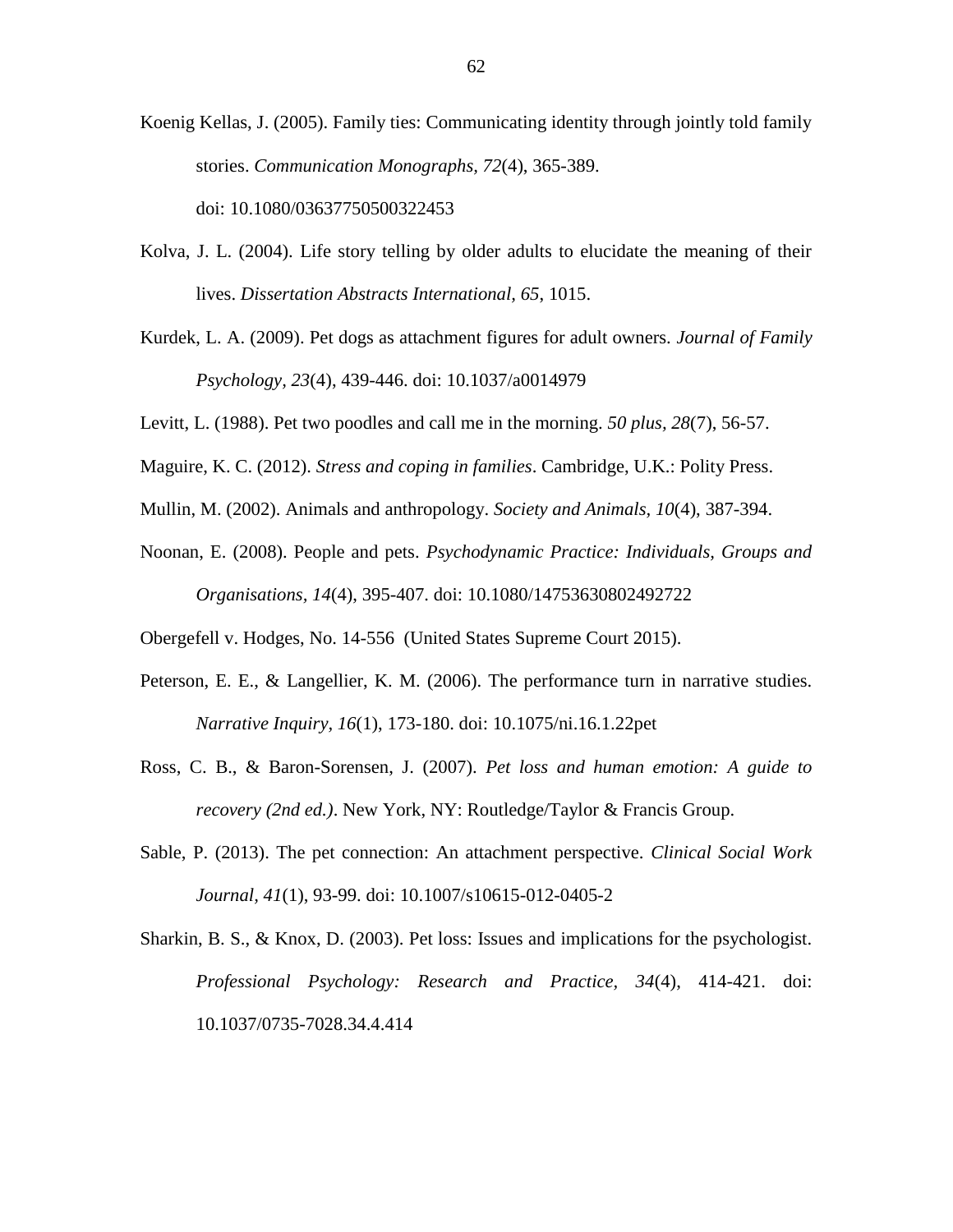- Shir-Vertesh, D. (2012). "Flexible personhood": Loving animals as family members in Israel. *American Anthropologist, 114*(3), 420-432. doi: 10.1111/j.1548- 1433.2012.01443.x
- Strand, E. B., & Faver, C. A. (2005). Battered women's concern for their pets: A closer look. *Journal of Family Social Work, 9*(4), 39-58. doi: 10.1300/J039v09n04\_04
- Strauss, A., & Corbin, J. (1998). *Basics of qualitative reseach: Techniques and procedures for developing grounded theory.* Thousand Oaks, CA: SAGE.
- Tannen, D. (2004). Talking the dog: Framing pets as interactional resources in family discourse. *Research on Language & Social Interaction, 37*(4), 399-420. doi: 10.1207/s15327973rlsi3704\_1
- Taylor, P., Funk, C., & Craighill, P. (2006). Gauging family intimacy: Dogs edge cats (dads trail both). *Pew Research Center.* Retrieved from http://www.pewsocialtrends.org/files/2010/10/Pets.pdf
- Thompson, D. (2013). These 4 charts explain exactly how Americans spend \$52 billion on our pets in a year. *The Atlantic*.
- Topolski, R., Weaver, J. N., Martin, Z., & McCoy, J. (2013). Choosing between the emotional dog and the rational pal: A moral dilemma with a tail. *Anthrozoös, 26*(2), 253-263. doi: 10.2752/175303713X13636846944321
- Tovares, A. V. (2010). All in the family: Small stories and narrative construction of a shared family identity that includes pets. *Narrative Inquiry, 20*(1), 1-19. doi: 10.1075/ni.20.1.01tov
- Turner, L. H., & West, R. L. (2006). *The family communication sourcebook*. Thousand Oaks, CA: SAGE.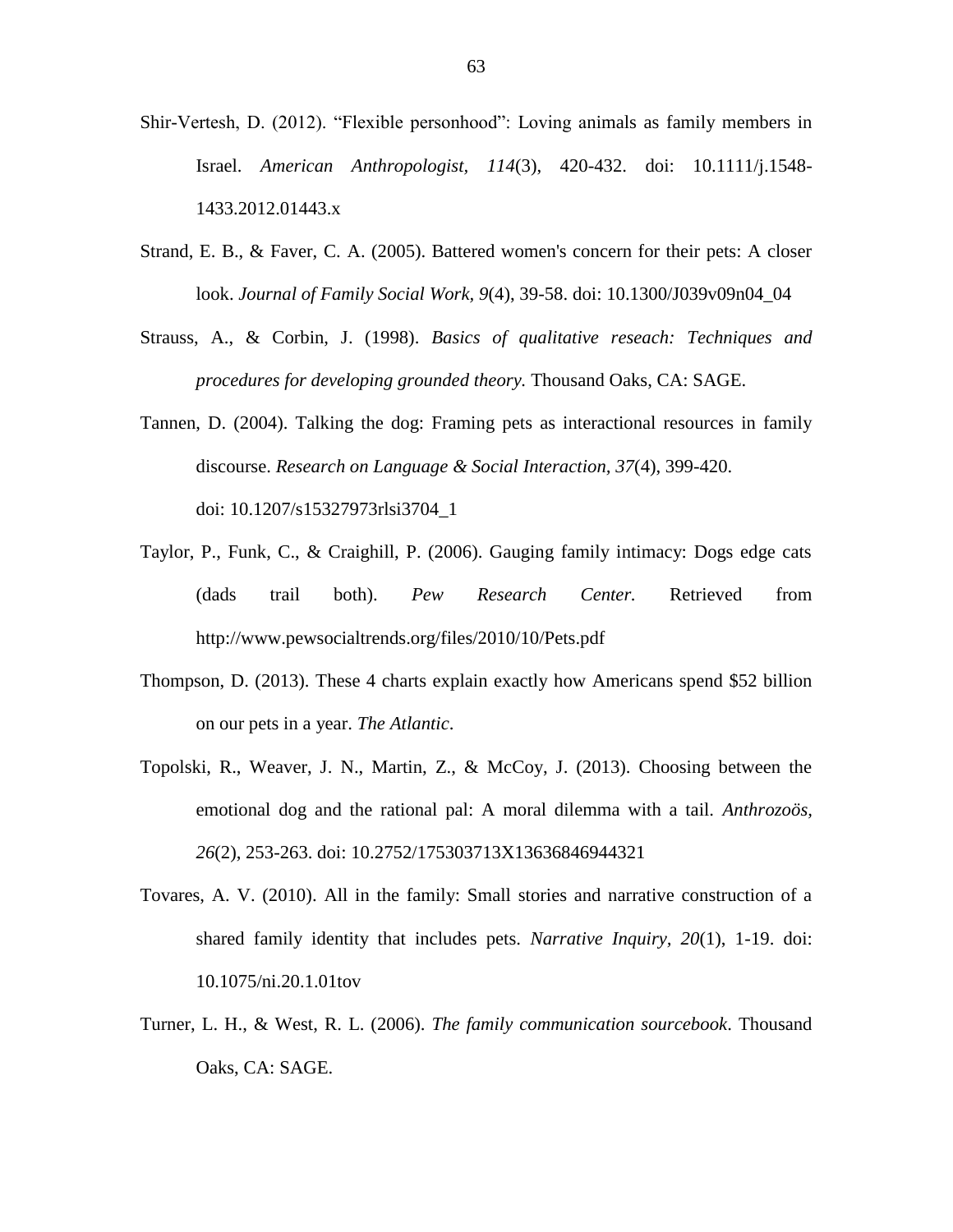- Turner, W. G. (2005). The role of companion animals throughout the family life cycle. *Journal of Family Social Work, 9*(4), 11-21. doi: 10.1300/J039v09n04\_02
- United States Census Bureau (2013). *Current population survey definitions*. Retrieved from www.census.gov/cps/about/cpsdef.html
- Volant, A. M., Johnson, J. A., Gullone, E., & Coleman, G. J. (2008). The relationship between domestic violence and animal abuse: An Australian study. *Journal of Interpersonal Violence,* (9), 1277-1295. doi: 10.1177/0886260508314309
- Wallman, K. (2013). *America's children: Key national indicators of well-being*. www.childstats.gov.
- Walsh, F. (2009). Human-animal bonds ii: The role of pets in family systems and family therapy. *Family Process, 48*(4), 481-499. doi: 10.1111/j.1545-5300.2009.01297.x
- Wisch, R. (2014). Domestic violence and pets: List of states that include pets in protection orders. From Animal Legal & Historical Center.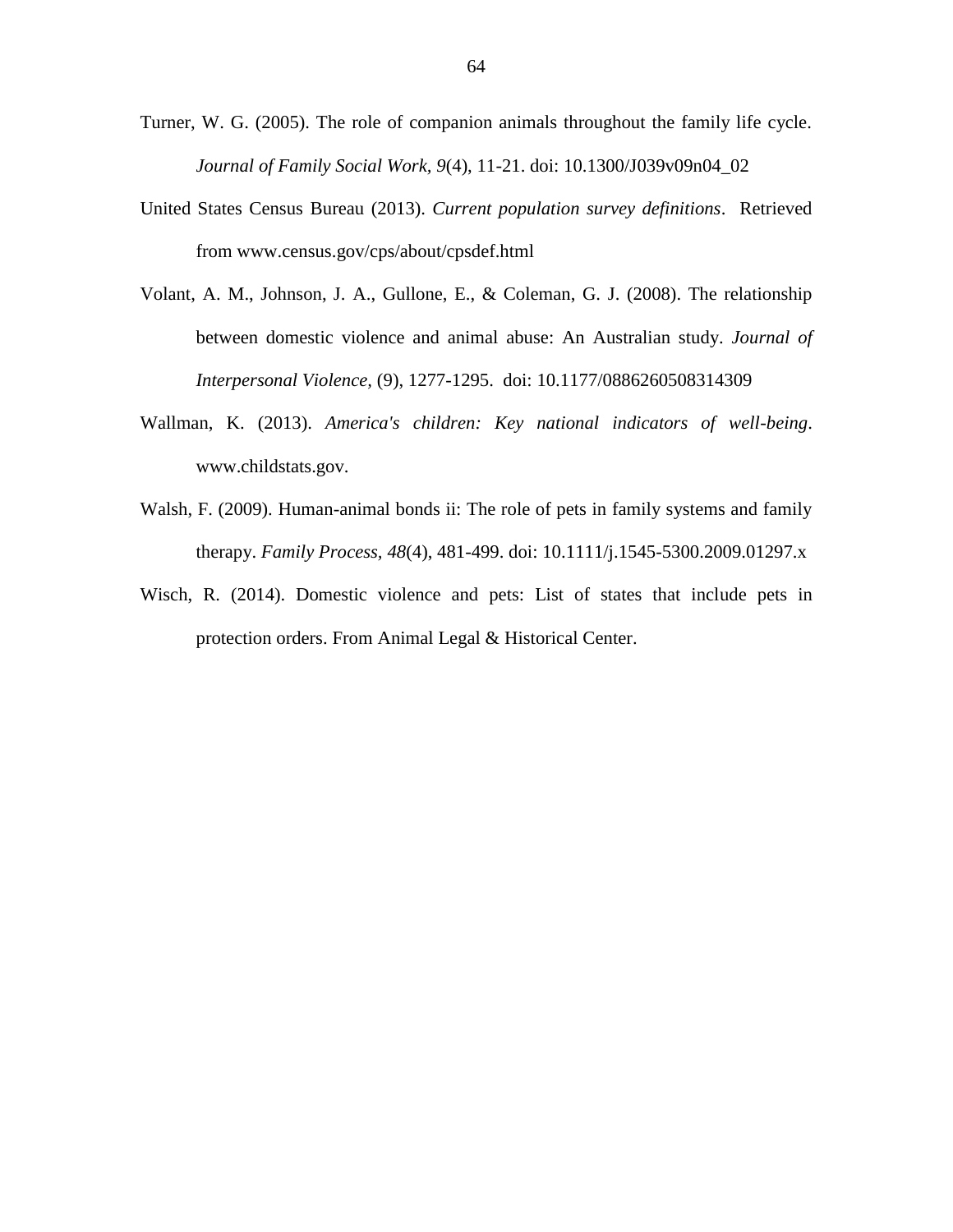#### **ABSTRACT**

# **PETS IN THE FAMILY**

by

#### **JASON BROWN**

#### **December 2015**

**Advisor:** Katheryn C. Maguire, Ph.D.

**Major:** Communication

#### **Degree:** Master of Arts

Recent cultural shifts have found more people identifying their pets as members of their family. However, little research has examined how families create this identity that pets have. Using narrative performance theory, this study examined the stories that families tell about their pets and how their pets fit into the family. Fifteen dog owning families were interviewed about their dog and how it interacts with and fits within the family. Results of the study indicate that there were two main behaviors that are important to the development of the identity of the pet as a family member. First, the family must self-identify the pet as a member of the family. Second, the stories the family tells involve interaction between the pet and the human family members. Additionally, for many of the participants it seemed that it was the idea of a pet as the family member that was commonly enacted, more so than the actual pet filling that role. The results offer insight into how these families create the identity their pet has within the family, as well as bring shape to exactly what that identity is. Future research should continue to explore the roles pets play in a family and examine if the space occupied by pets is a truly unique one within families.